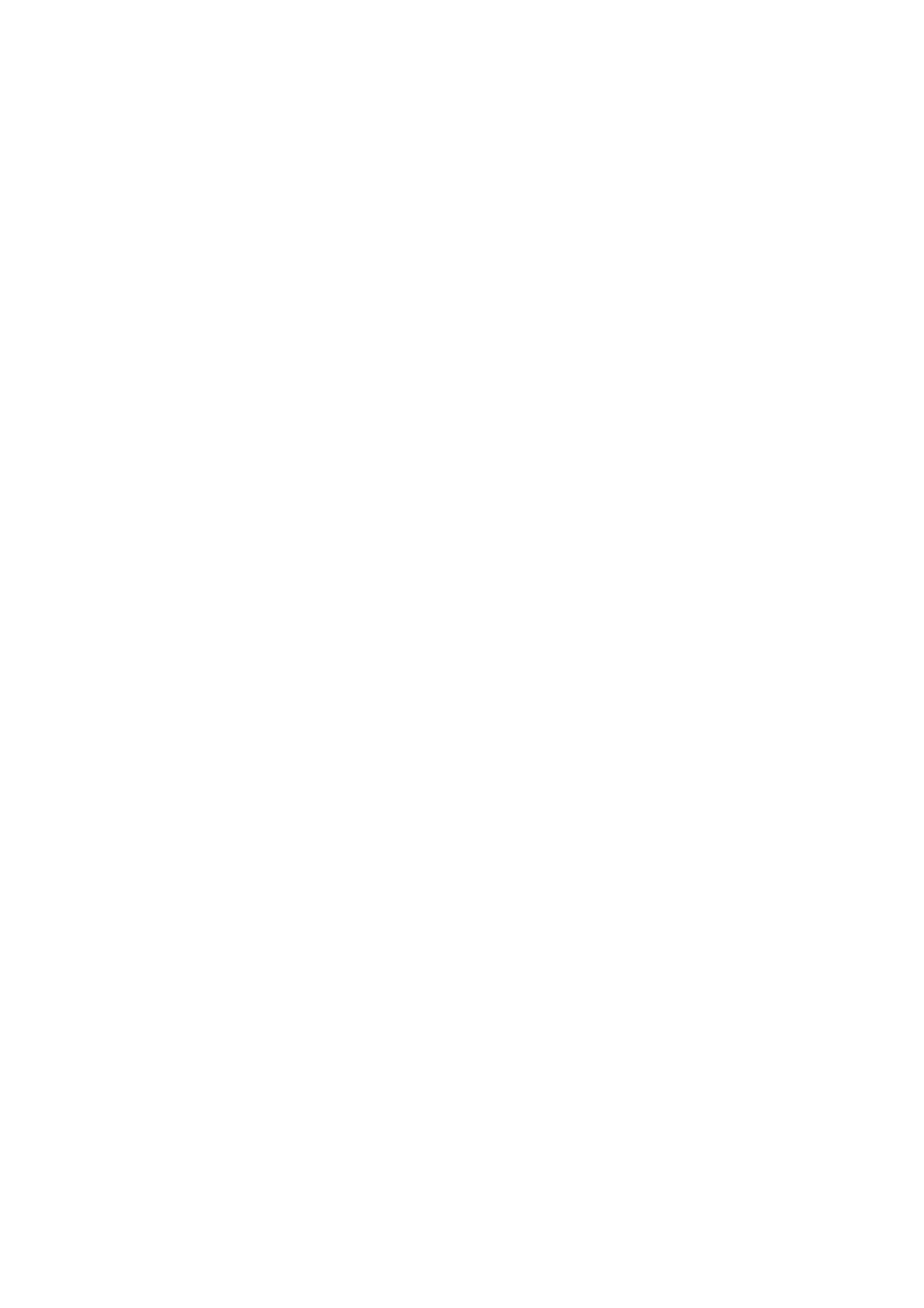## **Contents**

| <b>PART 1: Definitions, application and date of commencement</b>                                                                          | 1                                              |
|-------------------------------------------------------------------------------------------------------------------------------------------|------------------------------------------------|
| General definitions, application and date of commencement                                                                                 | 3                                              |
| General definitions<br>Application<br>Date of commencement                                                                                | 3<br>3<br>$\overline{4}$                       |
| <b>PART 2: Management arrangements</b>                                                                                                    | 5                                              |
| <b>Corporate management</b>                                                                                                               | $\overline{7}$                                 |
| Chief financial officer                                                                                                                   | $\tau$                                         |
| <b>Internal control</b>                                                                                                                   | 8                                              |
| Audit committees<br>Internal controls and internal audit                                                                                  | 8<br>9                                         |
| <b>Financial misconduct</b>                                                                                                               | 10                                             |
| Investigation of alleged financial misconduct<br>Criminal proceedings<br>Reporting                                                        | 10<br>10<br>10                                 |
| <b>PART 3: Planning and Budgeting</b>                                                                                                     | 13                                             |
| <b>Strategic planning</b>                                                                                                                 | 15                                             |
| Date of implementation<br>Strategic plans<br>Evaluation of performance                                                                    | 15<br>15<br>15                                 |
| 6. Budgeting and related matters                                                                                                          | 16                                             |
| Annual budget circular<br>Formats for Estimates of Expenditure and Departmental Revenue<br>Virement<br>Rollovers<br>Transfer of functions | 16<br>16<br>16<br>16<br>17<br>17               |
|                                                                                                                                           | Additional funds through an adjustments budget |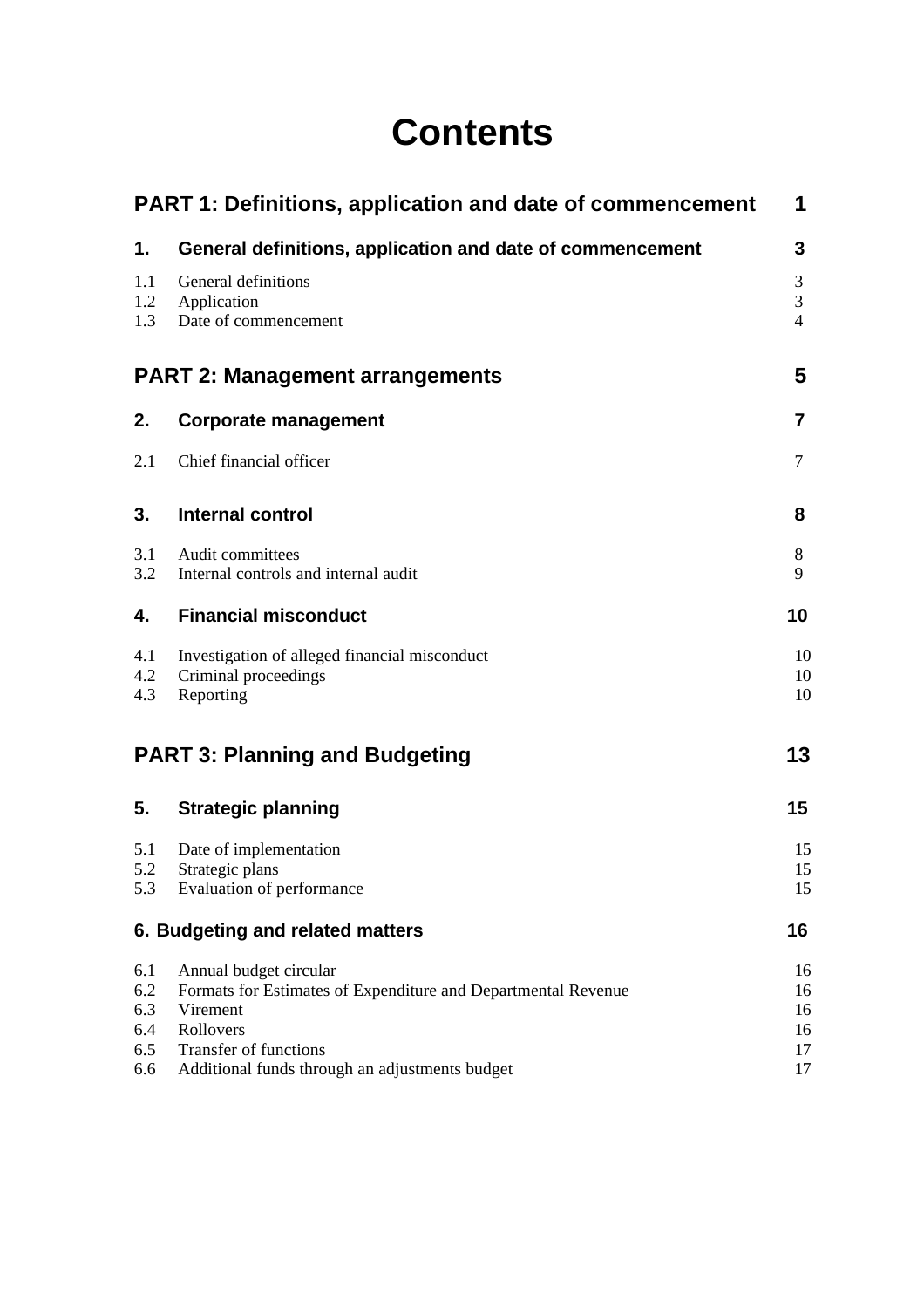| <b>PART 4: Revenue and Expenditure Management</b> |                                                                                                                                                                                                                                                                                                                                   | 19                                     |
|---------------------------------------------------|-----------------------------------------------------------------------------------------------------------------------------------------------------------------------------------------------------------------------------------------------------------------------------------------------------------------------------------|----------------------------------------|
| 7.                                                | Revenue management                                                                                                                                                                                                                                                                                                                | 21                                     |
| 7.1<br>7.2<br>7.3                                 | Application of these Treasury Regulations<br>Responsibility for revenue management<br>Services rendered by the state                                                                                                                                                                                                              | 21<br>21<br>21                         |
| 8.                                                | <b>Expenditure management</b>                                                                                                                                                                                                                                                                                                     | 22                                     |
| 8.1<br>8.2<br>8.3<br>8.4<br>8.5<br>8.6<br>8.7     | Responsibility of the accounting officer<br>Approval of expenditure<br>Personnel costs<br>Transfers and grants<br>Charging of expenditure against a particular vote or main division of a vote<br>Cancellation and variation of contracts<br>Procurement                                                                          | 22<br>22<br>22<br>23<br>24<br>24<br>24 |
|                                                   | 9. Unauthorised, irregular, fruitless and wasteful expenditure                                                                                                                                                                                                                                                                    | 25                                     |
| 9.1                                               | General                                                                                                                                                                                                                                                                                                                           | 25                                     |
|                                                   | <b>PART 5: Asset and Liability Management</b>                                                                                                                                                                                                                                                                                     | 27                                     |
| 10.                                               | <b>Asset management</b>                                                                                                                                                                                                                                                                                                           | 29                                     |
|                                                   | 10.1 Responsibility for asset management<br>10.2 Disposal and letting of assets<br>10.3 Assets accruing to the state by operation of any law                                                                                                                                                                                      | 29<br>29<br>29                         |
| 11.                                               | <b>Management of debtors</b>                                                                                                                                                                                                                                                                                                      | 30                                     |
| 11.1<br>11.3<br>11.5                              | Application of these <i>Treasury Regulations</i><br>11.2 Responsibility for the management of debtors<br>Recovery of debts by instalments<br>11.4 Writing off of debts owing to the state<br>Interest payable on debts to the state                                                                                               | 30<br>30<br>30<br>30<br>30             |
| 12.                                               | <b>Management of losses and claims</b>                                                                                                                                                                                                                                                                                            | 31                                     |
| 12.1<br>12.2<br>12.3<br>12.7                      | General<br>Claims against the state through acts or omissions<br>Claims by the state against other persons<br>12.4 Claims by officials against the state<br>12.5 Losses or damages through criminal acts or omissions<br>12.6 Losses and damages through vis major and other unavoidable causes<br>Recovery of losses and damages | 31<br>31<br>32<br>32<br>32<br>32<br>32 |
| 13.                                               | Loans, guarantees and other commitments                                                                                                                                                                                                                                                                                           | 34                                     |
| 13.1<br>13.2                                      | General<br>Provinces                                                                                                                                                                                                                                                                                                              | 34<br>34                               |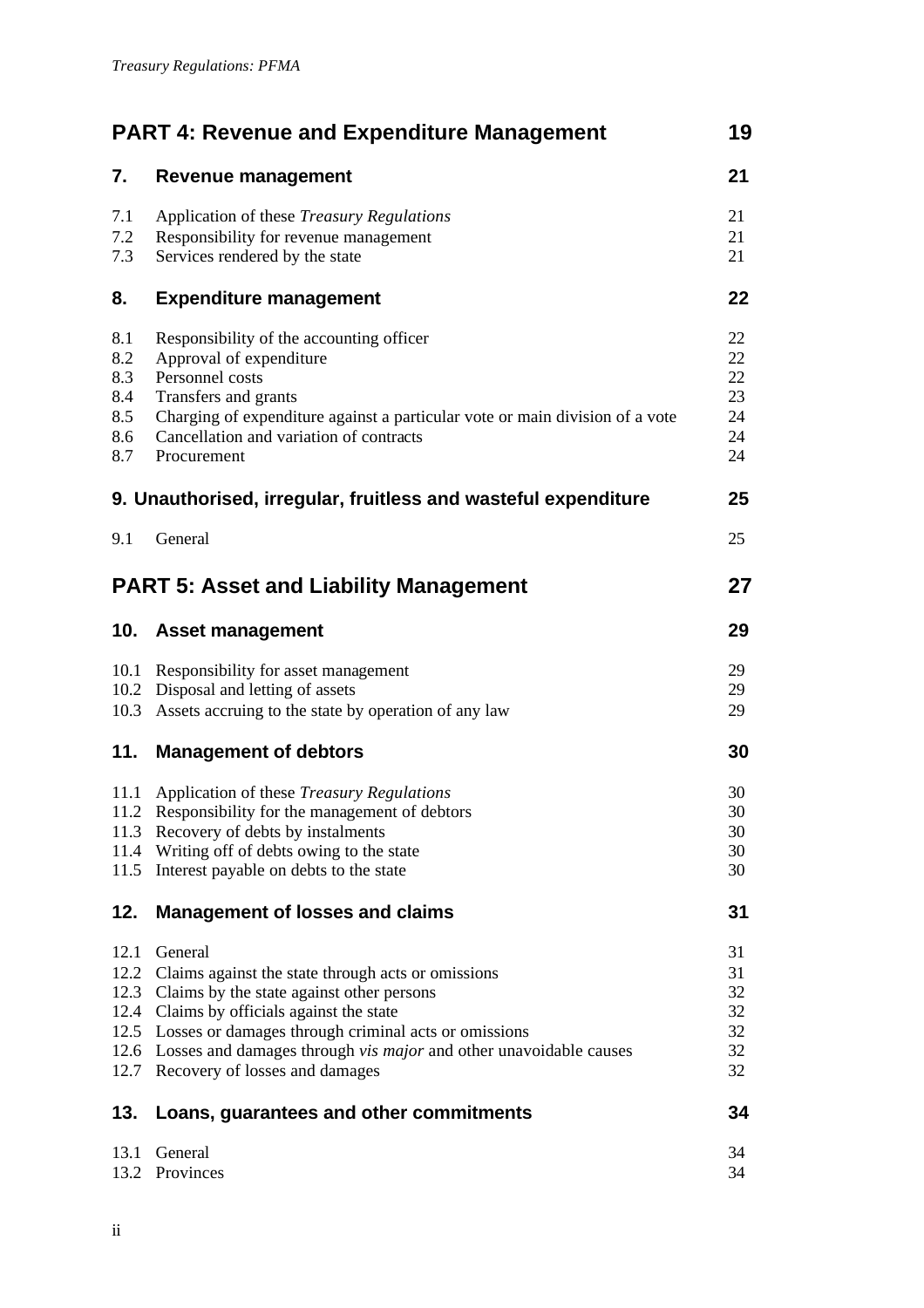| 14.          | Money and property held in trust                                                                                                                                                                                                                                                                                                                                                                                                                                                                                                                                                                        | 35                                                                   |
|--------------|---------------------------------------------------------------------------------------------------------------------------------------------------------------------------------------------------------------------------------------------------------------------------------------------------------------------------------------------------------------------------------------------------------------------------------------------------------------------------------------------------------------------------------------------------------------------------------------------------------|----------------------------------------------------------------------|
| 14.1         | General<br>14.2 Responsibility for trust money and property<br>14.3 Trust money must be kept in a trust account<br>14.4 Investment of trust money                                                                                                                                                                                                                                                                                                                                                                                                                                                       | 35<br>35<br>35<br>35                                                 |
|              | <b>PART 6: Frameworks</b>                                                                                                                                                                                                                                                                                                                                                                                                                                                                                                                                                                               | 37                                                                   |
| 15.          | Banking, cash management and investment                                                                                                                                                                                                                                                                                                                                                                                                                                                                                                                                                                 | 39                                                                   |
|              | 15.1 Control of the national and provincial revenue funds<br>15.2 Bank account configuration<br>15.3 Deposits into the revenue funds<br>15.4 Responsibilities of the South African Revenue Service<br>15.5 Responsibilities of departments<br>15.6 Withdrawals from and investments in revenue funds<br>15.7 Requisitioning of funds by departments<br>15.8 Surrender of voted surplus funds<br>15.9 Accounting and reporting<br>15.10 Banking and cash management<br>15.11 Private money, private bank accounts and cashing private cheques<br>15.12 Warrant vouchers, cheques and electronic payments | 39<br>39<br>39<br>40<br>40<br>40<br>40<br>40<br>41<br>41<br>42<br>42 |
| 16.          | <b>Public-private partnerships</b>                                                                                                                                                                                                                                                                                                                                                                                                                                                                                                                                                                      | 43                                                                   |
| 16.6<br>16.8 | 16.1 Definitions<br>16.2 Exclusive competency of accounting officers<br>16.3 Treasury approval<br>16.4 Feasibility analysis<br>16.5 Submission to obtain treasury approval<br>Procurement<br>16.7 Contracting public-private partnership agreements<br>Management of public private partnership agreements<br>16.9 Amendment of public private partnership agreements<br>16.10 Certain agreements not binding on the state<br>16.11 General                                                                                                                                                             | 43<br>44<br>44<br>44<br>45<br>45<br>46<br>46<br>46<br>46<br>47       |
|              | <b>PART 7: Accounting and reporting</b>                                                                                                                                                                                                                                                                                                                                                                                                                                                                                                                                                                 | 49                                                                   |
| 17.          | <b>Basic accounting records and related issues</b>                                                                                                                                                                                                                                                                                                                                                                                                                                                                                                                                                      | 51                                                                   |
|              | 17.1 Use of suspense accounts<br>17.2 Availability of financial information<br>17.3 Changes to financial systems                                                                                                                                                                                                                                                                                                                                                                                                                                                                                        | 51<br>51<br>52                                                       |
| 18.          | <b>Monthly and annual reports</b>                                                                                                                                                                                                                                                                                                                                                                                                                                                                                                                                                                       | 53                                                                   |
|              | 18.1 Cash flow<br>18.2 Monthly reports<br>18.3 Annual financial statements<br>18.4 Contents of annual reports                                                                                                                                                                                                                                                                                                                                                                                                                                                                                           | 53<br>53<br>54<br>55                                                 |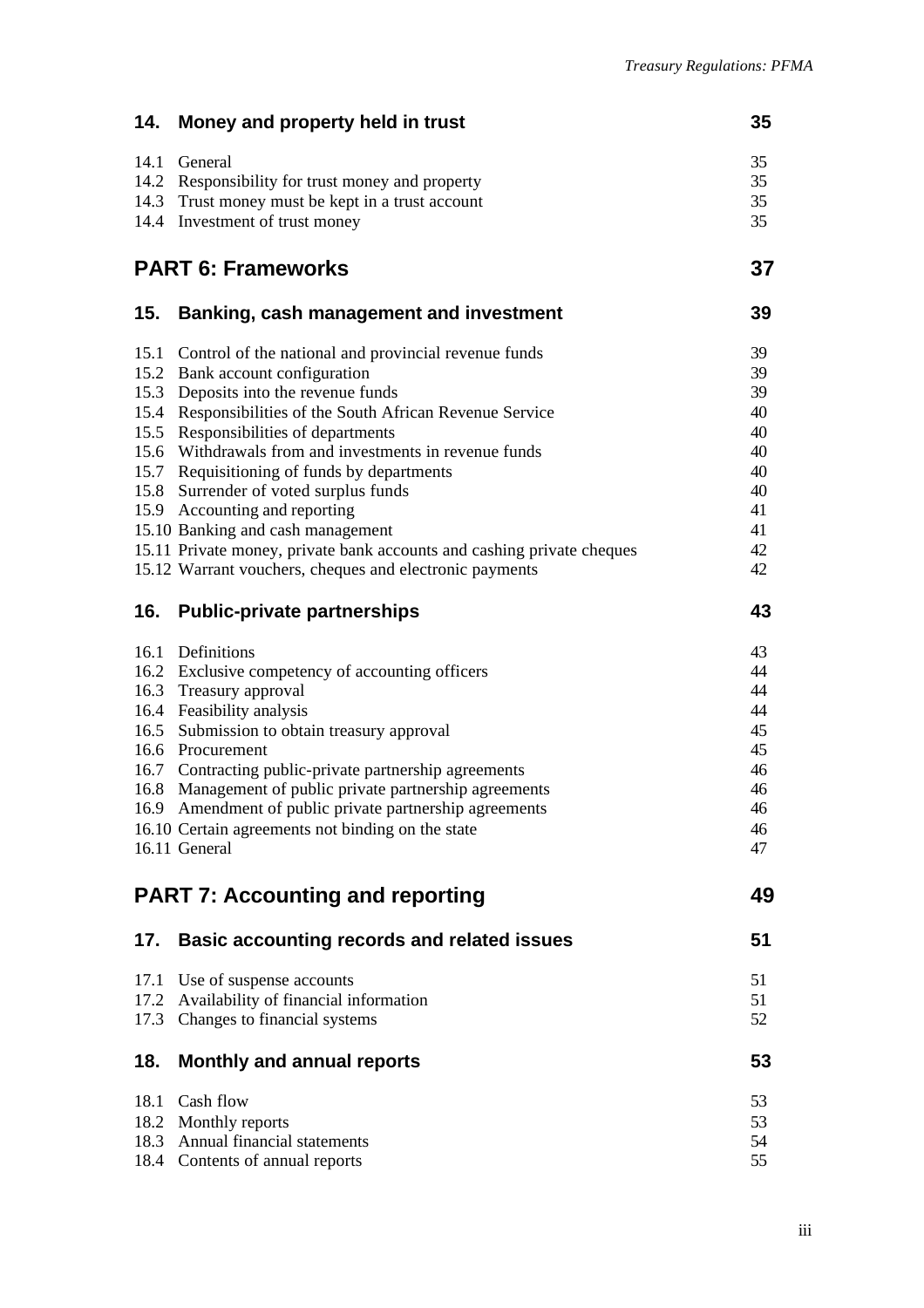| 18.5                 | Additional annual reporting requirements for departments<br>controlling trading entities and public entities                                                                                                                      | 55                                           |
|----------------------|-----------------------------------------------------------------------------------------------------------------------------------------------------------------------------------------------------------------------------------|----------------------------------------------|
|                      | <b>PART 8: Miscellaneous</b>                                                                                                                                                                                                      | 57                                           |
| 19.                  | <b>Trading entities</b>                                                                                                                                                                                                           | 58                                           |
| 19.1<br>19.8         | Definitions<br>19.2 General<br>19.3 Policy and reporting framework<br>19.4 Establishment<br>19.5 Capital requirements<br>19.6 Disposal of assets<br>19.7 Surrender of surplus funds<br>Financial reporting                        | 58<br>58<br>58<br>58<br>58<br>59<br>59<br>59 |
| 20.                  | <b>Commissions and Committees of Inquiry</b>                                                                                                                                                                                      | 60                                           |
|                      | 20.1 Definitions<br>20.2 Remuneration of members<br>20.3 Services rendered by members during private time                                                                                                                         | 60<br>60<br>60                               |
| 21.                  | Gifts, donations and sponsorships                                                                                                                                                                                                 | 61                                           |
| 21.1<br>21.2<br>21.4 | Granting of gifts, donations and sponsorships by the state<br>Acceptance of gifts, donations and sponsorships to the state<br>21.3 Gifts or donations of immovable property by or to the state<br>Identity of donors and sponsors | 61<br>61<br>61<br>61                         |
| 22.                  | Payments, refunds and remissions as an act of grace                                                                                                                                                                               | 63                                           |
| 22.1                 | General                                                                                                                                                                                                                           | 63                                           |
| 23.                  | <b>Government payroll deductions</b>                                                                                                                                                                                              | 64                                           |
|                      | 23.1 Definitions<br>23.2 Persal deductions<br>23.3 Granting of deduction codes<br>23.4 Contravention of regulations and penalties<br>23.5 Transitional arrangements                                                               | 64<br>65<br>66<br>67<br>67                   |
|                      | <b>PART 9: Public Entities</b>                                                                                                                                                                                                    | 68                                           |
| 24.                  | <b>General definitions</b>                                                                                                                                                                                                        | 68                                           |
| 24.1                 | General definitions                                                                                                                                                                                                               | 68                                           |
| 25.                  | <b>Application and listing</b>                                                                                                                                                                                                    | 70                                           |
| 25.1<br>25.2         | Application<br>Listing                                                                                                                                                                                                            | 70<br>70                                     |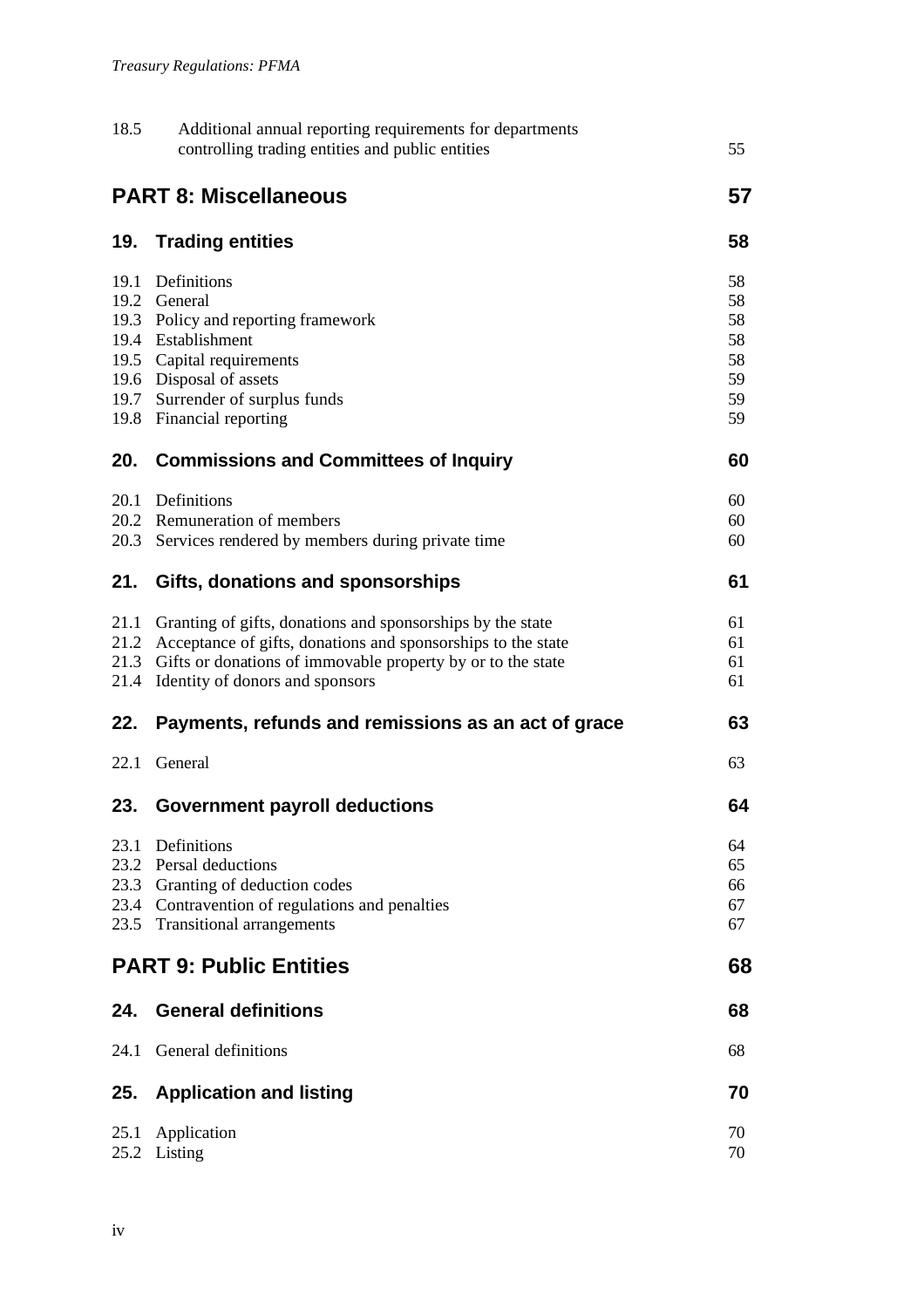| 26.                  | Responsibilities of designated accounting officer                                                   | 71             |
|----------------------|-----------------------------------------------------------------------------------------------------|----------------|
|                      | 26.1 Responsibility over Schedule 3A and 3C public entities                                         | 71             |
| 27.                  | Internal control and corporate management                                                           | 72             |
|                      | 27.1 Audit committees<br>27.2 Internal controls and internal audit<br>27.3 Chief financial officers | 72<br>73<br>73 |
|                      | 28. Annual financial statements                                                                     | 74             |
|                      | 28.1 Financial statements                                                                           | 74             |
| 29.                  | Corporate planning and shareholder's compacts                                                       | 75             |
|                      | 29.1 Corporate plans<br>29.2 Shareholder's compact<br>29.3 Evaluation of performance                | 75<br>76<br>76 |
| 30.                  | Annual budgets and strategic planning                                                               | 77             |
|                      | 30.1 Annual budgets<br>30.2 Strategic plan<br>30.3 Evaluation of performance                        | 77<br>77<br>77 |
| 31.                  | <b>Cash, banking and investment management</b>                                                      | 78             |
|                      | 31.1 Cash management<br>31.2 Banking framework<br>31.3 Investment policy                            | 78<br>78<br>79 |
| 32.                  | <b>Borrowings</b>                                                                                   | 80             |
| 32.1                 | <b>Borrowings</b>                                                                                   | 80             |
| 33.                  | <b>Financial misconduct</b>                                                                         | 81             |
| 33.1<br>33.2<br>33.3 | Investigation of alleged financial misconduct<br>Criminal proceedings<br>Reporting                  | 81<br>81<br>81 |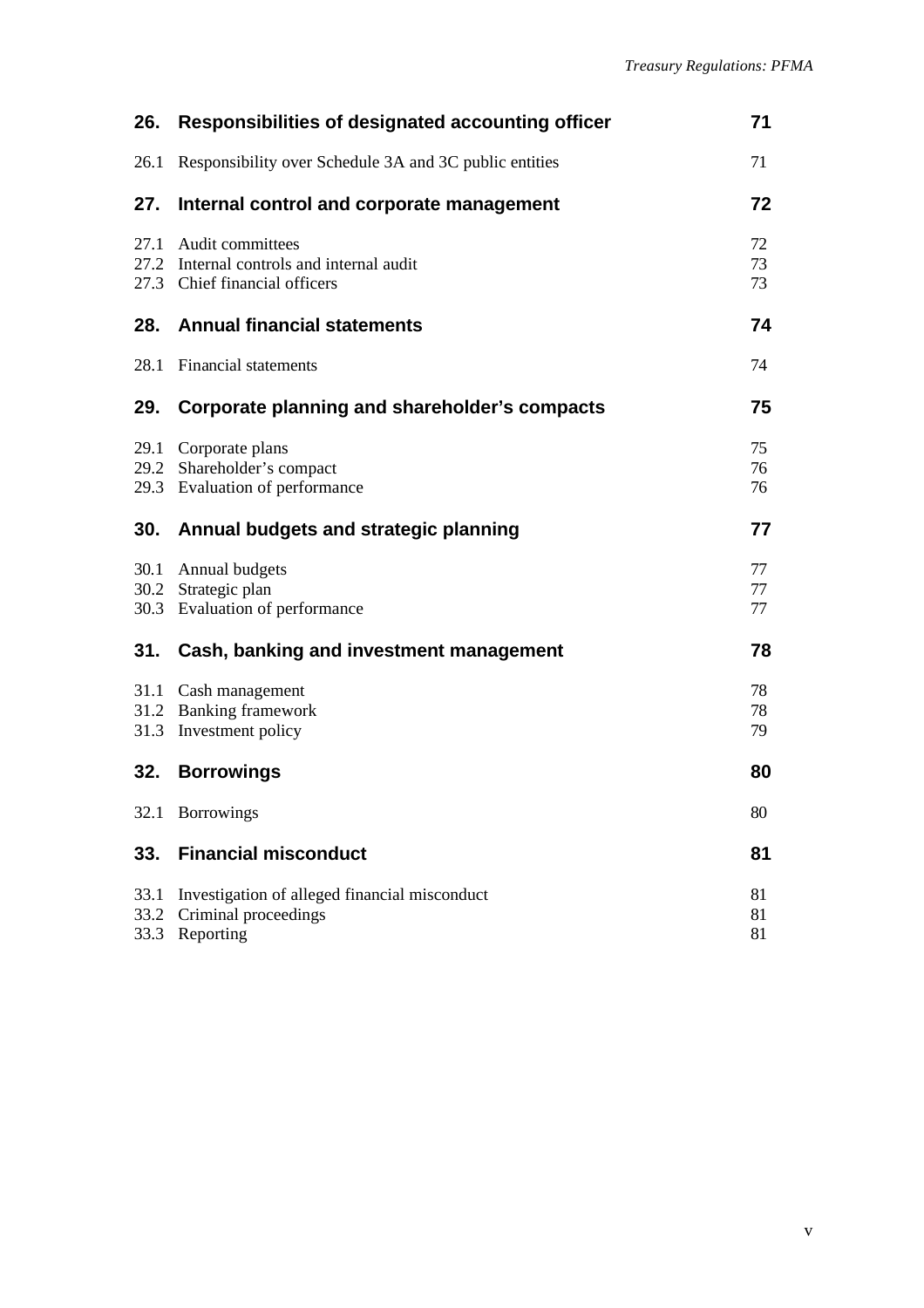*Treasury Regulations: PFMA*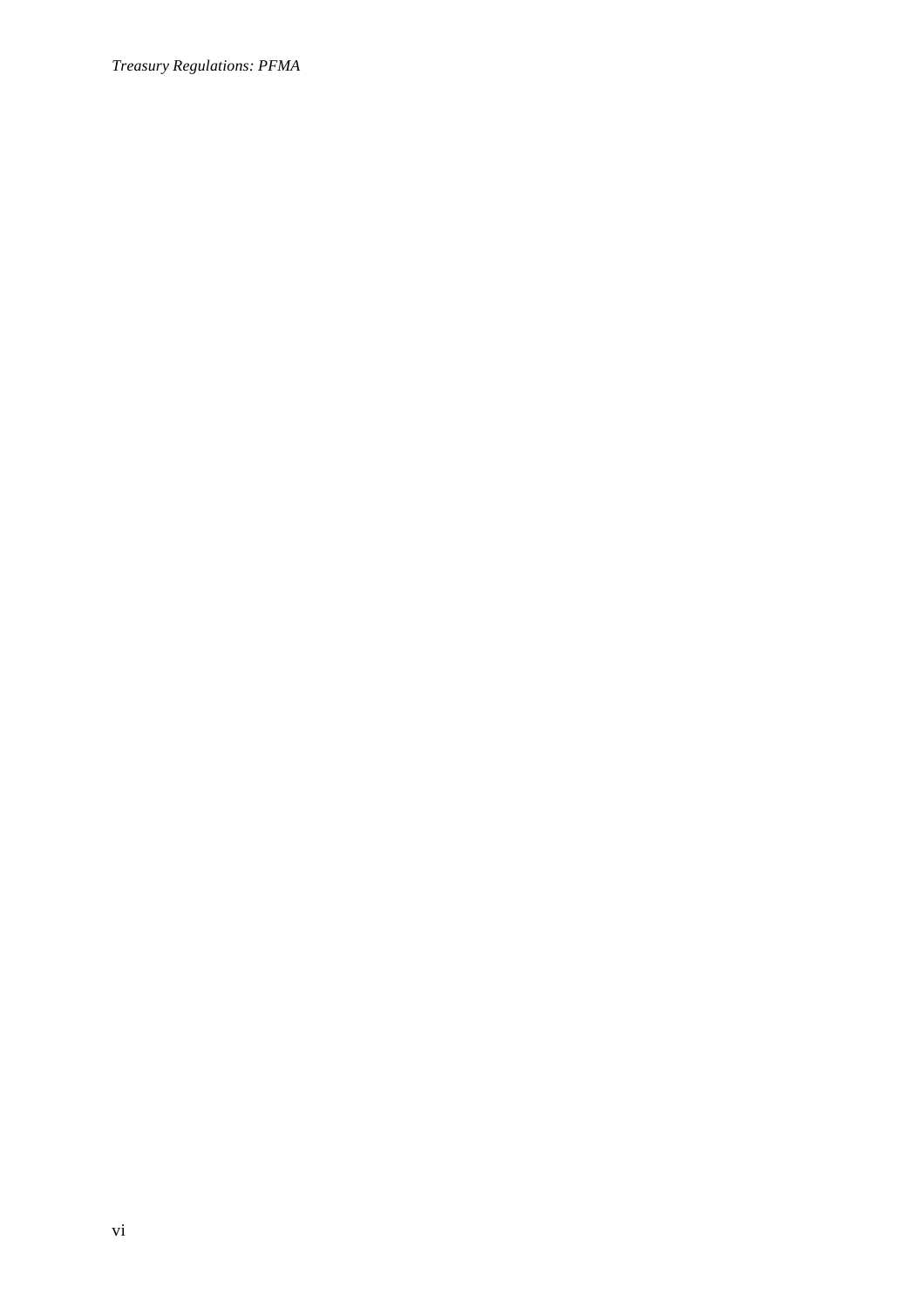## **Definitions, [and A]application and date of commencement**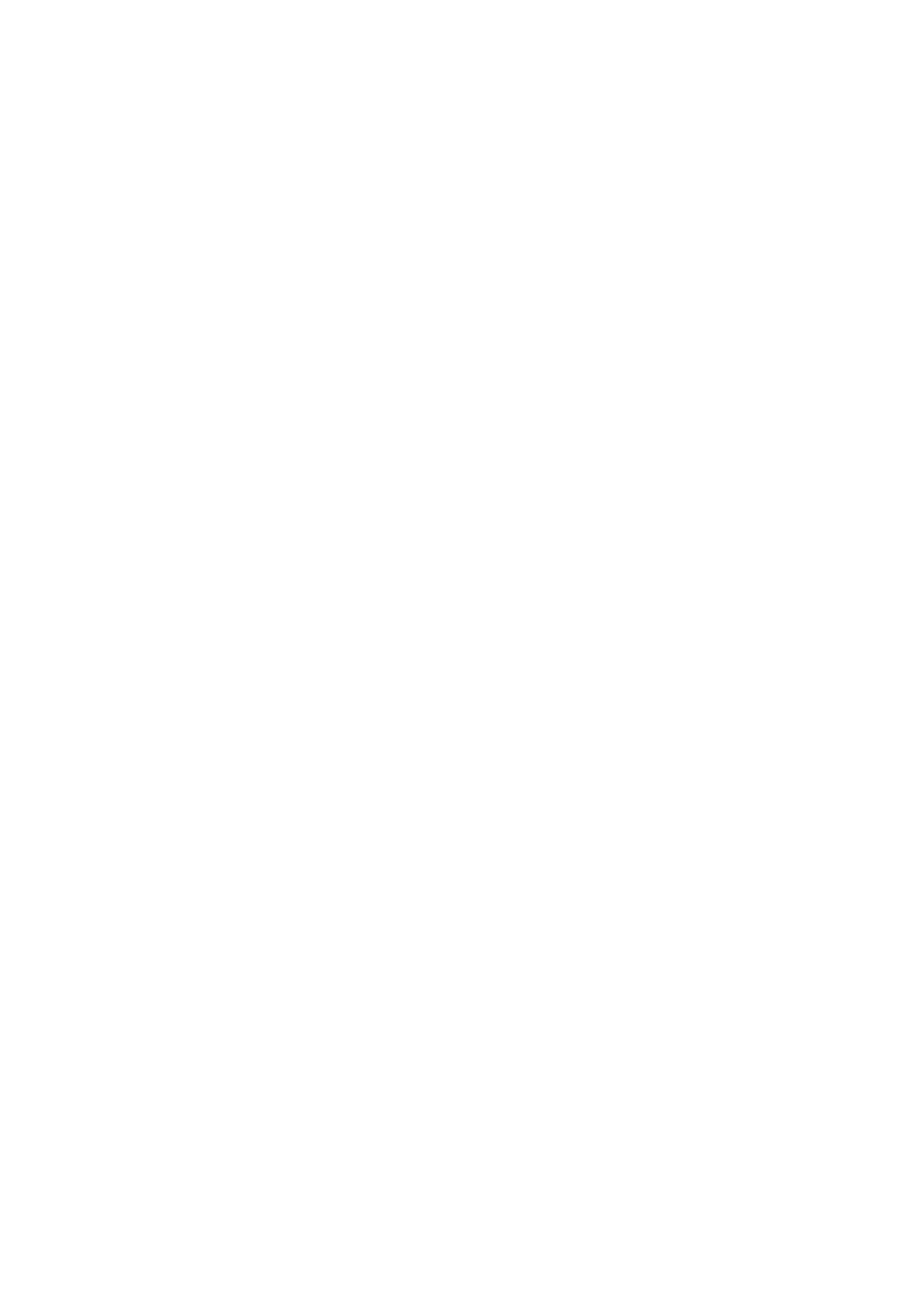## **General definitions, [and] application and date of commencement**

### **1.1 General definitions**

In these *Treasury Regulations*, unless the context indicates otherwise, a word or expression to which a meaning has been assigned in the Act, has the same meaning, and –

**"Act"** means the Public Finance Management Act, 1999 (Act No. 1 of 1999 as amended by Act No. 29 of 1999);

**"debt"** means amounts owing to the state;

**"division of revenue grants"** refers to allocations from the national government to other spheres of government as listed in **[Schedules 3A, 3B and 3C of the]**schedules to the Annual Division of Revenue Act, **[2000,]** including transfers in terms of **[section 16 of]** that Act;

 **"executive authority"** in relation to a constitutional institution means the chairperson of the relevant constitutional institution;

**"head official of the treasury"** refers to the administrative head of the department responsible for financial and fiscal matters and which forms part of the relevant treasury;

"institution" refers to a department or a constitutional institution;

**"official"** means an employee contemplated in section 1 of the Public Service Act, 1994, read with section 1 of the Public Service Amendment Act (Act No. 13 of 1996); and includes a magistrate contemplated in section 1 of the Magistrates Act, 1993 (Act No. 90 of 1993) and employees of constitutional institutions;

**["transfer payments" refer to all transfers excluding–**

- **(a) all division of revenue grants from the national government; and**
- **(b) any transfers to constitutional institutions and individuals.]**

### **1.2 Application**

- 1.2.1 These *Treasury Regulations* apply–
	- (a) to all departments and constitutional institutions; **[and]**
	- (b) to all public entities listed in Schedules 3A and 3C whose annual budget for its next financial year is less than R100 million, but only to the extent of Chapters 24 to 26, 28 and 30 to 33 of these *Treasury Regulations*;
	- (c) to all public entities listed in Schedules 3A and 3C whose annual budget exceeds or equals R100 million, but only to the extent of Chapters 24 to 28 and 30 to 33 of these *Treasury Regulations;*
	- **[b]**(d) to the South African Revenue Service, but only to the extent as indicated in Chapter 15 (paragraph 15.4) and Chapters 24, 25,27,28,30,31,32 and 33;
		- **[(i) that it collects and administers state revenue; and]**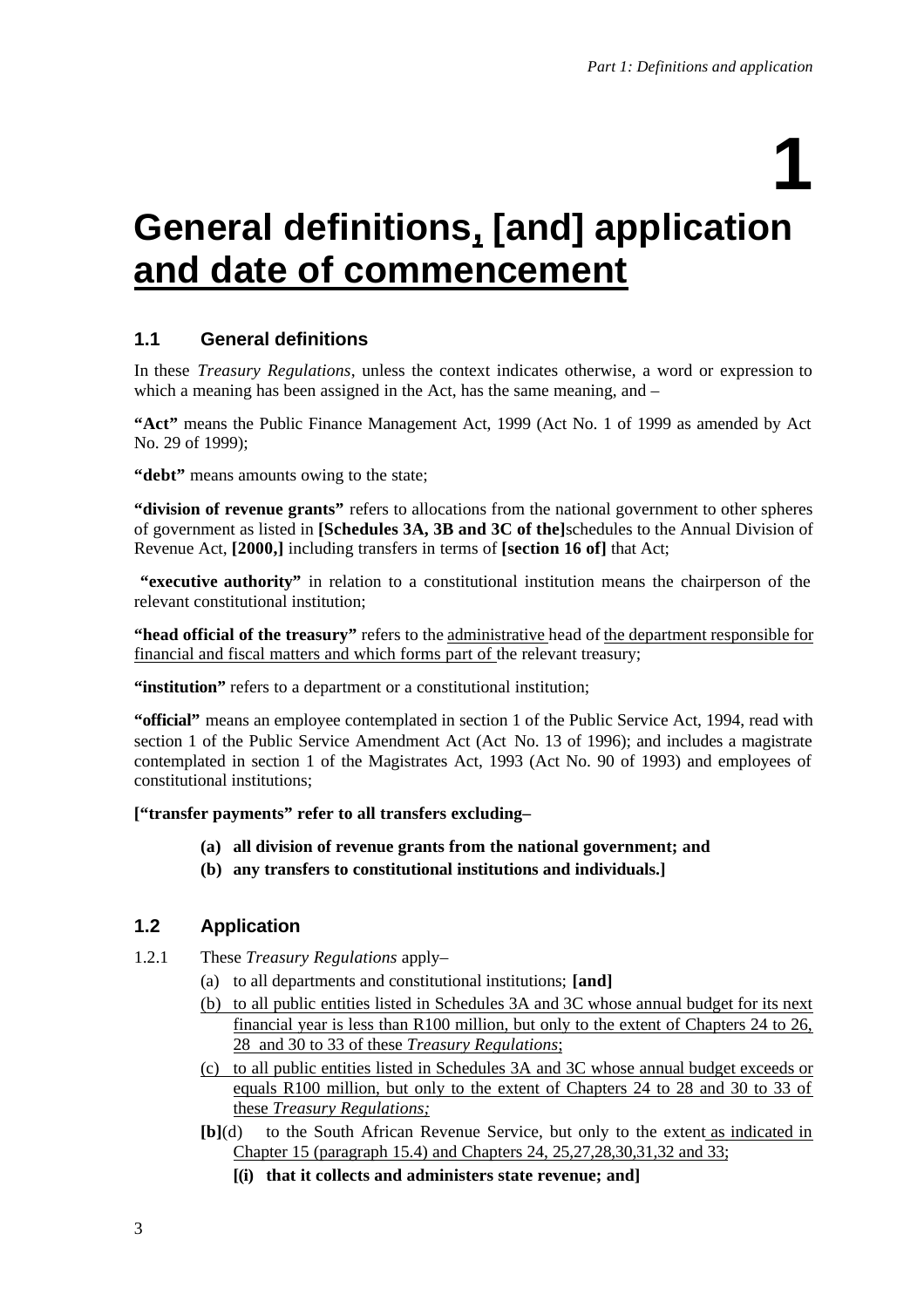**[(ii) as agreed to between it and the National Treasury.]**

- (d) to Schedule 2, 3B and 3D public entities but only to the extent as indicated in Chapters 25,27,28,29,31,32 and 33
- (e) to Parliament and the provincial legislatures, but only to the extent as indicated in Chapter 15 (paragraphs 15.7 and 15.8) and Chapter 18 (paragraph 18.3).
- 1.2.**[2]**3 For purposes of paragraph 1.2.1**[b](a)**, the *Treasury Regulations* that do apply to the South African Revenue Services, apply as though it were a department. Its Commissioner is the accounting officer.

#### **[1.2.3 These regulations do not apply to Parliament**, **provincial legislatures and public entities. ]**

### **1.3 Date of commencement**

1.3.1 These *Treasury Regulations* take effect from 1 April 2001, unless otherwise indicated in the text.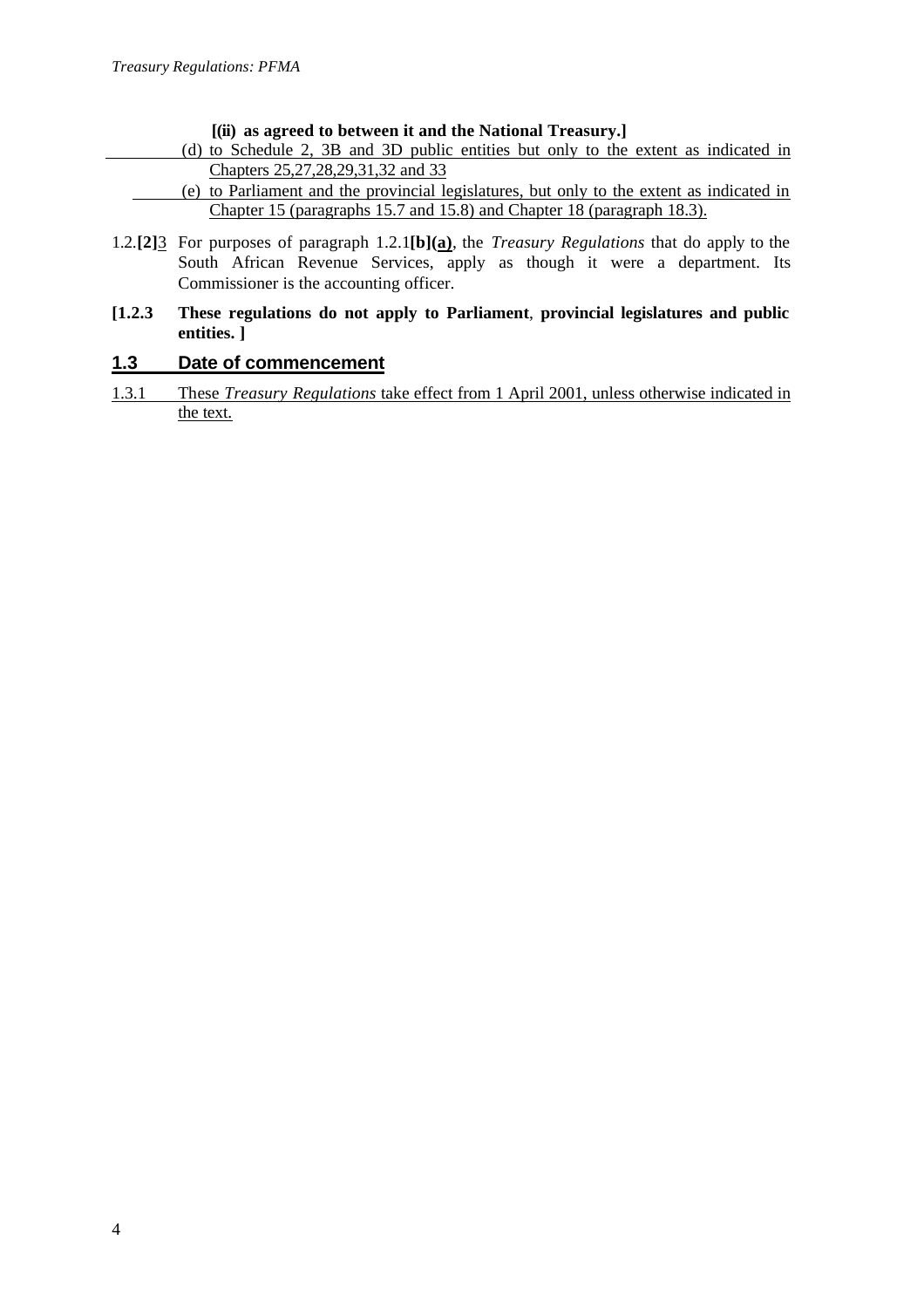## **Management Arrangements**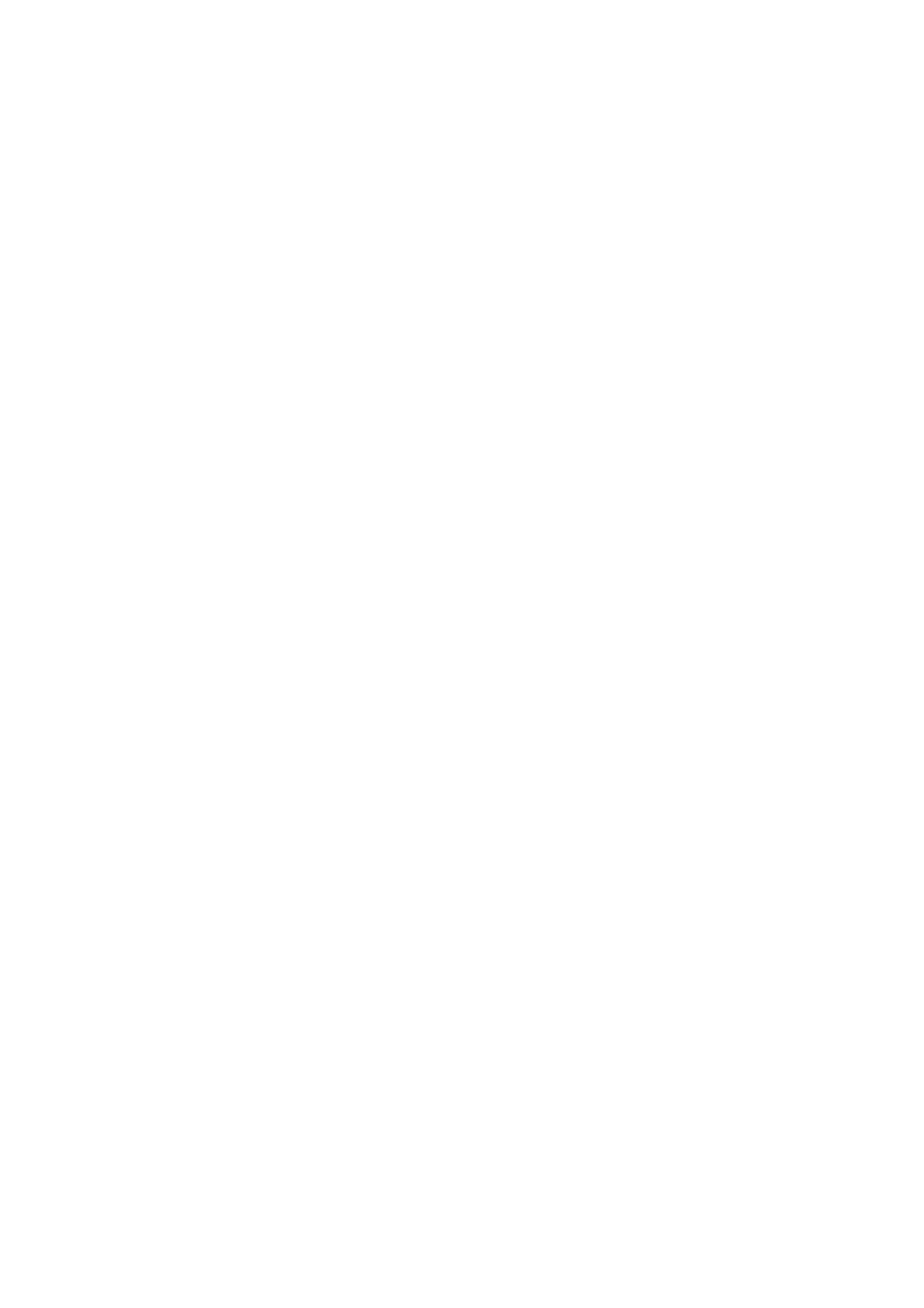## **Corporate management**

### **2.1 Chief financial officer**

- 2.1.1 Unless directed otherwise by the relevant treasury, **[the accounting officer of an]** each institution must **[appoint an official as]** have a chief financial officer (CFO) **[no later than 1 April 2001,] [to]** serving**[e]** on the senior management team of the institution.
- 2.1.2 The CFO is directly accountable to the accounting officer.
- 2.1.3 Without limiting the right of the accounting officer to assign specific responsibilities, the general responsibility of the CFO is to assist the accounting officer in discharging the duties **[under]** prescribed in Part 2 of Chapter 5 of the Act and the Annual Division of Revenue Act. These duties relate to the effective financial management of the institution; the exercise of sound budgeting and budgetary control practices; the operation of internal controls and the timely production of financial reports.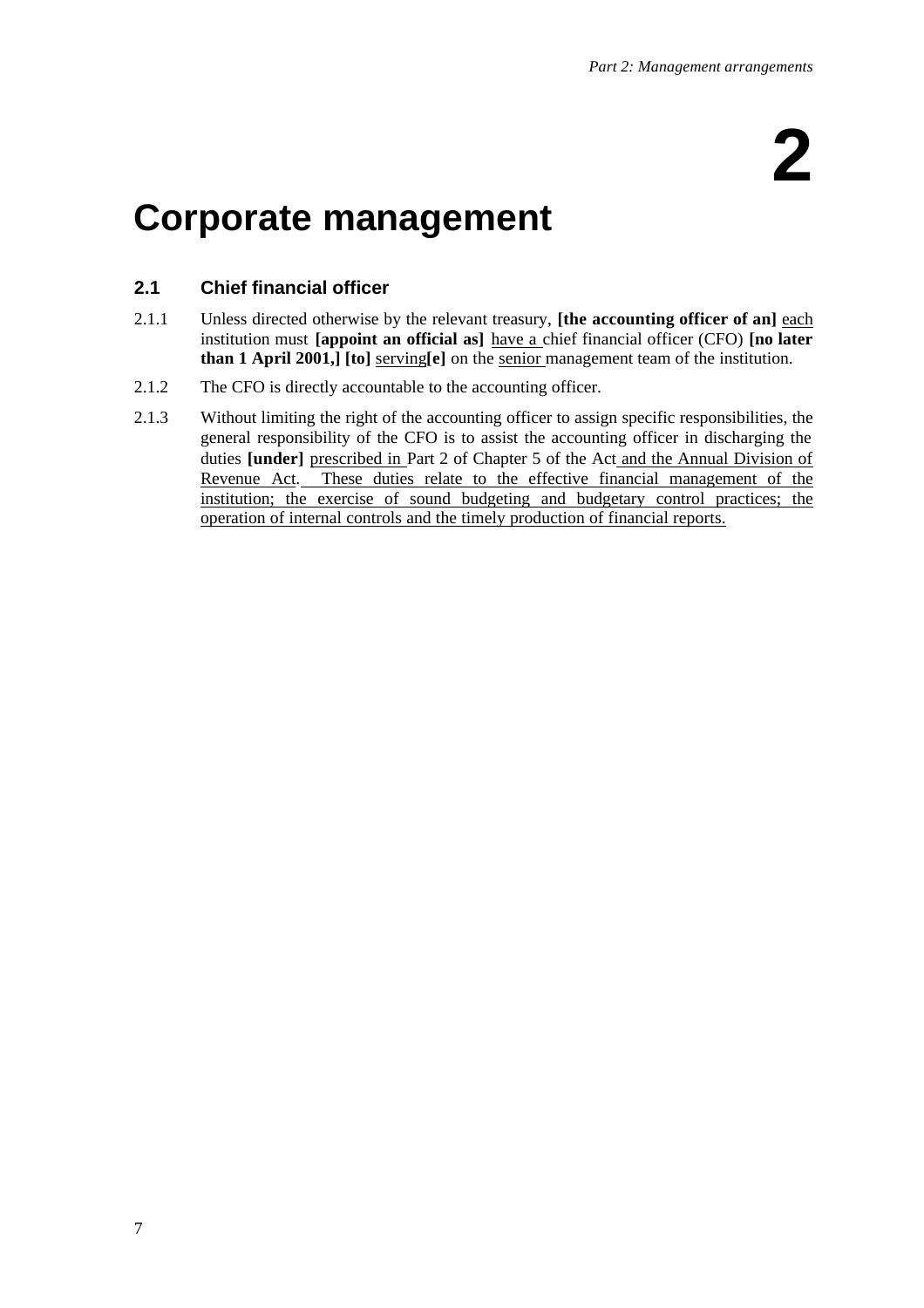## **Internal control**

### **3.1 Audit committees** [Sections 76(4)(d) and 77 of the PFMA]

- 3.1.1 **[The relevant treasury may determine whether departments have shared or nonshared audit committees.]** The relevant treasury must inform the Auditor-General by no later than 1 April 2001 of any determination to share audit committees between departments.
- 3.1.2 In the case of a non-shared audit committee, the accounting officer of an institution must appoint audit committee members in consultation with the relevant executive authority.
- 3.1.3 In the case of a shared audit committee, the head of the relevant treasury must appoint audit committee members after consultation with the relevant executive authorities.
- 3.1.4 In addition to section  $77(a)(iii)$  of the Act, the chairperson of the audit committee may not be a political office bearer.
- 3.1.5 Audit committees must be constituted so as to ensure their independence.
- 3.1.6 Members of an audit committee who have been appointed from outside the public service pursuant to section  $77(a)(i)$  of the Act, must have proven experience, be appointed on contract and remunerated in accordance with **[ with paragraphs 20.2.2 and 20.2.3 of these** *Treasury Regulations***]** tariffs as determined by the South African Institute of Chartered Accountants in consultation with the Auditor-General.
- 3.1.7 The relevant executive authority has to concur with any pre-mature termination of **[the]**  services of a person serving on the audit committee.
- 3.1.8 The audit committee must establish an audit charter to guide the audit approach, as well as its *modus operandi*, which should spell out the rules that govern the audit relationship.
- **[3.1.9 The audit committee and the accounting officer must facilitate a risk assessment to determine the material risks to which the institution may be exposed and to evaluate the strategy for managing those risks. The strategy must be used to direct audit effort and priority, and to determine the skills required to manage these risks.]**
- 3.1.**[10]**9The audit committee must report and make recommendations to the accounting officer, but the accounting officer retains responsibility for implementing such recommendations.
- 3.1.**[11]**10 In addition to the above, the audit committee must–
	- (a) evaluate the financial statements of the institution for reasonableness **[reasonability]** and **[accuracy]** fair presentation before submission to the Auditor-General; **[and]**
	- (b) in the annual report **[on]** of the institution, comment on:**[the effectiveness of internal control in the annual report of the institution**.**]**
		- (i) the effectiveness of internal control; and
	- (ii) the quality of in year management and monthly reports produced in terms of the Act and the Annual Division of Revenue Act.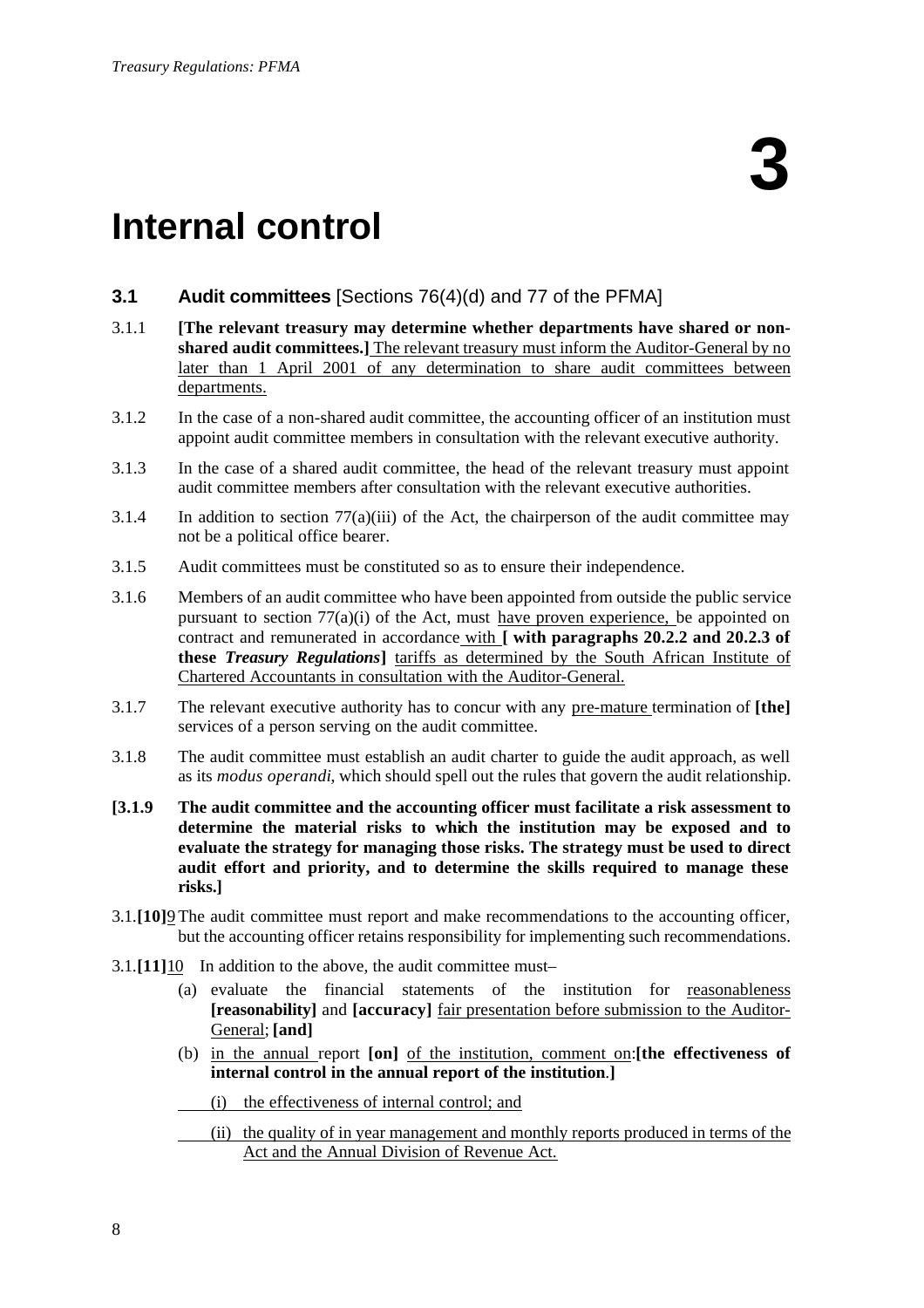- 3.1.**[12]**11 Should a report from the internal audit unit (or from any other source) to the audit committee implicate the accounting officer in fraud, corruption or gross negligence, the chairperson of the audit committee must promptly report this to the relevant executive authority.
- 3.1.**[13]**12 The audit committee may communicate any concerns it deems necessary to the executive authority, the relevant treasury and/or the Auditor-General.

#### **3.2 Internal controls and internal audit** [Sections 38(1)(a)(i) and 76(4)(e) of the PFMA]

- 3.2.1 The accounting officer must facilitate a risk assessment to determine the material risks to which the institution may be exposed and to evaluate the strategy for managing those risks. Such a strategy must include a fraud prevention plan. The strategy must be used to direct internal audit effort and priority, and to determine the skills required to manage these risks.
- 3.2.**[1]**2 The accounting officer must provide a certificate to the relevant treasury by 30 June 2001 indicating that the risk assessment has been completed and that the fraud prevention plan is fully operational. **[ensure that a fraud prevention plan is developed no later than 31 March 2001.]**
- 3.2.**[2]**3 Accounting officers must establish internal audit units for their institutions in accordance with the policy determined in terms of paragraph 3.2.4.
- 3.2.**[3]**4 **[The relevant treasury may determine whether departments must have internal audit units and whether such units must be shared or non-shared units.]** The relevant treasury must inform the Auditor-General by no later than 1 April 2001 of any determination to share internal audit units between departments.
- 3.2.**[4]**5 The internal audit unit may be partly or wholly contracted to an external organisation with specialist audit expertise, provided that its selection is in accordance with the government's competitive tendering procedures.
- 3.2.**[5]**6 Internal audit must be conducted in accordance with the standards set by the Institute of Internal Auditors.
- 3.2.**[6]**7 The internal audit unit must prepare, in consultation with and for approval by, the audit committee–
	- (a) a rolling three-year strategic internal audit plan based on its assessment of key areas of risk for the institution, having regard to its current operations, those proposed in its strategic plan and its risk management strategy;
	- (b) an annual internal audit plan for the first year of the rolling plan;
	- (c) plans indicating the proposed scope of each audit in the annual internal audit plan;
	- (d) a *modus operandi*, with management inputs, to guide the audit relationship; and
	- (e) a quarterly report to the audit committee detailing its performance against the plan, to allow effective monitoring and possible intervention.
- 3.2.8 The internal audit unit must exercise regular oversight over all transfers received, including transfers in terms of the Annual Division of Revenue Act.
- 3.2.**[7]**9 The internal audit unit must be independent, with no limitation on its access to information.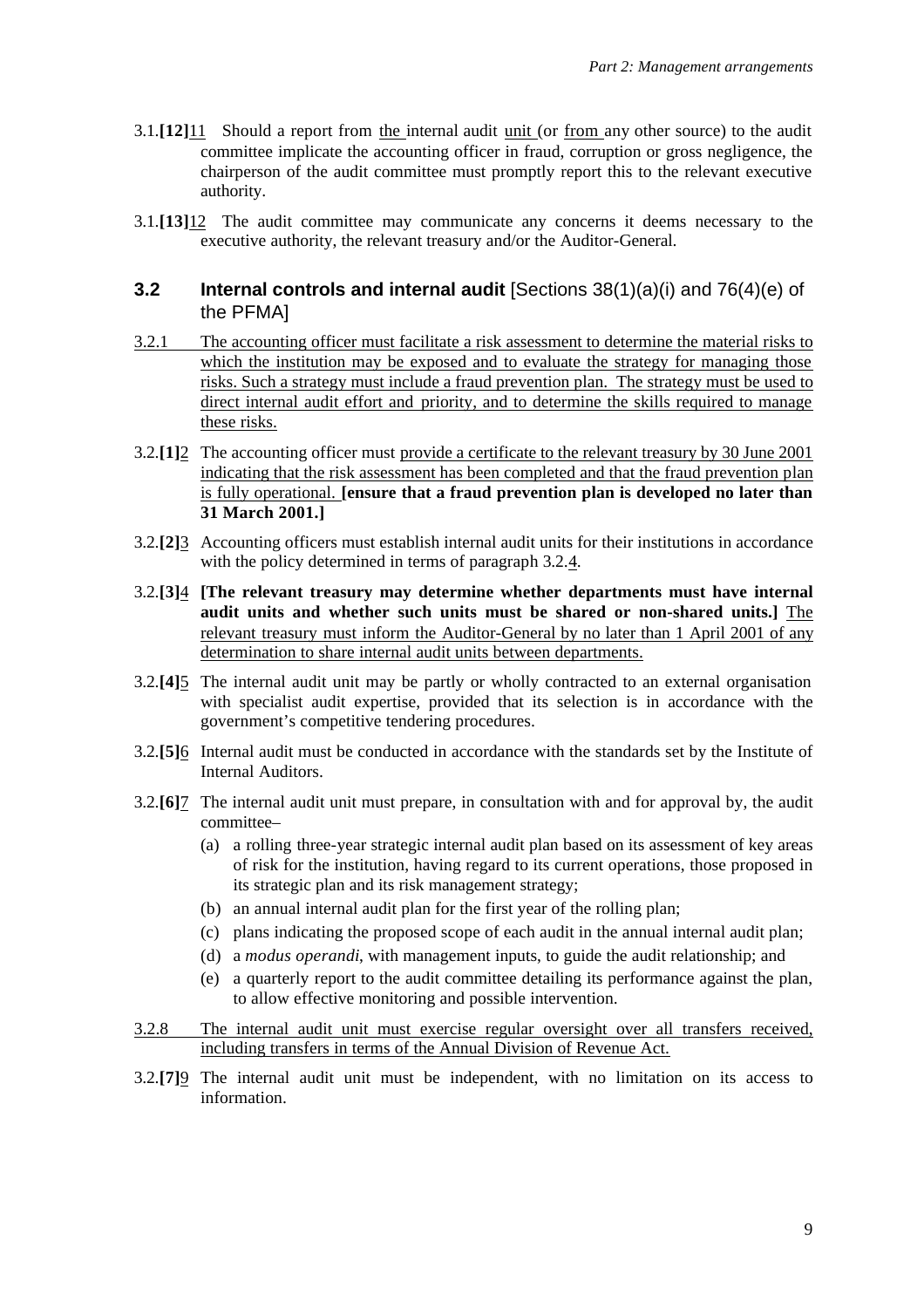### **Financial misconduct**

- **4.1 Investigation of alleged financial misconduct** [Sections 85(1)(b), (c) and (d) of the PFMA and Section 30 of the annual Division of Revenue Act]
- 4**.**1.1 If an official is alleged to have committed financial misconduct, the accounting officer of the institution must ensure that disciplinary proceedings are carried out in accordance with the relevant prescripts.
- 4.1.2 The accounting officer must ensure that the investigation is conducted within a reasonable period, but no later than 30 days.
- 4.1.3 If an accounting officer is alleged to have committed financial misconduct, the relevant treasury, as soon as it becomes aware of the alleged misconduct, must ensure that the Department of Public Service and Administration initiates appropriate disciplinary proceedings against the accounting officer.
- 4.1.4 A treasury may–
	- (a) direct that an official other than an employee of the institution conducts the investigation; or
	- (b) issue any reasonable requirement regarding the way in which the investigation should be performed.

### **4.2 Criminal proceedings** [Section 86 of the PFMA]

- 4.2.1 The accounting officer must advise the executive authority, relevant treasury and the Auditor-General of any criminal charges it has laid against any person in terms of section 86 of the Act.
- 4.2.2 The relevant treasury may direct an institution to lay charges of criminal financial misconduct against any person should an accounting officer fail to take appropriate action.

### **4.3 Reporting** [Section 85(1)(a) and (e) of the PFMA]

- 4.3.1 The accounting officer must, as soon as the disciplinary hearings are completed, report to the executive authority, the Department of Public Service and Administration and the Public Service Commission on the outcome, including–
	- (a) the name and rank of the official against whom proceedings are instituted;
	- (b) the disciplinary charges, indicating the financial misconduct the official is alleged to have committed;
	- (c) the findings of the disciplinary hearing;
	- (d) any sanction imposed on the official; and
	- (e) any further action to be taken against the official, including criminal charges or civil proceedings.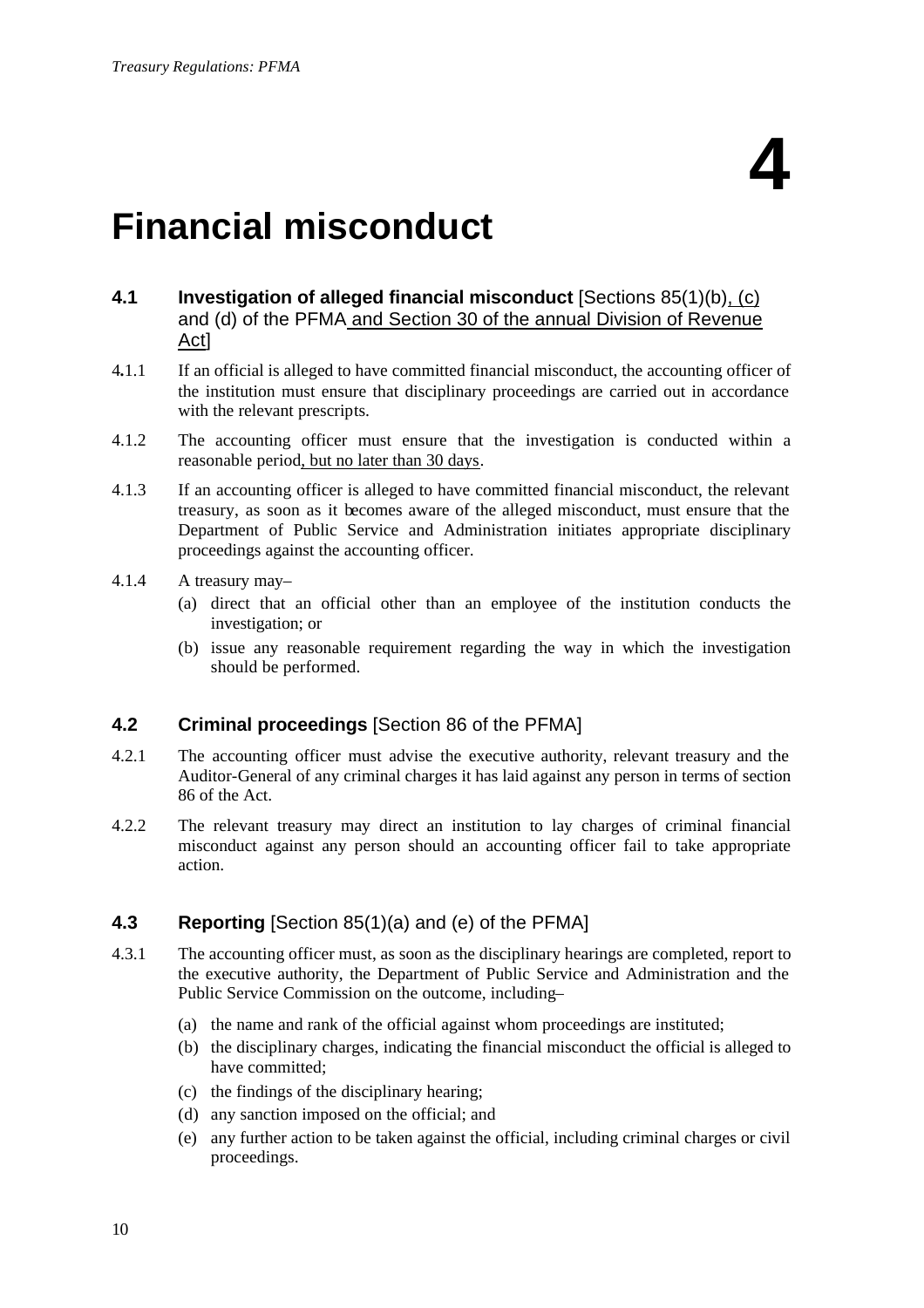- 4.3.2 The institution must inform the executive authority, the relevant treasury, the Department of Public Service and Administration and the Public Service Commission of the outcome of any criminal proceedings instituted against any person for financial misconduct in terms of section 86 of the Act.
- 4.3.3 The accounting officer must, on an annual basis, submit to the provincial treasury (if applicable), **[national]** National Treasury and Auditor-General a schedule of–
	- (a) the name and rank of officials facing disciplinary hearings or criminal charges;
	- (b) the outcome of any disciplinary hearings and/or criminal charges; and
	- (c) the sanctions and any further action taken against the relevant official;

Such a report must refer to any changes to the institution's systems of financial and risk management or any other matter dealt with in the Act, as a result of the investigation.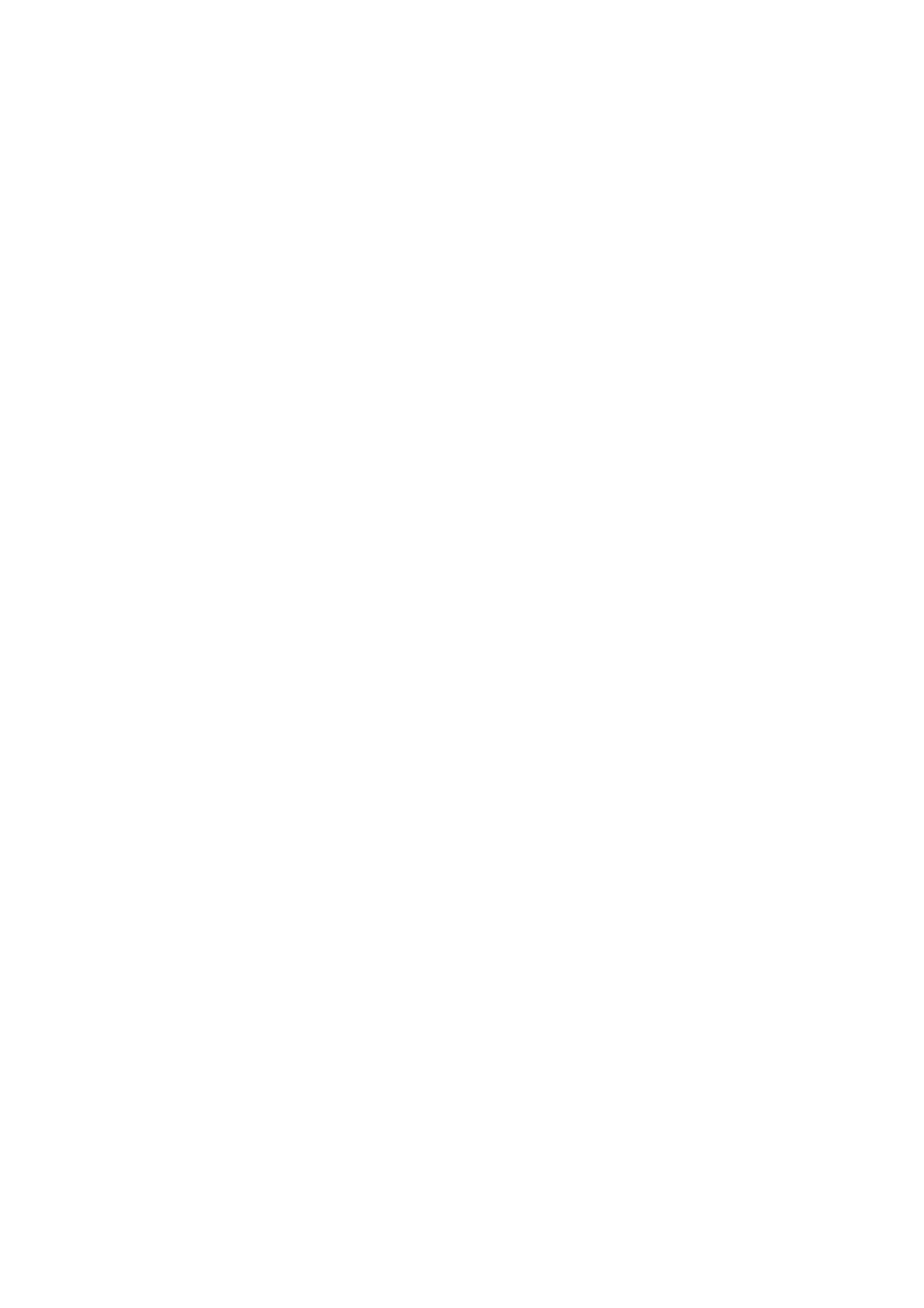## **Planning and Budgeting**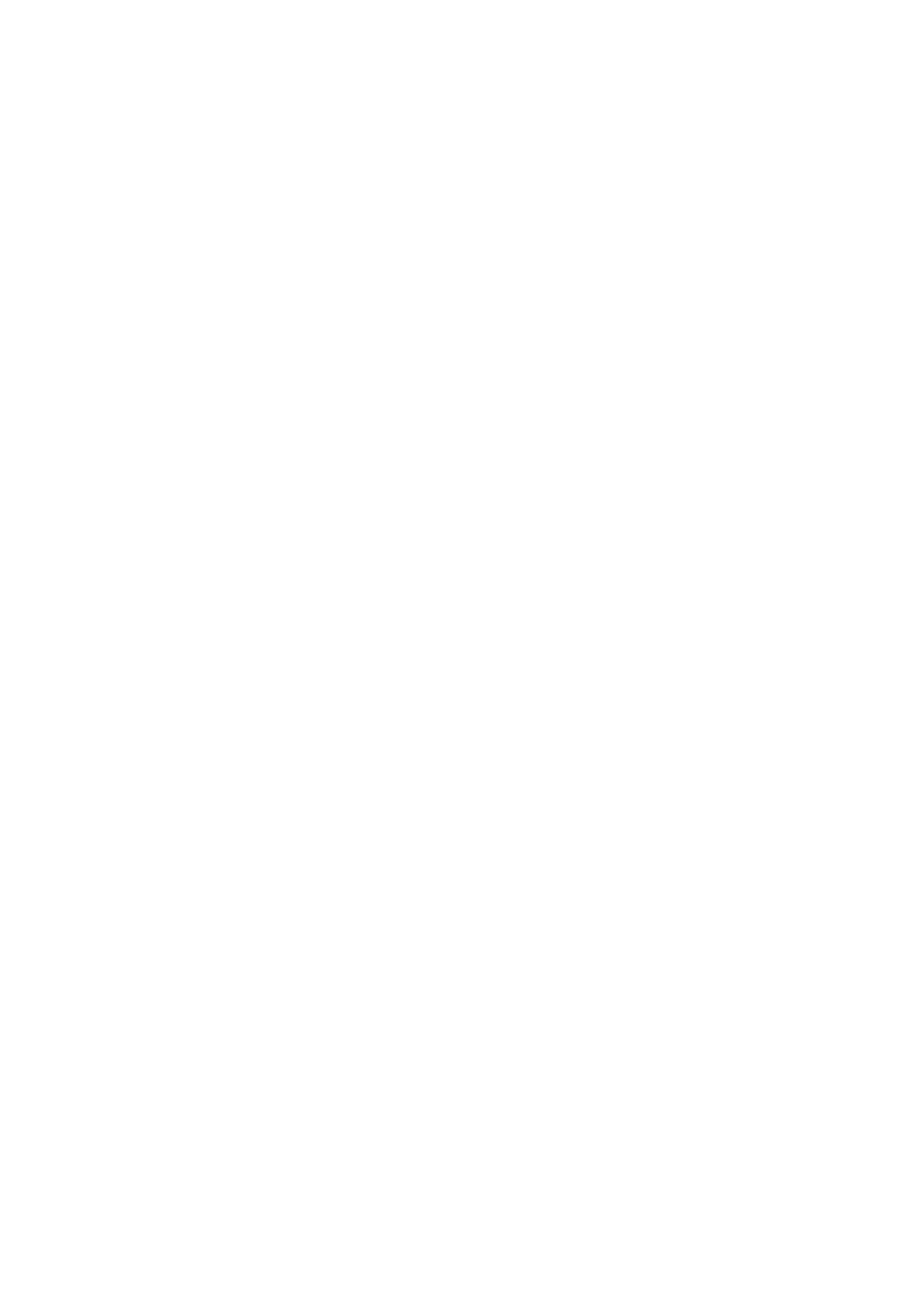## **Strategic planning**

### **5.1 Date of implementation**

5.1.1 This chapter takes effect from 1 April 2002. The first date for submission of strategic plans is 30 June 2001 for the MTEF period commencing 1 April 2002. Quarterly reports on performance take effect from 30 June 2002, starting with a report on the first quarter of the 2002/03 financial year.

### **5.2 Strategic plans**

- 5.2.1 The accounting officer of an institution must prepare a strategic plan for the forthcoming Medium Term Expenditure Framework (MTEF) period, for approval by the relevant executive authority.
- 5.2.2 The approved strategic plan must be forwarded to the relevant treasury no later than 30 June each year.
- 5.2.3 The strategic plan must–
	- (a) cover a period of three years and be consistent with the institution's input to the MTEF;
	- (b) include the programme objectives and outcomes identified by the executive authority, as well as the Service Delivery Improvement Programme;
	- (c) include the multi-year projections of revenue and expenditure for the forthcoming budget;
	- (d) include the key performance measures and key indicators of the Service Delivery Improvement Programme for assessing the institution's performance in delivering the desired outcomes and objectives;
	- (e) be updated annually on a rolling basis, including any adjustments to the organisational structure;
	- (f) for departments, include the requirements of Chapter 1, Part III B of the *Public Service Regulations*, **[1999]** 2001; and
	- (g) form the basis for the annual reports of accounting officers in terms of section  $40(1)(d)$  and (e) of the Act.

#### **5.3 Evaluation of performance** [Section 27(4) read with 36(5) of the PFMA]

- 5.3.1 The accounting officer of an institution must establish procedures for quarterly reporting to facilitate effective performance monitoring, evaluation and corrective action.
- 5.3.2 The accounting officer must issue quarterly reports to the executive authority no later than 15 days after the end of each quarter.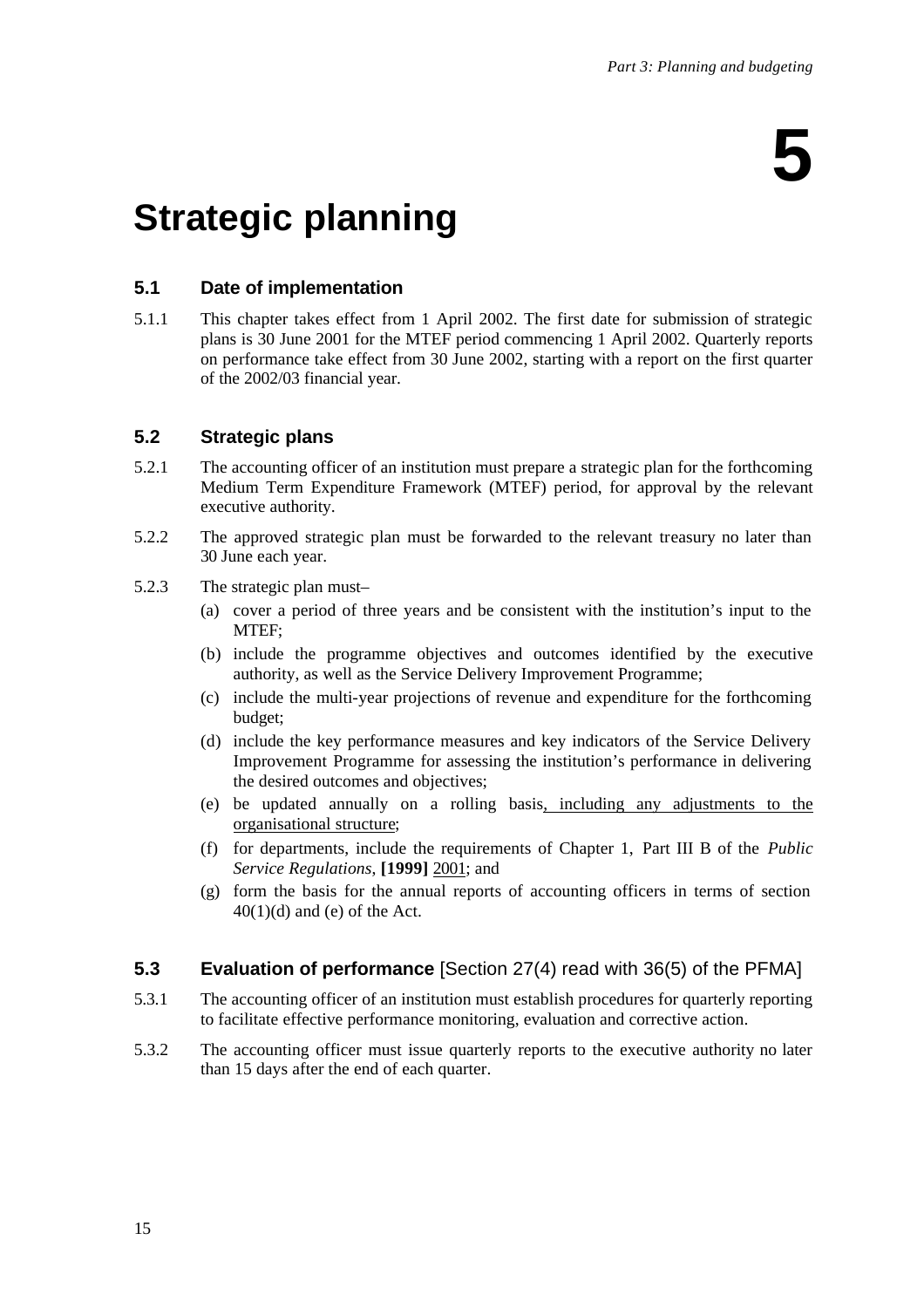## **Budgeting and related matters**

### **6.1 Annual budget circular**

- 6.1.1 The accounting officer of a department must comply with any annual budget circulars issued by the relevant treasury. Budget circulars issued by provincial treasuries must be consistent with any budget circular issued by the **[national]** National Treasury to provincial treasuries.
- 6.1.2 The accounting officer of a constitutional institution must submit all submissions for a budget via the accounting officer of the department transferring funds to that constitutional institution.
- 6.1.3 The accounting officer of a department must ensure that all budget submissions of constitutional institutions and any public entities receiving transfers via the department, are included in his/her department's budget submission. **[unless exempted by the relevant treasury.]**

### **6.2 Formats for Estimates of Expenditure and Departmental Revenue**  [Section 27(3) of the PFMA]

6.2.1 The Estimates of Expenditure and Departmental Revenue presented to Parliament or a provincial legislature must conform to the formats determined by the **[national]** National Treasury.

### **6.3 Virement** [Section **[44]** 43 of the PFMA]

- 6.3.1 For purposes of section 43(1) of the Act–
	- (a) personnel expenditure and transfers by departments may not be increased without **[prior]** approval of the relevant treasury; and
	- (b) allocations earmarked by the relevant treasury for a specific purpose may not be used for other purposes except with the relevant treasury's approval.

### **6.4 Rollovers** [Sections 30(2)(g) and 31(2)(g) of the PFMA]

- 6.4.1 Funds appropriated but not spent in a particular financial year may be rolled over to a subsequent year subject to the following conditions or limitations–
	- (a) *Capital expenditure:* Unspent funds on capital expenditure may only be rolled over to finalise projects still in progress or for other capital purposes.
	- (b) *Transfer payments:* Savings on transfer payments may not be rolled over for purposes other than originally voted for.
	- (c) *Current expenditure:* A maximum of five per cent of a department's current expenditure in the main estimate of expenditure may be rolled over.
- 6.4.2 Requests for rollovers must be submitted to the relevant treasury on or before the last working day of May each year, in a format determined by the **[national]** National Treasury.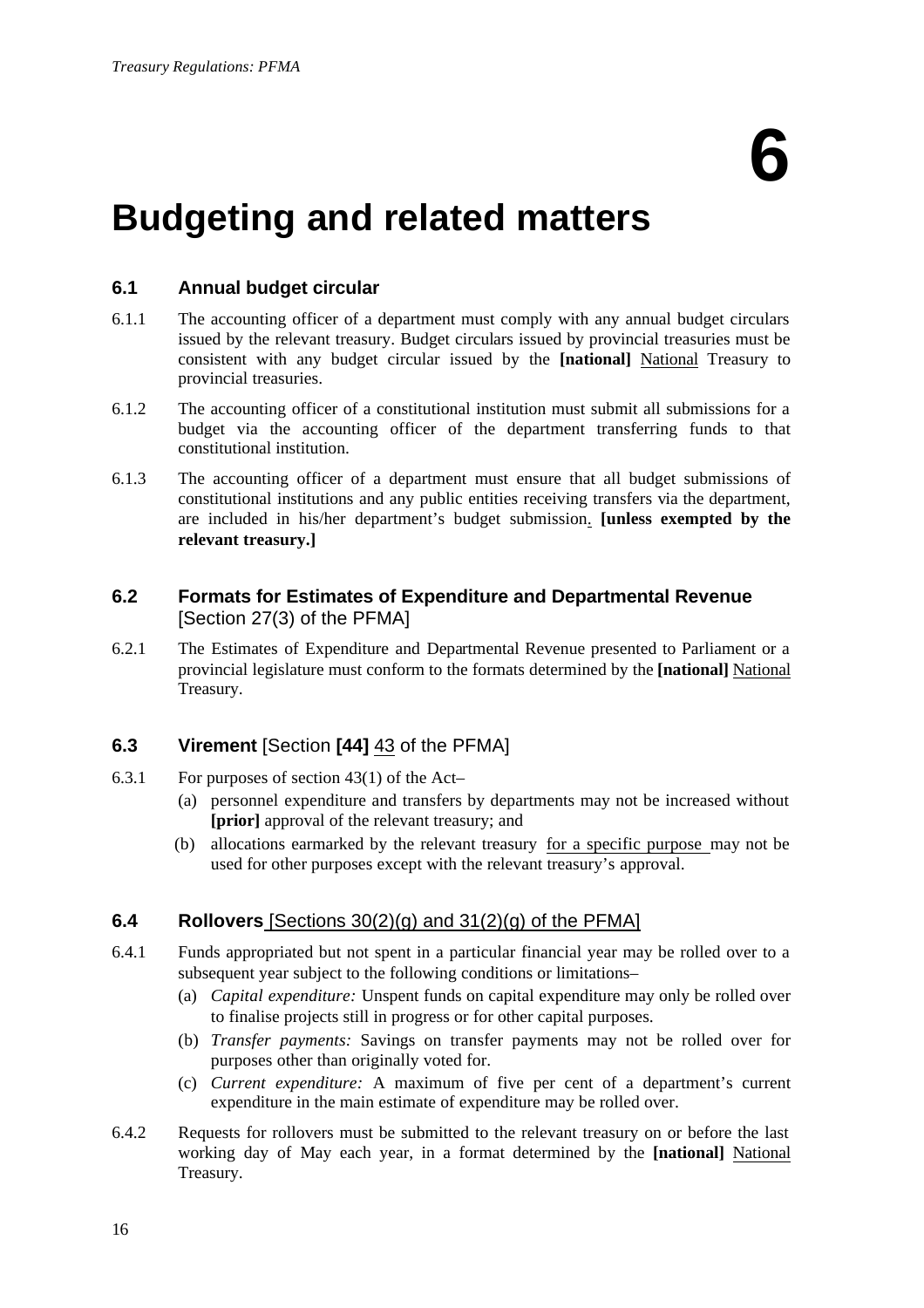6.4.3 All requests for rollovers must include:

| (a)               | the reasons for the under spending;                                      |
|-------------------|--------------------------------------------------------------------------|
|                   | commitments that the funds rolled over will be spent;                    |
| $\left( c\right)$ | an assessment of the spending capacity taking into consideration the new |
|                   | budget allocation and the rolled over funds.                             |

6.4.**[3]**4 The relevant treasury may deny all or part of a request for a rollover **[if this request does not conform to the arrangements in paragraphs 6.4.1 and 6.4.2 or]** if circumstances warrant such a denial.

### **6.5 Transfer of functions** [Section 42 of the PFMA and Section 27 of DORA]

- 6.5.1 Where a function is to be transferred by a department during a financial year, the relevant treasury must be consulted in advance, to facilitate any request for the resulting transfer of funds voted for that function in terms of section 33 of the Act.
- 6.5.2 Should the Minister of Public Service and Administration or a Premier of a province make a determination regarding the transfer of a function in terms of the Public Service Act, 1994, that determination must accompany a request for the transfer of funds as per paragraph 6.5.1. Should the Minister of Public Service and Administration or a Premier approve a function transfer after the finalisation of the adjustments estimates, it must be dealt with on a recoverable basis.
- 6.5.3 Before seeking formal approval from the Minister of Public Service and Administration or the Premier of a province for any transfer of functions to another sphere of government, the transferring accounting officer must first seek the approval of the relevant treasury on any funding arrangements.
- 6.5.4 Transfer of functions to municipalities must be dealt with in terms of the Annual Division of Revenue Act.

### **6.6 Additional funds through an adjustments budget** [Sections 30(2)(b) and 31(2)(b) of the PFMA]

- 6.6.1 For purposes of an adjustments budget, the following will not be considered unforeseeable and unavoidable expenditure–
	- (a) expenditure that, although known when finalising the estimates of expenditure, could not be accommodated within allocations;
	- (b) tariff adjustments and price increases; and
	- (c) extensions of existing services and the creation of new services that are not unforeseeable and unavoidable.
- 6.6.2 The department requesting additional funds through an adjustments budget must submit a memorandum to the relevant treasury, the Cabinet/EXCO Secretariat and any treasury subcommittee of the Cabinet/EXCO, on a date determined by the relevant treasury, but by no later than 15 September.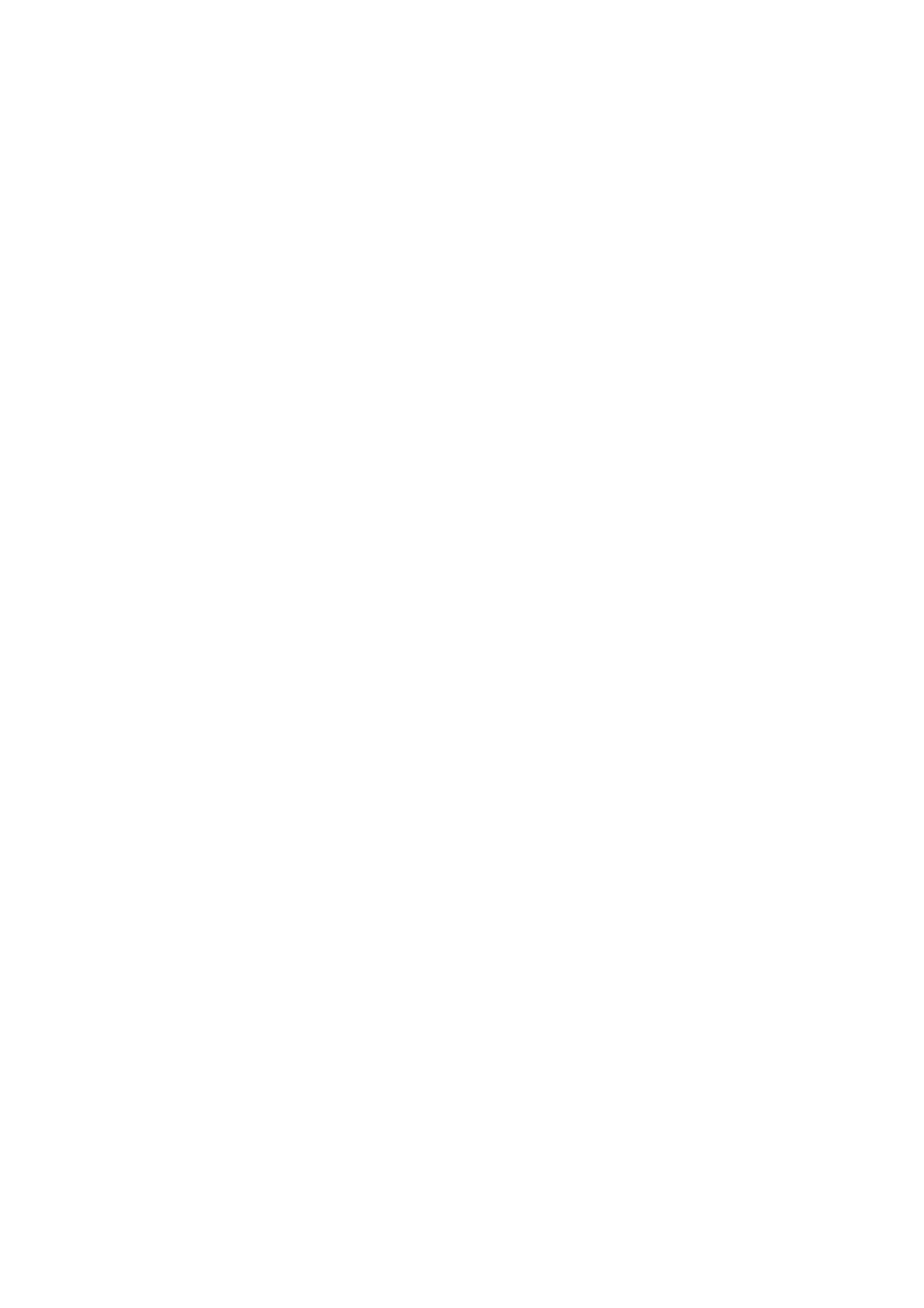## **Revenue and Expenditure Management**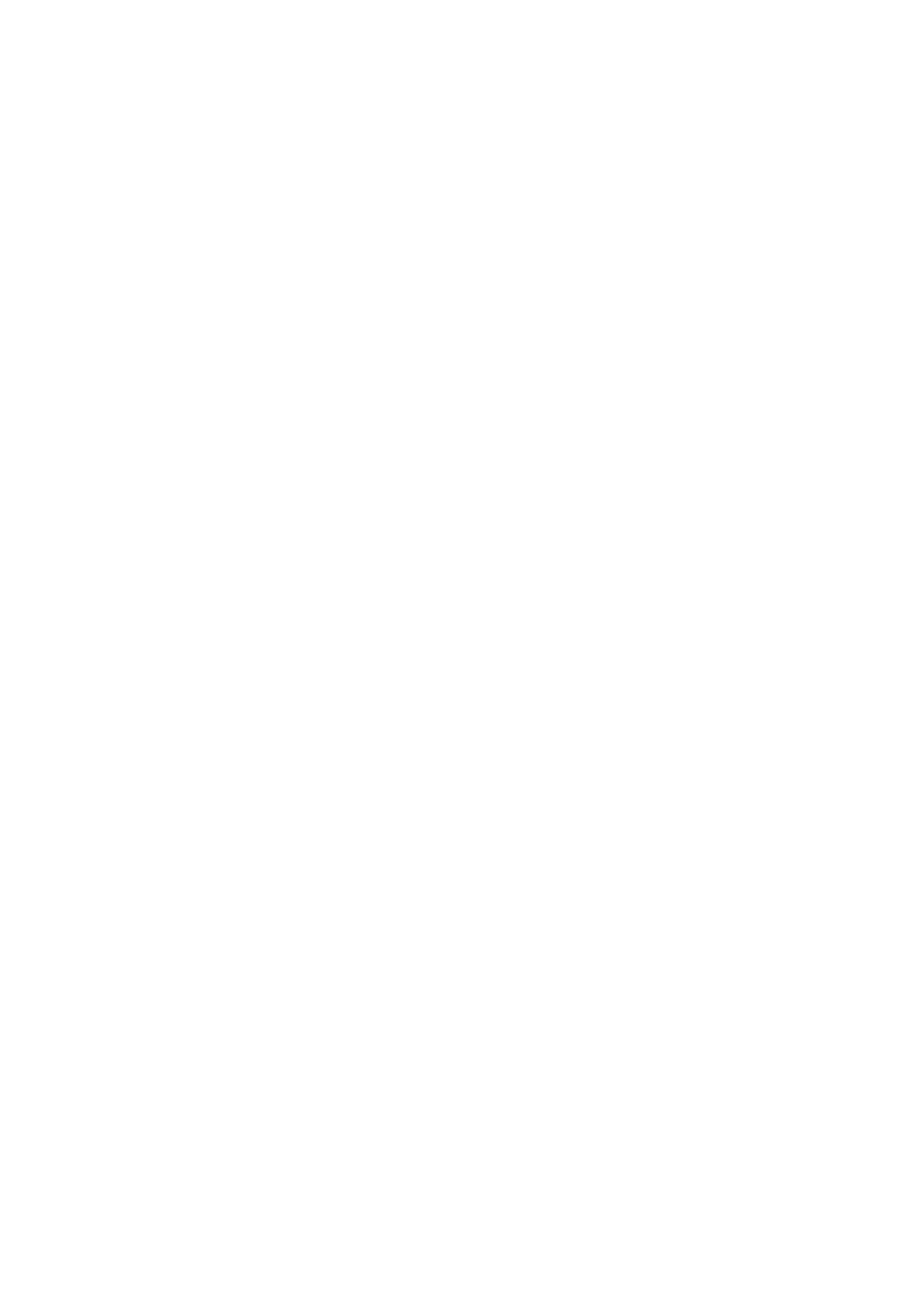### **Revenue management**

### **7.1 Application of these** *Treasury Regulations*

7.1.1 The *Treasury Regulations* in this chapter apply to the identification, collection, recording and safeguarding of all revenue for which an institution is responsible.

### **7.2 Responsibility for revenue management**

7.2.1 The accounting officer of an institution must manage revenue efficiently and effectively by developing and implementing appropriate processes that provide for the identification, collection, safeguarding, recording and reconciliation of information about revenue.

#### **7.3 Services rendered by the state**

- 7.3.1 The accounting officer of an institution must review, at least annually when finalising the budget, all fees, charges or the rates, scales or tariffs of fees and charges that are not, or cannot, be fixed by any law and that relate to revenue accruing to a revenue fund. The accounting officer must obtain approval from the relevant treasury for the proposed tariff structure.
- 7.3.2 Information on the tariff **[policy]** structure must be disclosed in the annual report, including information on any free service(s) rendered, but not taken into account in the budget and which could have yielded significant revenue.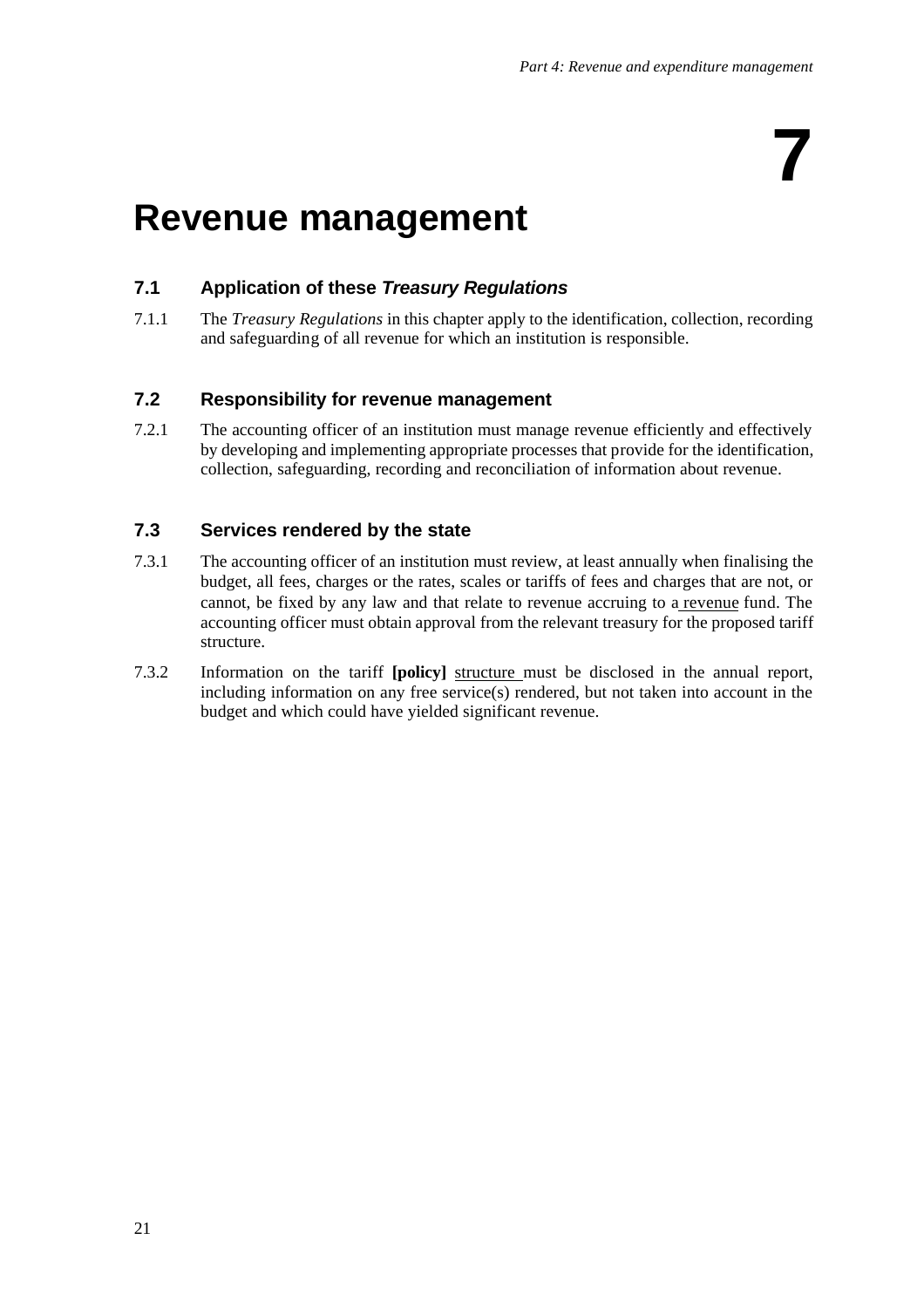### **Expenditure management**

### **8.1 Responsibility of the accounting officer** [Section 76(4)(b) of the PFMA]

8.1.1 The accounting officer of an institution must ensure that internal procedures and internal control measures are in place for payment approval and processing.

### **8.2 Approval of expenditure** [Section 38(1)(f) and 76(4)(b) of the PFMA]

- 8.2.1 An official of an institution may not spend or commit public money except with the approval (either in writing or by duly authorised electronic means) of a properly delegated or authorised officer.
- 8.2.2 Before approving expenditure or incurring a commitment to spend, the delegated or authorised official must ensure that any limitations or conditions attached to the delegation or authorisation are complied with.
- 8.2.3 Unless determined otherwise in a contract or other agreement, all payments due to creditors must be settled within 30 days from the date of a statement which reflects all invoices, payments and credits and, in the case of civil claims, from the date of settlement or court judgement.
- 8.2.4 Where creditors have not been settled within the period prescribed in paragraph 8.2.3, a report must be forwarded to the EXCO and to the relevant treasury stating reasons for the non-compliance.

### **8.3 Personnel costs** [Section 76(4)(b) of the PFMA]

- 8.3.1 Activities relating to the authorisation of appointments, the authorisation of payments and the recording of those payments may not be performed by the same person.
- 8.3.2 The accounting officer of an institution must ensure that the personnel cost of all appointees, as well as promotion and salary increases, can be met within the budgetary allocation of the institution.
- 8.3.3 Unless otherwise determined by the **[national]** National Treasury, personnel are divided into the following groups for the payment of salaries–
	- (a) *Group A:* Persons who must be paid on the 15th day of the month, or if it is not a working day, on the last working day preceding the 15th. These include–
		- (i) persons appointed permanently on the fixed establishment and employed in terms of the Public Service Act, 1994; and
		- (ii) persons appointed on contract.
	- (b) *Group B:* This group represents personnel paid on the last working day of the month and includes temporary and part-time staff, and persons appointed on probation.
- 8.3.4 For both Group A and B employees, the person in charge at the respective pay-points must certify that all persons listed on the payroll report are entitled for payment. Persons paid by cheque must sign on the payroll report upon collection of the cheque.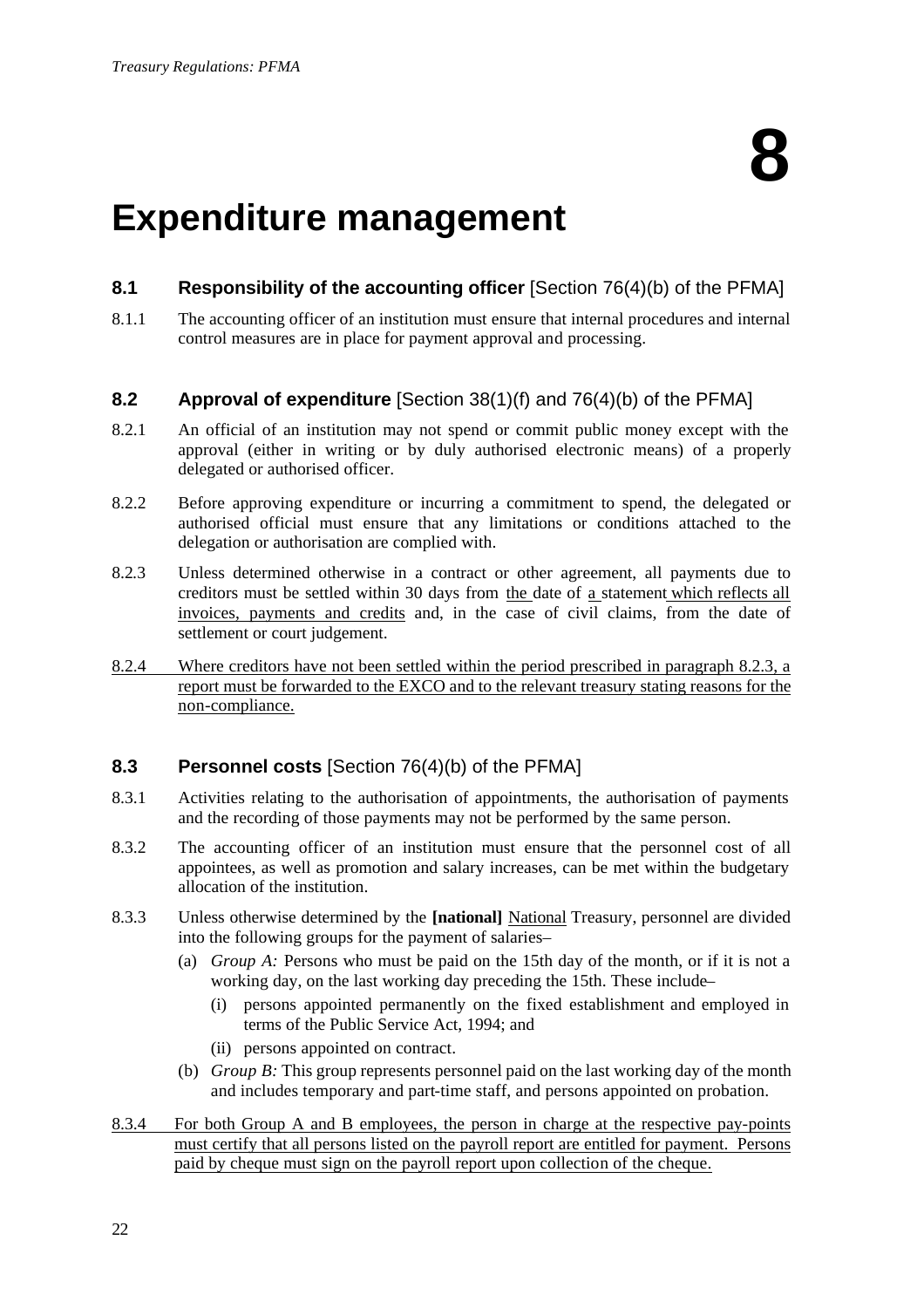- 8.3.5 Within 10 days after its certification, the payroll report must be returned for the attention of the chief financial officer. The chief financial officer must ensure that all pay-point certificates have been received on a monthly basis.
- **8.4 [Division of Revenue grants] Transfers and grants** [Section 38(1)(i) and (j) of the PFMA]
- **[8.4.1 Accounting officers of departments making or receiving grants to or from other spheres of government in terms of the annual Division of Revenue Act must comply with the reporting requirements of that Act.]**

### **[8.5 Transfer payments (excluding Division of Revenue grants) [Section 38(1)(j) of the PFMA]]**

- 8.4.1 An accounting officer transferring any grant or transfer, excepting those to constitutional institutions, households or as unconditional contributions must ensure that all such grants are subject to an audit on expenditure as prescribed by the Act.
- 8.4.2 Accounting officers making grants or transfers must, by 30 April 2001, classify these as follows:
	- (a) **Grants and contributions**, which are grants to households and unconditional contributions which do not require any further auditing after transfer;
	- (b) **Division of Revenue Grants**, which are grants to other spheres of government, and which fall under the annual Division of Revenue Act;
	- (c) **Statutory grants** which are grants to constitutional institutions and grants to public entities to perform functions in terms of an Act governing that entity.
- (d) **Programme grants** which are grants to public or private entities for the purpose of fulfilling a function budgeted in or within a main division of that department, where such a department is directly responsible for specific outputs.
- 8.4.3 The accounting officer responsible for transferring a programme grant must ensure that the receiving entity for programme grants submits monthly reports ten days after the end of each month on actual expenditure. Such reports must be reported when compiling the department's monthly section 40(4) reports.
- 8.**[5]**4.**[1]**4 Processes for transfer payments must ensure compliance with all relevant legislation and government policies, and provide for the identification, approval, payment and recording of transfer payment expenses.
- 8.**[5]**4.**[2]**5 The accounting officer of any institution transferring funds not covered by the annual Division of Revenue Act, and where the transfer is not to a grant or contribution, or a statutory grant to a constitutional institution or public entity **[an individual, constitutional institution, public entity]** or an institution audited by the Office of the Auditor-General, must ensure that the institution receiving the grant submits with its certificate of compliance in terms of section  $38(1)(i)$  of the Act, the most recent audited statement and any annual report, before any funds are transferred. **[An accounting officer transferring funds to a school, hospital or clinic may delay implementation of this clause, if aplicable**, **but no later than 31 January 2001.]**
- 8.**[5]**4.**[3]**6 Approving transfer payment expenses includes–
	- (a) incurring a transfer payment expense for authorised purposes only; and
	- (b) ensuring that–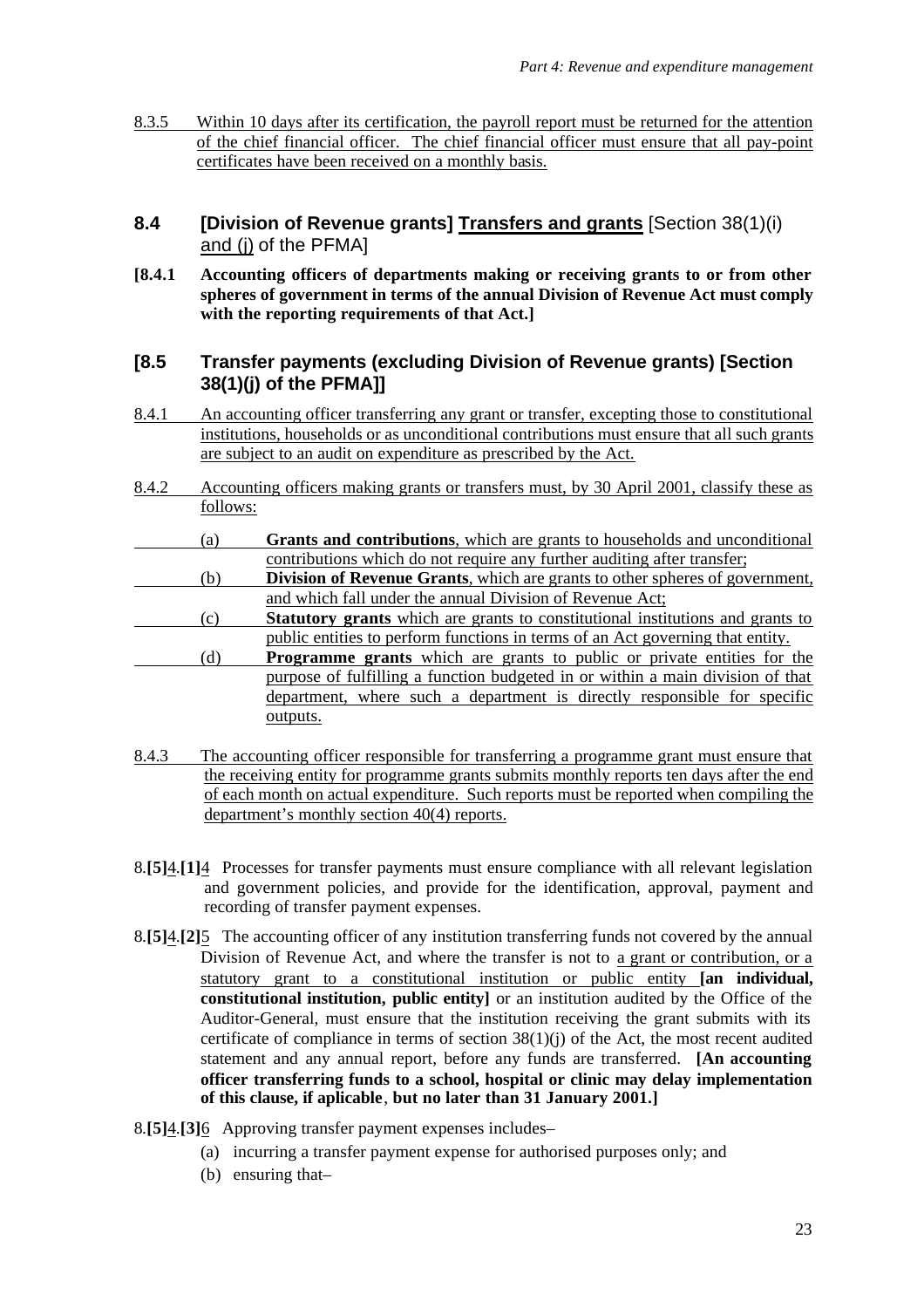- (i) the beneficiary complied with the conditions, if any, attached to the previous year's assistance;
- (ii) continued assistance and financial aid are still necessary;
- (iii) the agreed objectives were attained; and
- (iv) the transfer payment expense provides reasonable value for money in procuring programmes related to the functional responsibility of the department.
- 8.**[5]**4.**[4]**7 A transfer payment must not be made unless and until–
	- (a) proper assurance has been obtained that the payment is valid and the amount is correct; and
	- (b) the department has made adequate cash management arrangements.

### **8.[6]5 Charging of expenditure against a particular vote or main division of a vote** [Section 76(2)(b) of the PFMA]

8.**[6]**5.1 Should a dispute arise over which vote or main division of a vote should be charged with any particular expenditure, the relevant treasury must settle the dispute and determine the vote or main division against which the expenditure must be charged.

### **8.[7]6 Cancellation and variation of contracts** [Section 76(1)(g) of the PFMA]

8.**[7]**6.1 No contract (excluding personnel contracts) may be cancelled or changed to the detriment of the state without the **[prior]** approval of the relevant treasury.

### **8.7 Procurement**

8.7.1 Accounting officers must ensure that adequate procedures are in place within their institutions to protect the interests of the State as changes are made to procurement arrangements.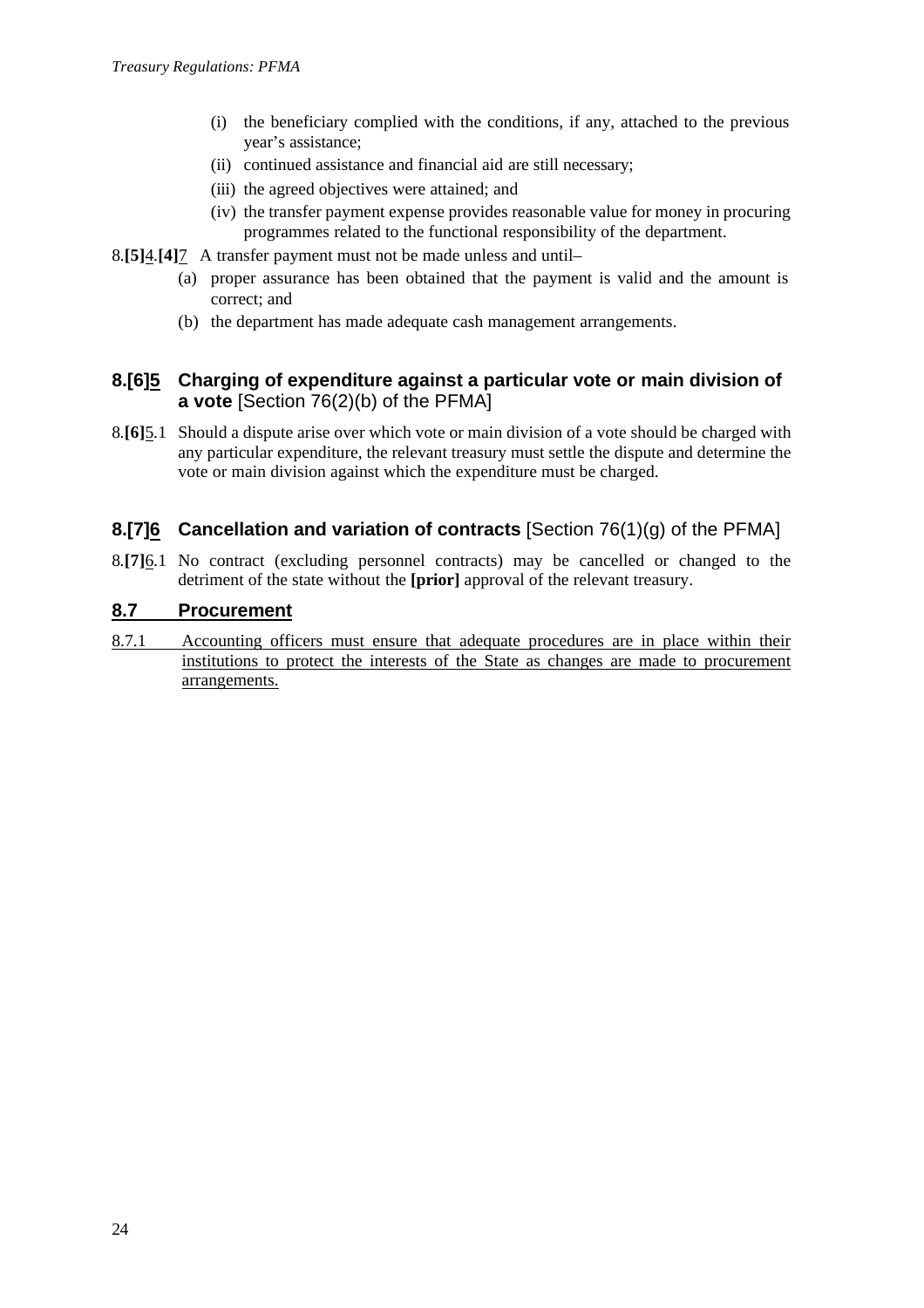## **Unauthorised, irregular, fruitless and wasteful expenditure**

### **9.1 General** [Sections 38(1)(g) and 76(2)(e) of the PFMA]

- 9.1.1 The accounting officer of a department must exercise all reasonable care to prevent and detect unauthorised, irregular, fruitless and wasteful expenditure, and must for this purpose implement effective, efficient and transparent processes of financial and risk management.
- 9.1.2 When an official of a department discovers unauthorised, irregular or fruitless and wasteful expenditure, that official must immediately report such expenditure to the accounting officer. Such expenditure must also be reported in the monthly report, as required by section 40(4)(b) of the Act. Where irregular expenditure occurred in contravention of tender procedures, the relevant tender board must also be notified.
- 9.1.3 When an accounting officer determines the appropriateness of disciplinary steps against an official in terms of section  $38(1)(g)$  of the Act, the accounting officer must take into account–
	- (a) the circumstances of the transgression;
	- (b) the extent of the expenditure involved; and
	- (c) the nature and seriousness of the transgression.
- 9.1.4 The recovery of losses or damages resulting from unauthorised, irregular or fruitless and wasteful expenditure must be dealt with in accordance with Chapter 12 of these *Treasury Regulations*.
- 9.1.5 The amount of the unauthorised, irregular, fruitless and wasteful expenditure must be disclosed as a note to the annual financial statements of the institution.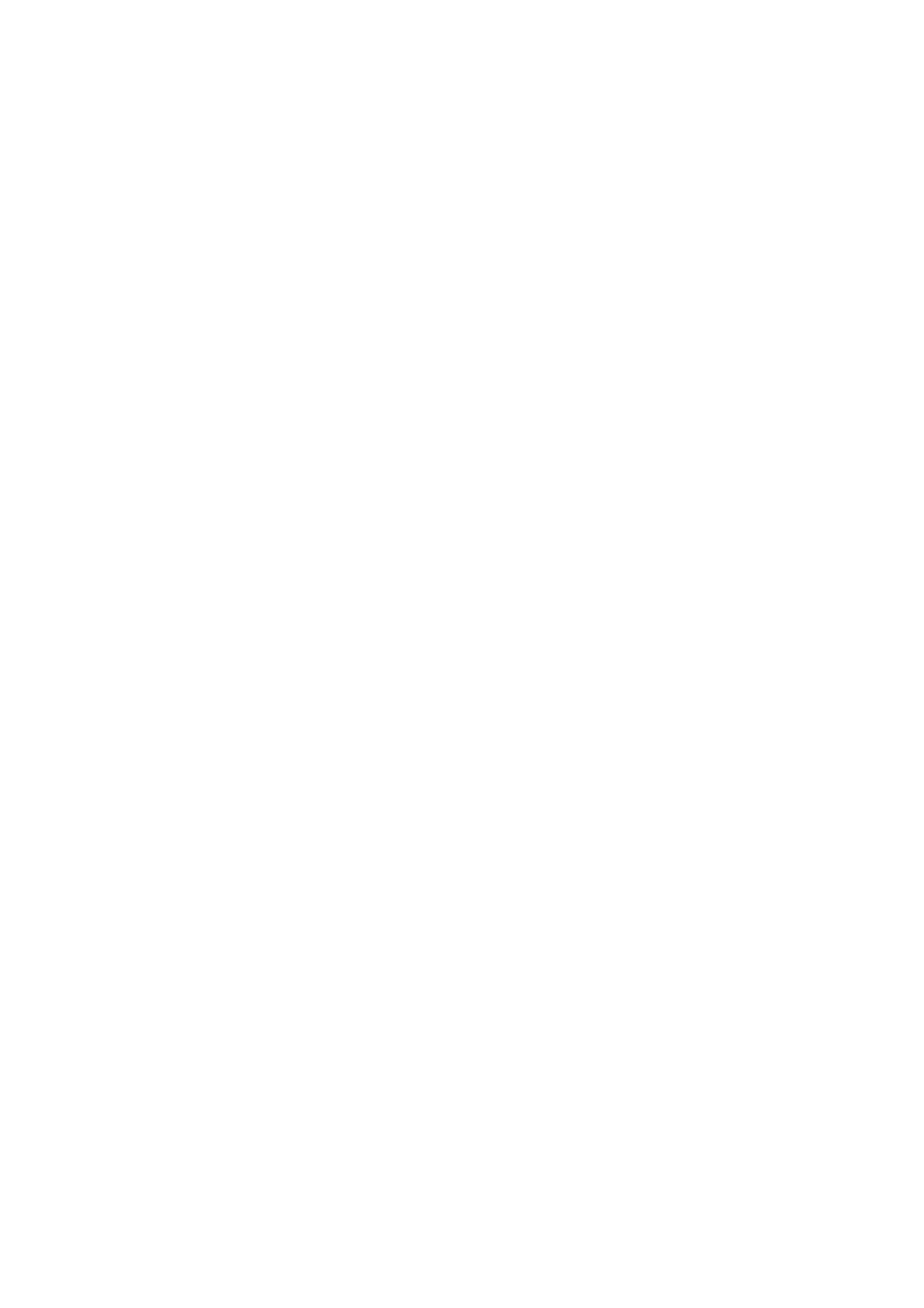## **Asset and Liability Management**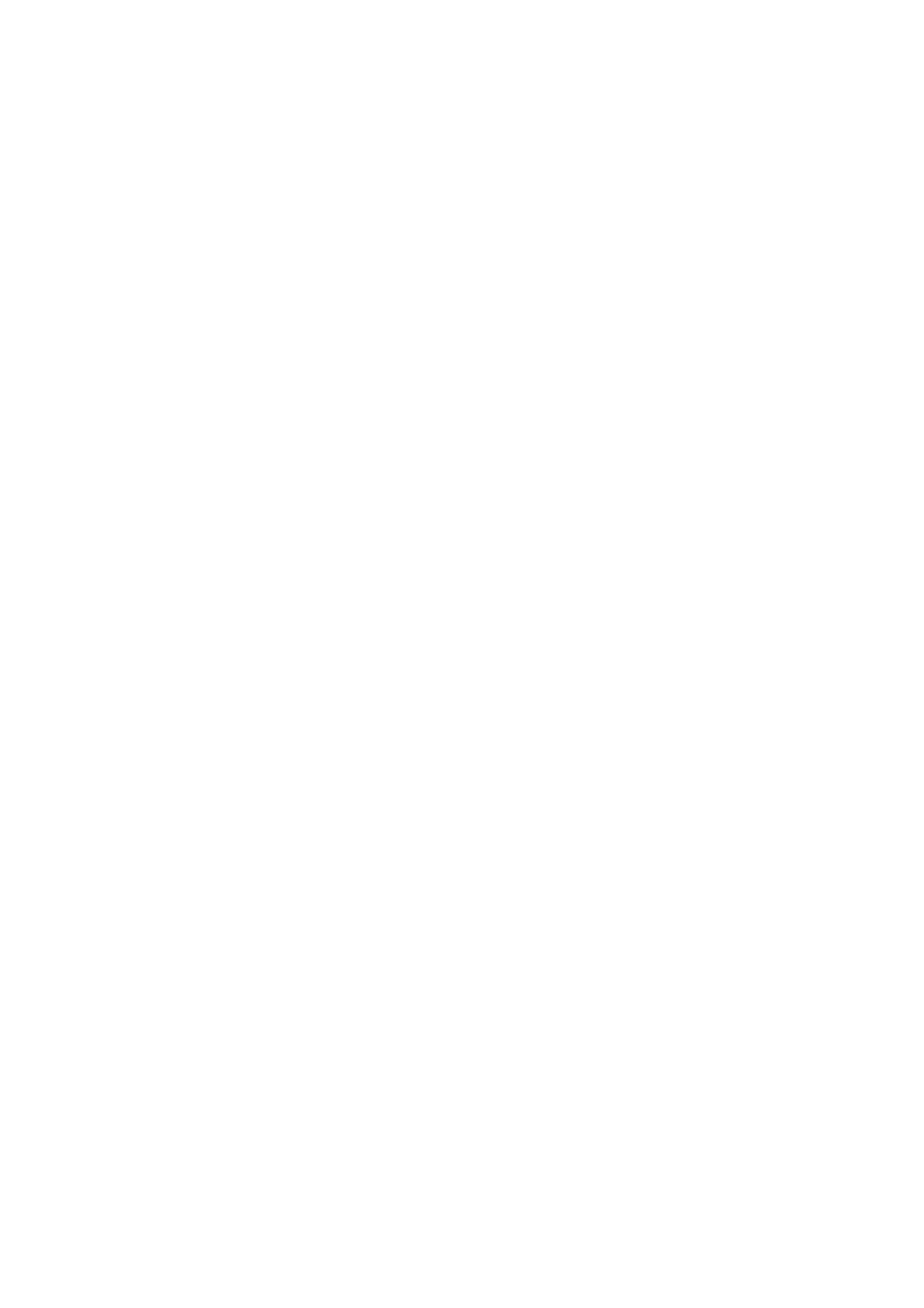### **Asset management**

#### **10.1 Responsibility for asset management** [Section 38(1)(d) of the PFMA]

- 10.1.1 The accounting officer of an institution must take full responsibility and ensure that proper control systems exist for assets and that–
	- (a) preventative mechanisms are in place to eliminate theft, losses, wastage and misuse; and
	- (b) stock levels are at an optimum and economical level.
- 10.1.2 The accounting officer must ensure that processes (whether manual or electronic) and procedures are in place for the effective, efficient, economical and transparent use of the institution's assets.

#### **10.2 Disposal and letting of assets** [Section 76(1)(k) of the PFMA]

- 10.2.1 Disposal of movable assets must be at **[book]** market value or by tender or auction, whichever is most advantageous to the state, unless determined otherwise by the relevant treasury.
- 10.2.2 Any sale of immovable state property must be at market value, unless the relevant treasury approves otherwise.
- 10.2.3 The letting of immovable state property (excluding state housing for officials) must be at market-related tariffs, unless the relevant treasury approves otherwise. No state property may be let free of charge without the prior approval of the relevant treasury.
- 10.2.4 The accounting officer must review, at least annually when finalising the budget, all fees, charges, rates, tariffs or scales of fees or other charges relating to the letting of state property to ensure sound financial planning and management.

#### **10.3 Assets accruing to the state by operation of any law** [Section 76(2)(i) of the PFMA]

10.3.1 Where any money, property or right accrues to the state by operation of law *(bona vacantia)*, the responsible executive authority may exercise all powers, authority and prerogatives, and fulfil any obligation on behalf of the state.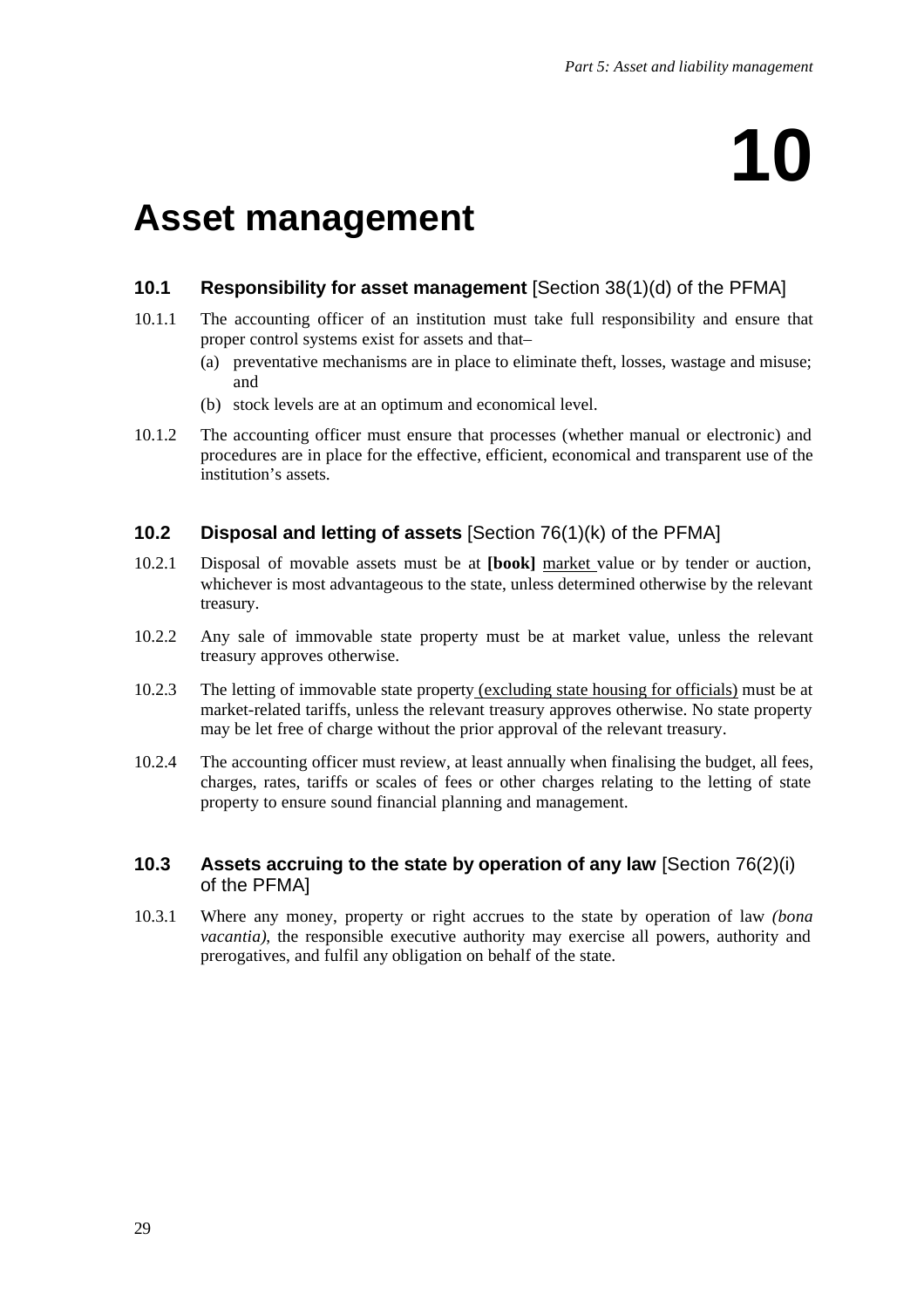## **Management of debtors**

#### **11.1 Application of these** *Treasury Regulations*

11.1.1 The *Treasury Regulations* in this chapter apply to all debts accruing to an institution and include any amount owing to or receivable by the institution, such as **[accounts]** invoices for charges for goods or services, fees or fines outstanding.

#### **11.2 Responsibility for management of debtors** [Section 38(1)(c)(i) and (d) of the PFMA]

- 11.2.1 The accounting officer of an institution must take effective and appropriate steps to collect all money due to the institution including, as necessary–
	- (a) maintenance of proper accounts and records for all debtors, including amounts received in part payment; and
	- (b) referral of a matter to the State Attorney, where economical, to consider a legal demand and possible legal proceedings in a court of law.

#### **11.3 Recovery of debts by instalments**

11.3.1 Unless otherwise determined by law or agreement, debts owing to the state may, at the discretion of the accounting officer of the institution, be recovered in instalments.

#### **11.4 Writing off of debts owing to the state** [Sections 76(1)(e) and 76(4)(a) of the PFMA]

- 11.4.1 An accounting officer must only write off a debt if he or she is satisfied **[Any debt written off by the accounting officer must]** that–
	- (a) **[only be written off after]** all reasonable steps have been taken to recover the debt, in accordance with a policy determined by the accounting officer, **[and]**

#### (b) **[the accounting officer]** he or she has convinced himself/herself that–

- (i) recovery of the debt would be uneconomical;
- (ii) recovery would cause undue hardship to the debtor or his/her dependants; and
- (iii) it would be to the advantage of the state to effect a settlement of its claim or to waive the claim.
- 11.4.2 All debts written off must be disclosed in the annual financial statements, indicating the policy in terms of which the debt was written off.

#### **11.5 Interest payable on debts to the state** [Section 80 of the PFMA]

11.5.1 Interest must be charged on all debts to the state at the interest rate provided for in terms of section 80 of the Act.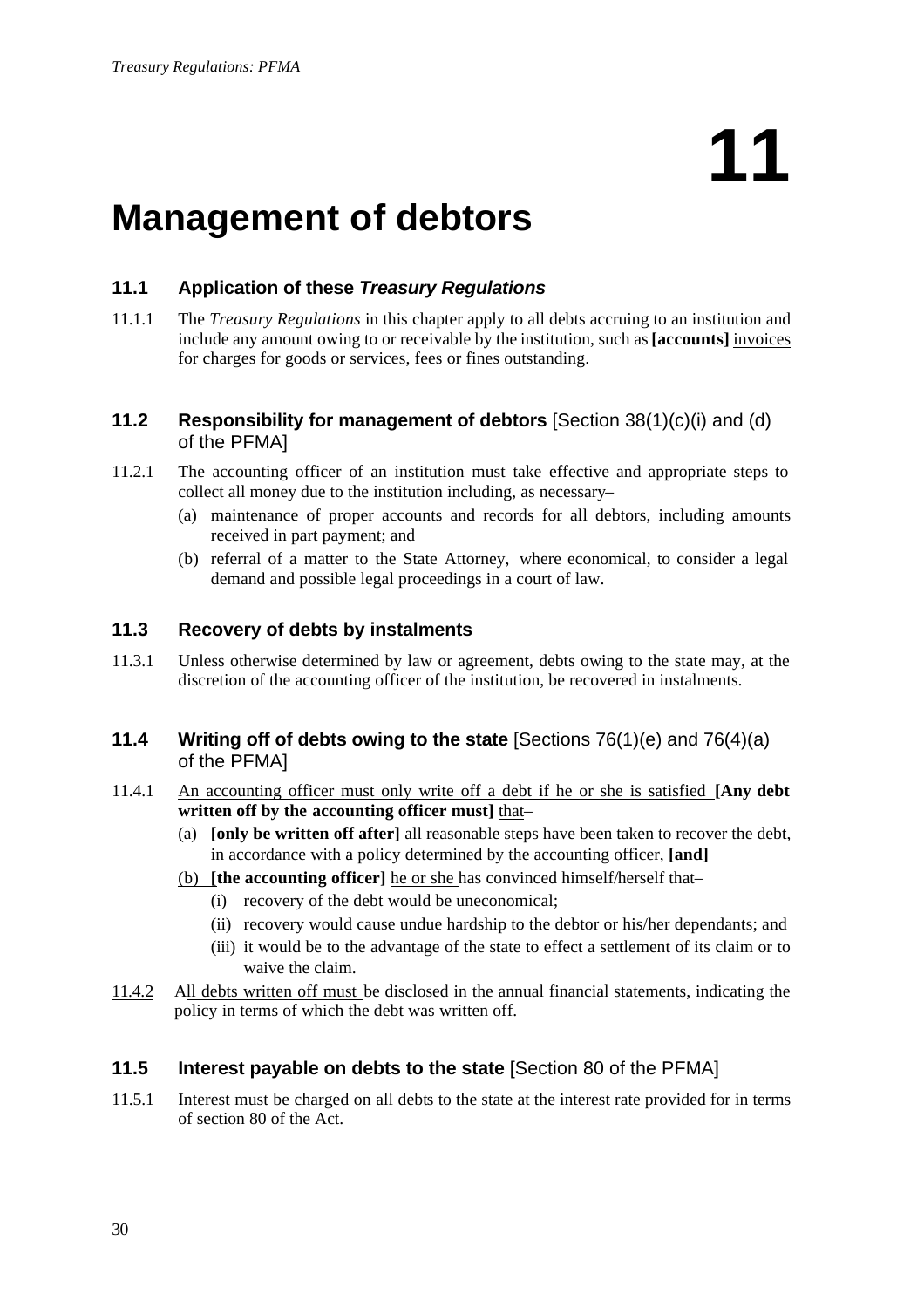### **Management of losses and claims**

#### **12.1 General**

- 12.1.1 Subject to the provisions of these *Treasury Regulations*, or any other legislation or agreement, the state will bear its own damages and accident risks and be responsible for all claims and losses of state property where these arise from state activities by an official who is liable in law and who is or was employed by an institution to which these *Treasury Regulations* apply.
- 12.1.2 Notwithstanding the above paragraph, the accounting officer of an institution may (if deemed economical and based on a risk assessment) insure motor vehicles or such other movable assets determined by the relevant treasury, but the insurance premium cost may not exceed R250 000 a year on that vote, unless otherwise approved by the relevant treasury.

#### **12.2 Claims against the state through acts or omissions** [Section 76(1)(h) of the PFMA]

- 12.2.1 An institution **[may]** must accept liability for any loss or damage suffered by another person, as for a claim against the state, which arose from an act or omission of an official, provided–
	- (a) the act or omission was the cause of the loss, damage or reason for the claim;
	- (b) the act or omission did not involve the use of alcohol or drugs;
	- (c) the official acted in the course of his or her employment;
	- (d) the official did not fail to comply with or ignore standing instructions, of which he or she was aware of or could reasonably have been aware of, which led to the loss, damage or reason for the claim, excluding losses and damages arising from the use of a state vehicle; and
	- (e) in the case of a loss, damage or claim arising from the use of a state vehicle, the official–
		- (i) used the vehicle with authorisation for official purposes;
		- (ii) possesses a valid driver's licence or other appropriate licence;
		- (iii) used the vehicle in the interest of the state;
		- (iv) did not allow unauthorised persons to handle the vehicle;
		- (v) did not deviate materially from the official journey or route without prior authorisation; and
		- (vi) did not, without prior consultation with the State Attorney, make an admission that was detrimental to the state.
- 12.2.2 If in doubt, the accounting officer of the institution must consult the State Attorney on questions of law on the implementation of paragraph 12.2.1.
- 12.2.3 Except when an institution has accepted liability in terms of paragraph 12.2.1, an amount paid by the institution for losses, damages or claims arising from an act or omission of an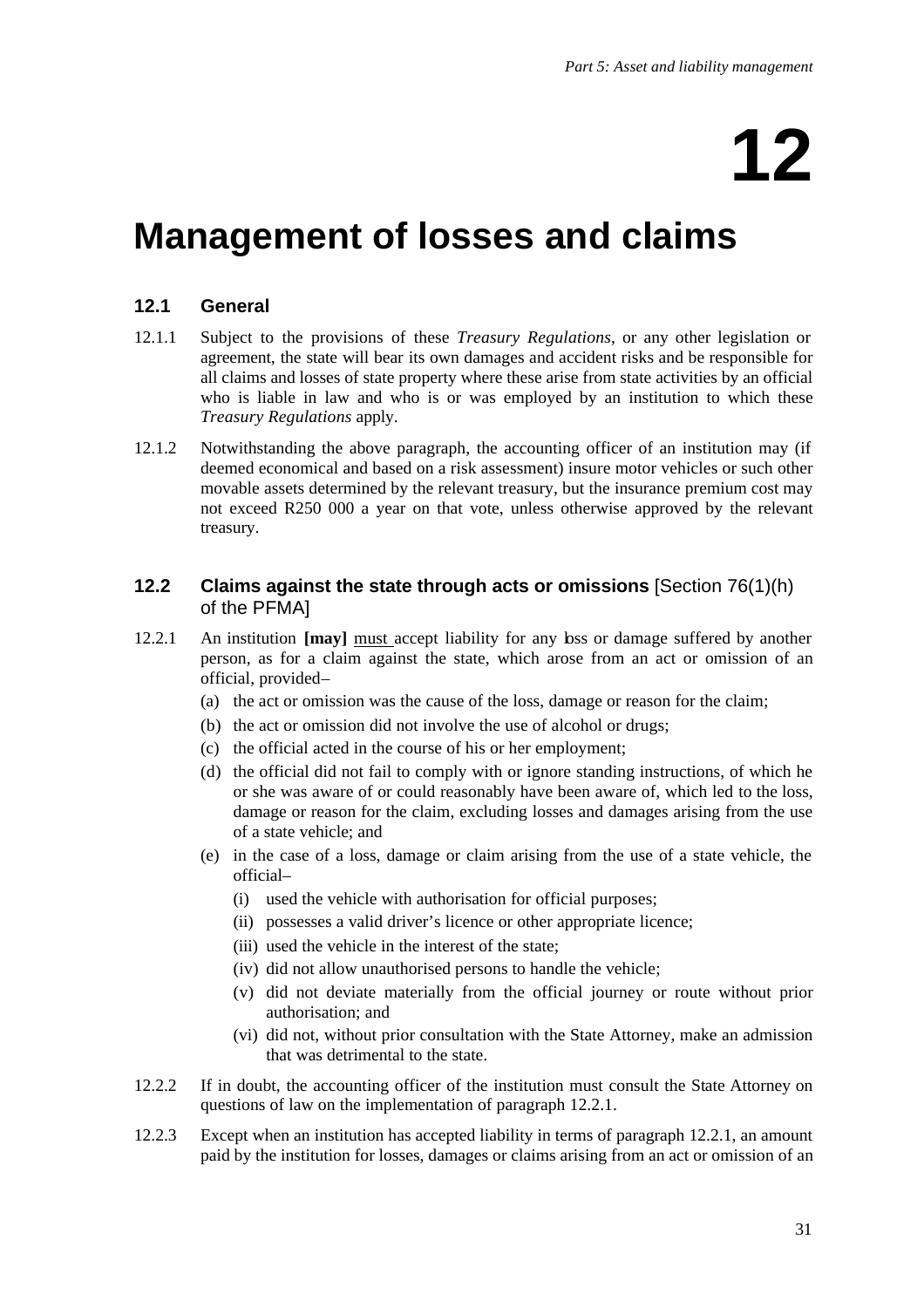official must be recovered from the official concerned if the official is liable in law to compensate the institution.

12.2.4 The State Attorney may only obligate the funds of an institution with the prior written approval of the accounting officer.

#### **12.3 Claims by the state against other persons**

12.3.1 If the state suffers a loss or damage and the other person denies liability, the accounting officer must, if deemed economical, refer the matter to the State Attorney for legal action.

#### **12.4 Claims by officials against the state**

12.4.1 If an official sustains a loss or damage in the execution of official duties and is not compensated, the accounting officer may make good the loss or damage provided that the official can prove such loss or damage.

#### **12.5 Losses or damages through criminal acts or omissions**  [Section 76(1)(f) of the PFMA]

- 12.5.1 When it appears that the state has suffered losses or damages through criminal acts or possible criminal acts, the matter must be reported, in writing, to the accounting officer and the South African Police Service. In the case of omissions, the matter must be reported, in writing, to the accounting officer. Whether or not the person is still in the employ of the state, the accounting officer must recover the value of the loss or damage from the person responsible.
- 12.5.2 The accounting officer may write off and disclose losses or damages arising from criminal acts or omissions if, after a thorough investigation, it is found that the loss or damage is irrecoverable.
- 12.5.3 In the event of movable assets being written off, appropriate notations must be made in the asset register.

#### **12.6 Losses and damages through** *vis major* **and other unavoidable causes** [Section 76(1)(e) of the PFMA]

12.6.1 The accounting officer may write off losses and damages that result from *vis major* and other unavoidable causes.

#### **12.7 Recovery of losses and damages** [Sections 76(1)(b) and 76(4)(a) of the PFMA]

- 12.7.1 Losses or damages suffered by an institution because of an act committed or omitted by an official, must be recovered from such an official if he or she is liable in law.
- 12.7.2 The accounting officer must determine the amount of the loss or damage and, in writing, request that official to pay the amount within 30 days or in reasonable instalments. If the official fails to comply with the request, the matter must be handed to the State Attorney for the recovery of the loss or damage.
- 12.7.3 A claim against an official **[may]** must be waived if the conditions in paragraph 12.2.1(b) to (e) are met.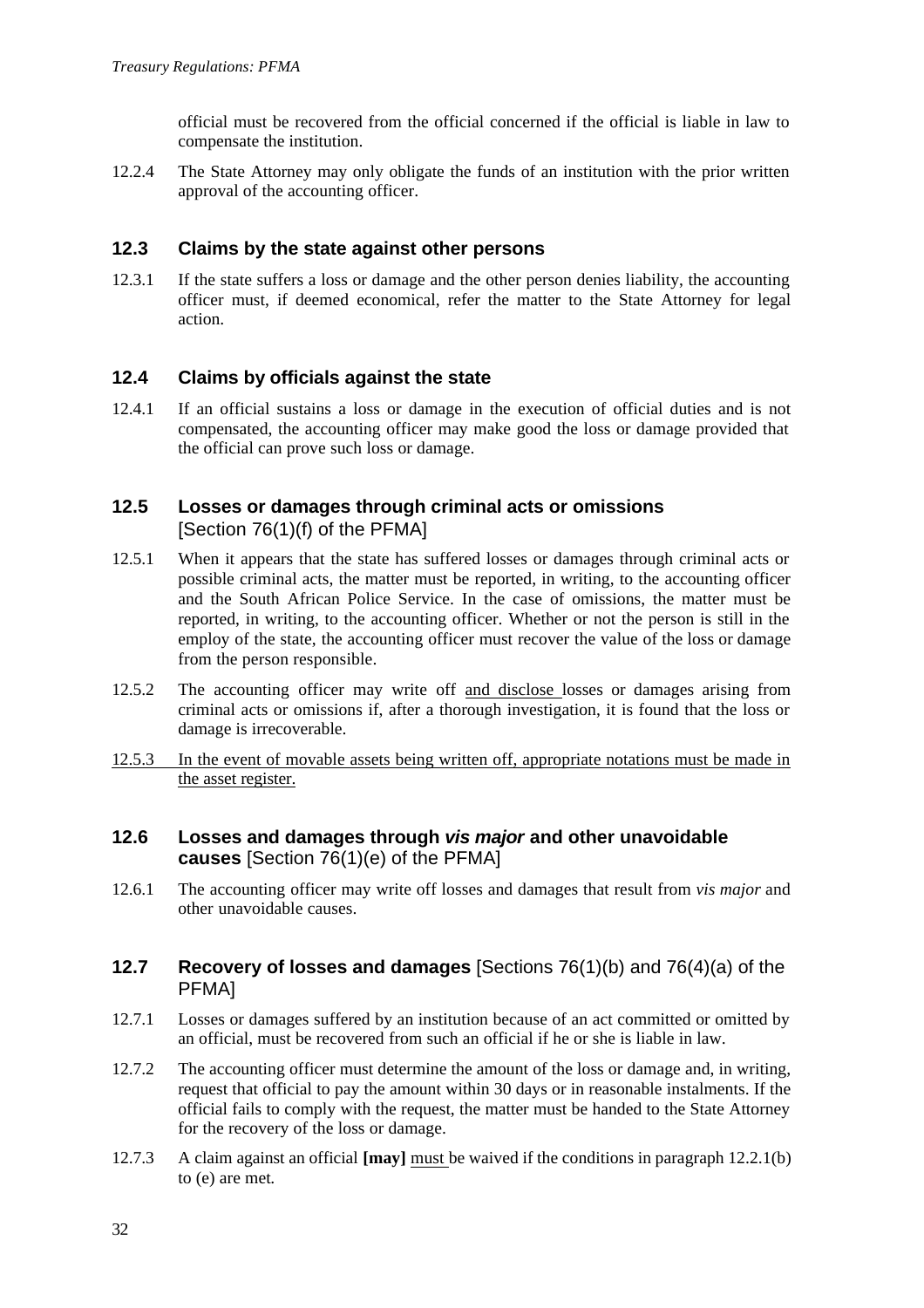12.7.4 If in doubt, the accounting officer of the institution must consult the State Attorney on questions of law in the implementation of paragraphs 12.7.1 and 12.7.3.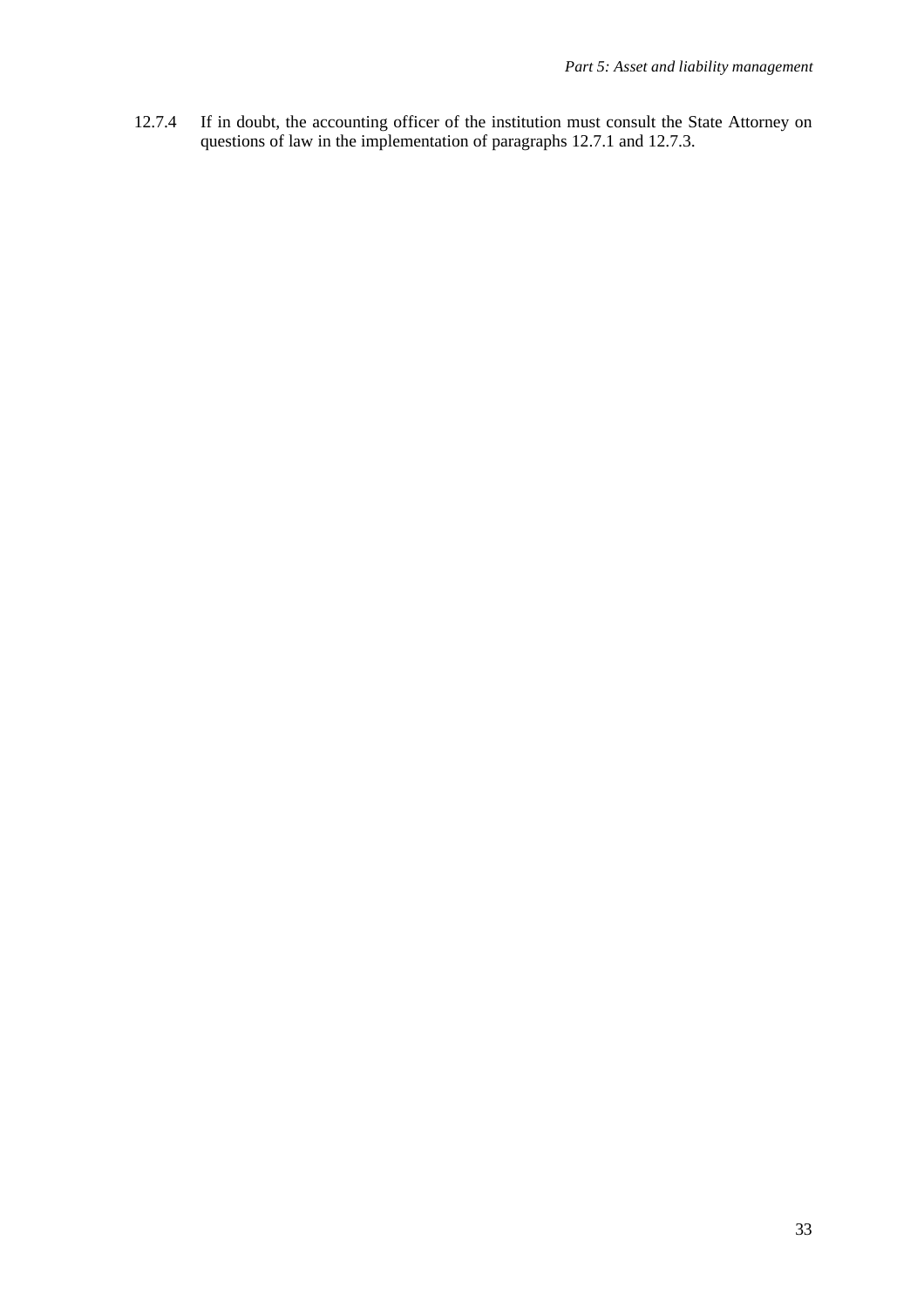### **Loans, guarantees and other commitments**

#### **13.1 General** [Section 66 of the PFMA]

- 13.1.1 The executive authority of a provincial department may not issue a guarantee, security or indemnity that may bind the provincial revenue fund, except with the prior written approval of the relevant MEC for finance.
- 13.1.2 The accounting officer of a department must ensure that no official in that department or any other person borrows money on behalf of that department, or issues an unauthorised guarantee, security or indemnity. The accounting officer must ensure that misconduct and criminal proceedings are instituted against any person responsible for transgressions with regard to borrowings, guarantees, securities or indemnities.
- 13.1.3 Should the accounting officer be responsible for transgressions with regard to borrowings, guarantees, securities or indemnities, the treasury must initiate misconduct and criminal proceedings against the accounting officer as soon as it becomes aware of the transgression.
- 13.1.4 The accounting officer must report on all contingent liabilities of his or her department in its annual report.
- 13.1.5 The provisions in this chapter do not preclude the use of credit cards, fleet management cards or other credit facilities repayable within 30 days from the date of statement.

#### **13.2 Provinces**

13.2.1 The MEC for finance may raise funds during a financial year for bridging purposes. All bridging finance raised during a financial year must be repaid within 30 days after the end of the financial year.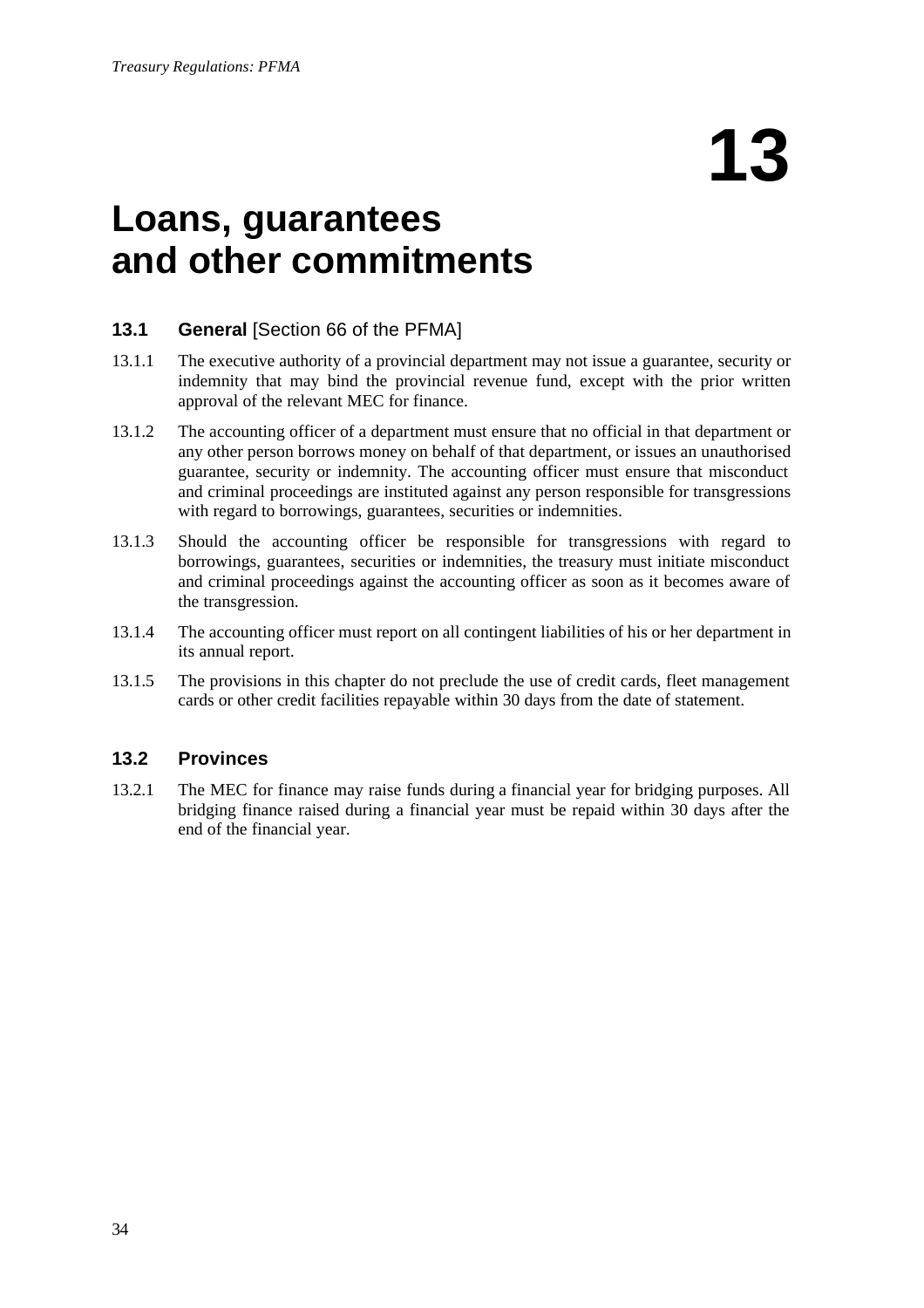## **Money and property held in trust**

#### **14.1 General**

14.1.1 The provisions of Chapter 15 are not applicable to the management of trust money.

#### **14.2 Responsibility for trust money and property** [Section 76(1)(c) of the PFMA]

- 14.2.1 For purposes of these *Treasury Regulations*, trust money or property is money or property that does not belong to the State and which is held by an institution on behalf of other persons or entities in terms of a deed of trust or equivalent instrument that details the specific purposes for which it may be used.
- 14.2.2 The accounting officer, through the chief financial officer or a duly authorised agent, is responsible for the safekeeping and proper use of trust money and property, in accordance with the relevant deed of trust or equivalent instrument.
- 14.2.3 The institution, or its duly authorised agent, may charge a fee for the administration of a trust account at rates approved by the board of trustees or, in its absence, as agreed with the trustee. **[by the relevant treasury**.**]** Such fees shall be payable from the trust account and are revenue accruing to the relevant revenue fund.

#### **14.3 Trust money must be kept in a trust account**

- 14.3.1 The accounting officer must, for each separate portion of trust money–
	- (a) open and maintain a separate bank account, called a trust account;
	- (b) assign the trust account a name or title that clearly identifies the account;
	- (c) maintain separate accounting records for each trust account, of the transactions, including investment transactions, undertaken; and
	- (d) annually prepare separate financial statements in accordance with paragraph 18.4.

#### **14.4 Investment of trust money**

- 14.4.1 The accounting officer may, provided that it does not conflict with the terms of the trust arrangement, invest any trust money on such terms and conditions as may seem appropriate–
	- (a) on deposit with any bank within or outside South Africa as approved by the **[national]** National Treasury;
	- (b) in public securities issued by the government; or
	- (c) in other securities approved by the **[national]** National Treasury.
- 14.4.2 The proceeds of an investment, including interest and realised capital gains, and all money received from the realisation, sale or conversion of securities, shall be treated as money of the trust on whose behalf the money was invested.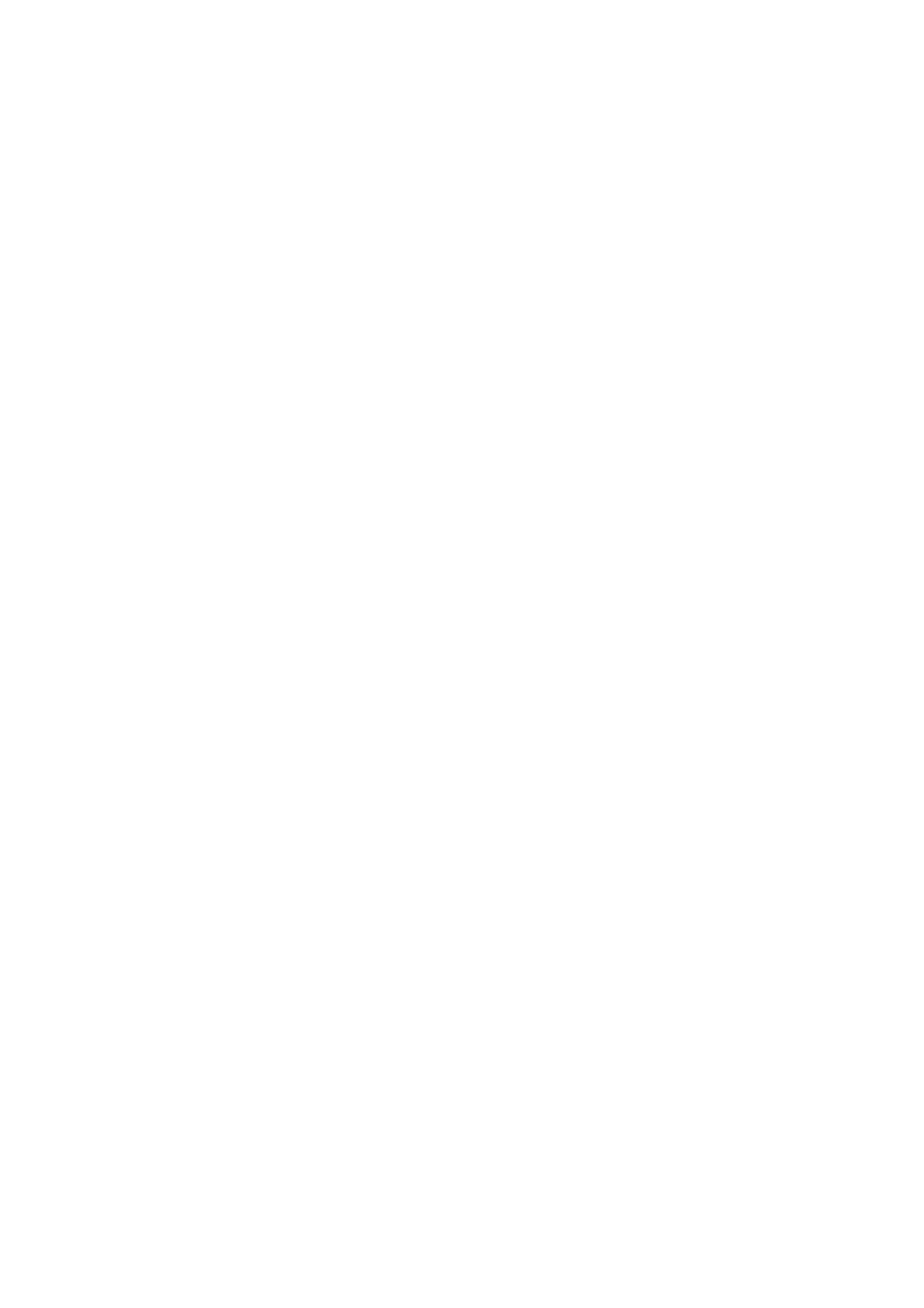## **PART 6**

## **Frameworks**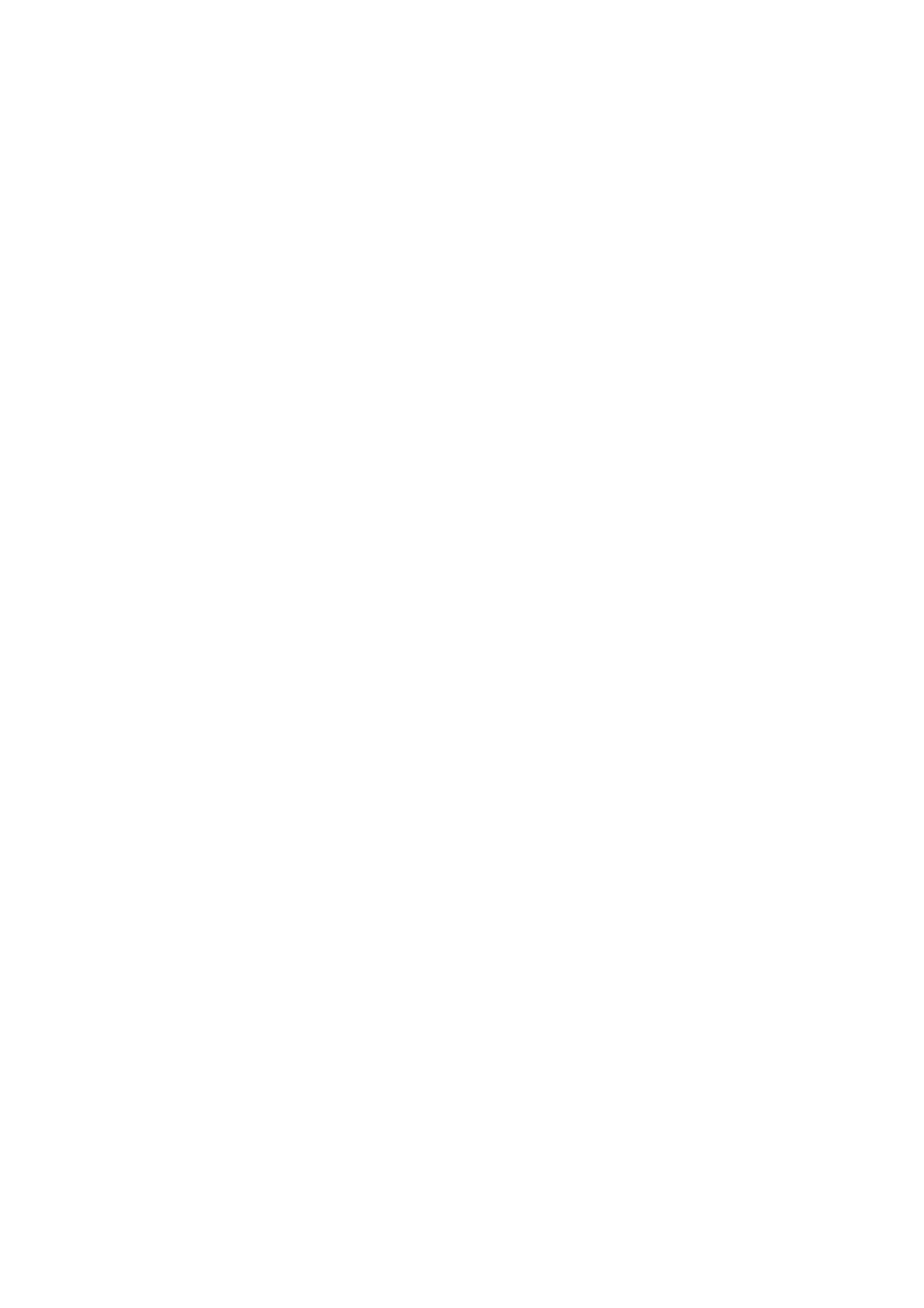### **Banking, cash management and investment**

- **15.1 Control of the national and provincial revenue funds** [Sections 11 and 21 of the PFMA]
- 15.1.1 Each treasury is responsible for the effective and efficient management of its revenue fund.
- 15.1.2 Each treasury must ensure that **[the]** its revenue fund **[at all times]** has sufficient money at all times for appropriated expenditure and direct charges to meet the progressive cash flow requirements.
- 15.1.3 Each revenue fund consists, at any point in time, of all cash balances of the fund, derived from the relevant treasury's operating, investing and financing activities.

#### **15.2 Bank account configuration** [Sections 7 and 21 of the PFMA]

- 15.2.1 The bank account configuration for the National Revenue Fund comprises an Exchequer bank account, a Paymaster-General bank account with the South African Reserve Bank, the four tax and loan accounts with commercial banks, and any other bank account opened to facilitate the management of the National Revenue Fund. The **[national]**  National Treasury may open additional accounts on such terms and conditions as it may determine.
- 15.2.2 Each provincial revenue fund must have a bank account configuration that consists of at least an Exchequer bank account and a Paymaster-General bank account, opened with a commercial bank.
- 15.2.3 Each head of a provincial treasury must nominate one bank account under the control of the provincial treasury, and which is part of the Provincial Revenue Fund as the account to which all transfers from national departments must be deposited. This is to be certified to the National Treasury by 1 April 2001.
- 15.2.**[3]**4 If the accounting for a department necessitates a separate bank account, the relevant treasury may approve one subaccount within the Paymaster-General account of the relevant revenue fund. Such subaccounts remain an integral part of the bank account configuration of the relevant revenue fund.

#### **15.3 Deposits into the revenue funds** [Sections 13 and 22 of the PFMA]

- 15.3.1 In terms of sections 11(3) and 21(2) of the Act, money is paid into a revenue fund by depositing it into a bank account in accordance with the configuration requirements prescribed above.
- 15.3.2 Money deposited into the Paymaster-General account must immediately be available to the relevant treasury for funding expenditure or investment according to its central cash management responsibilities.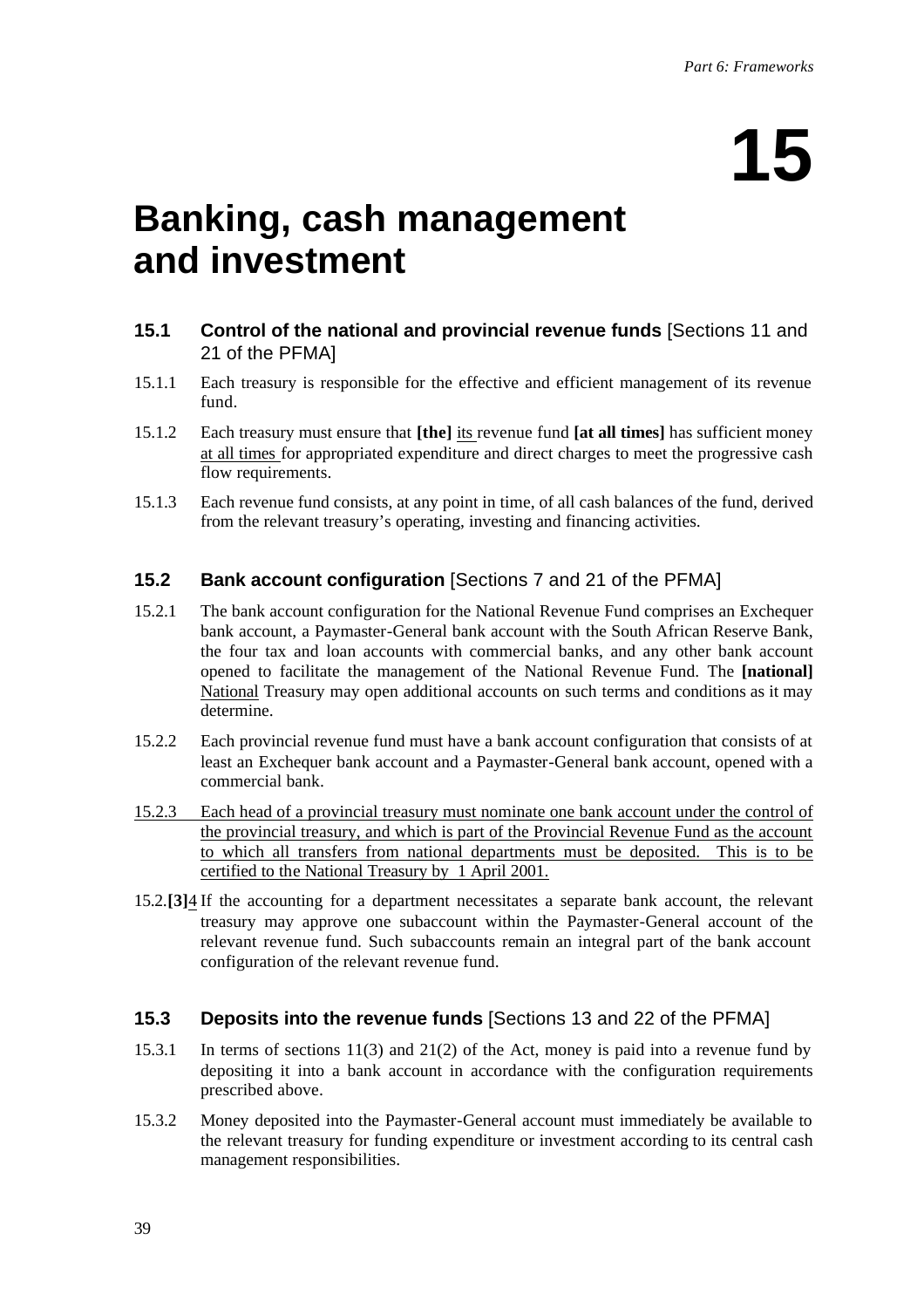#### **15.4 Responsibilities of the South African Revenue Service** [Section 12 of the PFMA]

- 15.4.1 The South African Revenue Service must supply the relevant treasury with an annual revenue projection no later than the 10th working day of March preceding the start of the financial year. It must also submit an updated monthly revenue projection for the remainder of the year, no later than the 15th working day of each month.
- 15.4.2 For purposes of section 12 of the Act, the South African Revenue Service must implement measures to ensure that all taxes, levies, duties, fees and other money due to and collected by it for a revenue fund are accounted for and deposited daily into the relevant fund. The relevant treasury must be informed daily of such revenue and its standard revenue classifications.

#### **15.5 Responsibilities of departments** [Sections 13 and 22 of the PFMA]

- 15.5.1 All revenue received by a department must be paid daily into its Paymaster-General account or, for amounts less than R500, as soon as practicable, but at least by the last working day of the month. **[This revenue must be paid into the relevant revenue fund by the last working day of the month.]**
- 15.5.2 No provincial department may receive any transfer from a national department or public entity directly; such funds must be deposited into the nominated banking account of the province as required by paragraph 15.2.3.
- 15.5.**[2]**3 Money collected by a department, which is not classified as revenue, must be paid into the department's Paymaster-General account and accounted for in its ledger. This includes money received for agency services provided to another department.

#### **15.6 Withdrawals from and investments in revenue funds** [Sections 7(4) and 24(3) of the PFMA]

15.6.1 Provincial treasuries may, in accordance with section 24 of the Act, temporarily invest surplus money in the provincial revenue fund in an account in South Africa, approved as part of the bank account configuration of the fund.

#### **15.7 Requisitioning of funds by departments, legislatures and Parliament**

- 15.7.1 When requesting the transfer of appropriated funds, accounting officers of national departments, provincial legislatures and Parliament must submit such requisitions to the **[national]** National Treasury, in accordance with approved cash flow estimates, at least four full working days before the end of the month preceding the month in which the funds are required. Provincial treasuries may determine their own time-scales in this regard.
- 15.7.2 Provincial treasuries will receive their grants from the National Revenue Fund in accordance with the payment schedule determined in terms of the annual Division of Revenue Act.

#### **15.8 Surrender of voted surplus funds**

15.8.1 At the end of each financial year, and after the books of account of an institution, including Parliament and provincial legislatures **[department]** have been closed, the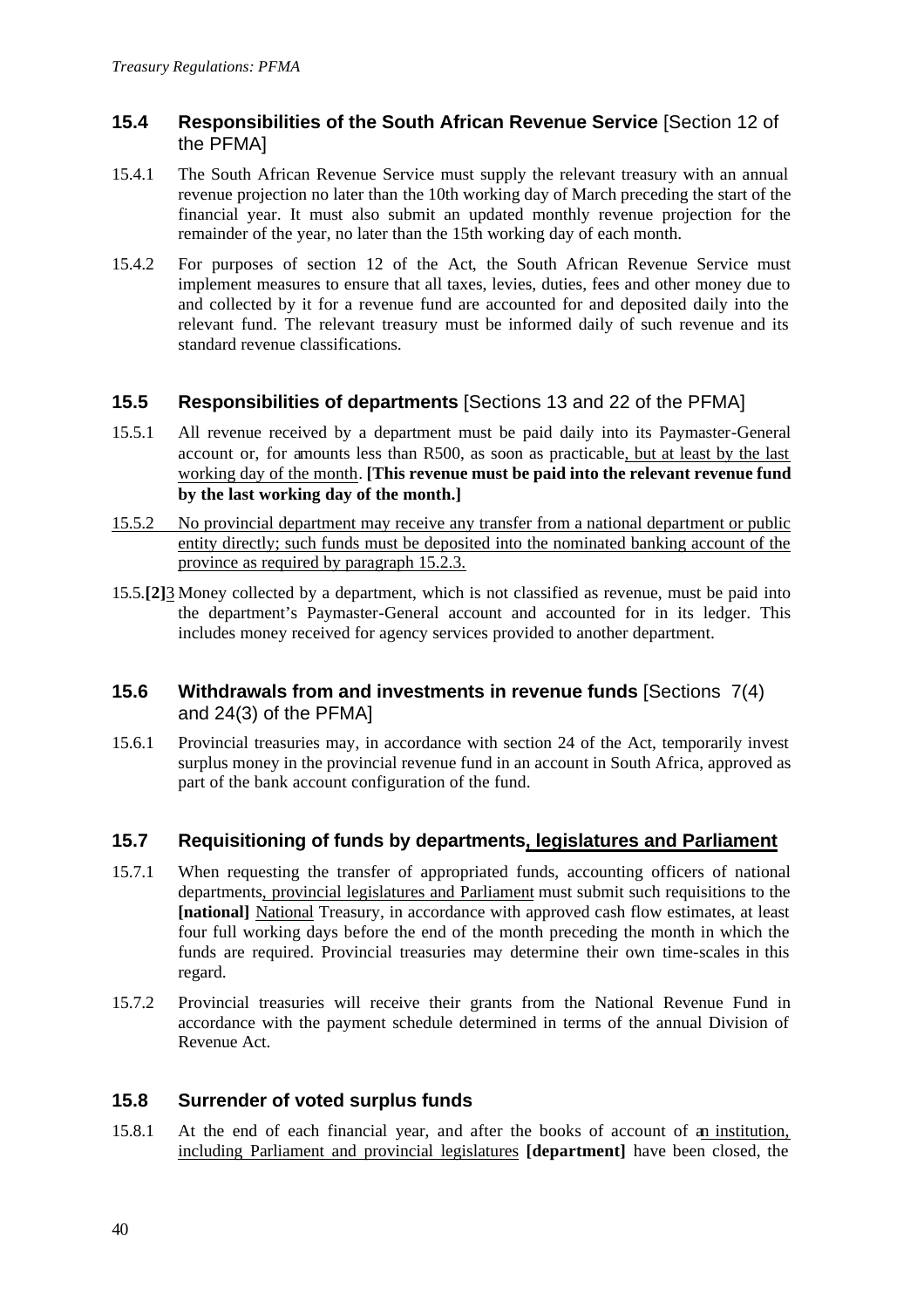accounting officer must surrender to the relevant treasury any unexpended voted money, for re-depositing into the Exchequer bank account of the relevant revenue fund.

#### **15.9 Accounting and reporting**

- 15.9.1 Each treasury must account daily for the cash movements of all bank accounts in the books of its revenue fund.
- **[15.9.2 Every month, each treasury must report on its revenue fund to the Minister or MEC for finance.]**

#### **15.10 Banking and cash management**

#### **15.10.1 General** [Sections 7 and 21 of the PFMA]

- 15.10.1.1 The accounting officer**[, through the chief financial officer,]** is responsible for establishing systems, procedures, processes and training and awareness programmes to ensure efficient and effective banking and cash management.
- 15. 10.1.2 For purposes of these *Treasury Regulations*, sound cash management includes–
	- (a) collecting revenue when it is due and banking it promptly;
	- (b) making payments, including transfers to other levels of government and nongovernment entities, no earlier than necessary, with due regard for efficient, effective and economical programme delivery and the government's normal terms for account payments;
	- (c) avoiding prepayments for goods or services (i.e. payments in advance of the receipt of the goods or services), unless required by the contractual arrangements with the supplier;
	- (d) accepting discounts to effect early payment only when the payment has been included in the monthly cash flow estimates provided to the relevant treasury;
	- (e) pursuing debtors with appropriate sensitivity and rigour to ensure that amounts receivable by the government are collected and banked promptly;
	- (f) accurately forecasting the institution's cash flow requirements so that the national Treasury can optimise its central cash management responsibilities on behalf of the government;
	- (g) timing the in- and outflow of cash;
	- (h) recognising the time value of money, i.e. economically, efficiently and effectively managing cash; and
	- (i) taking any other action that avoids locking up money unnecessarily and inefficiently, such as managing inventories to the minimum level necessary for efficient and effective programme delivery, and selling surplus or underutilised assets.]

#### **[15.10.2 Systems, accounting records, procedures and monitoring**

- **15.10.2.1 The chief financial officer must ensure that the institution's systems, records and statements of procedures can meet the purposes of sound cash management.**
- **15.10.2.2 The chief financial officer must monitor the institution's cash management performance on a regular basis and report to the accounting officer, in writing, at least monthly.]**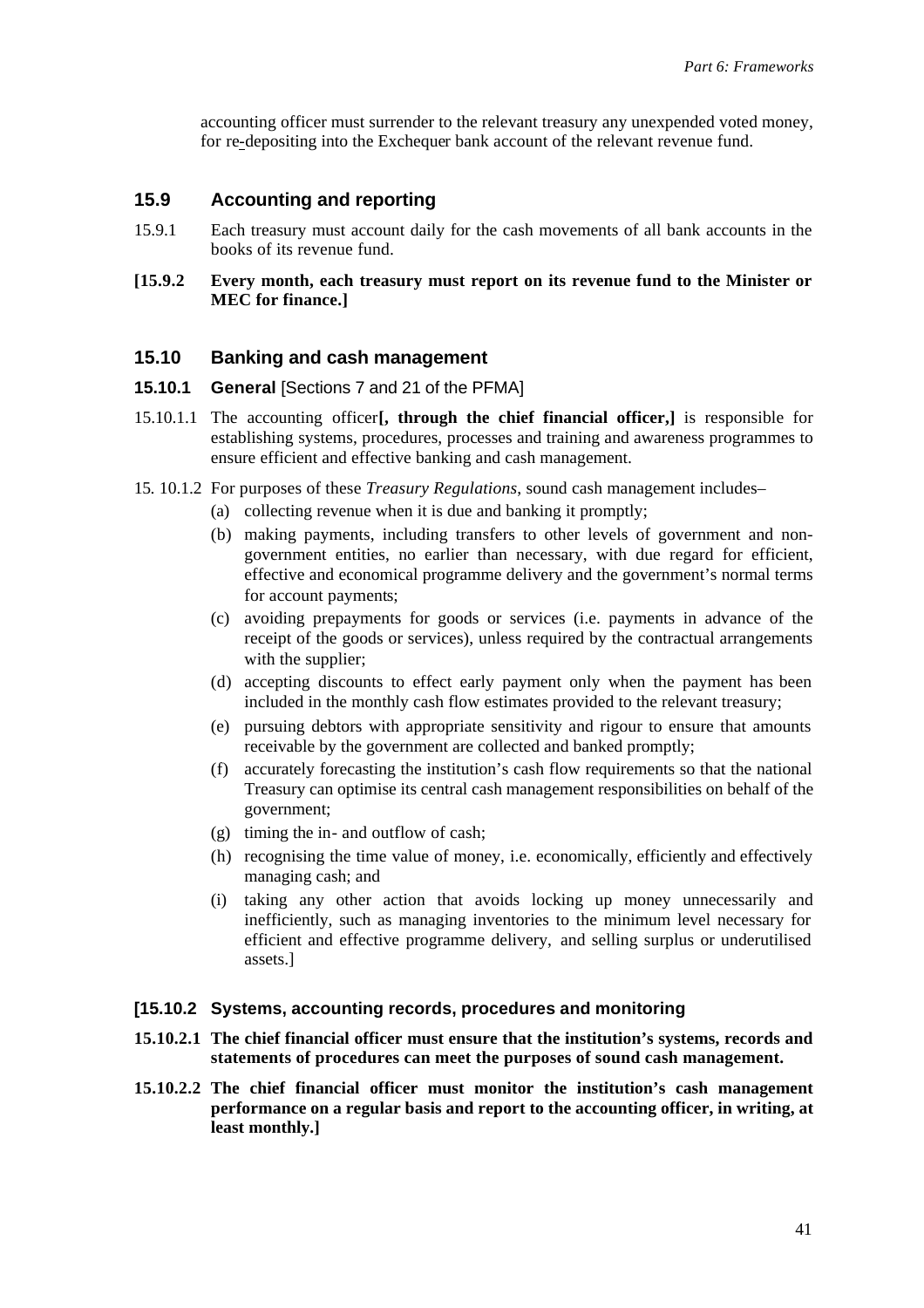#### **15.10.[3].2 Banking arrangements** [Section 7(2) of the PFMA]

- 15.10**.[3]**2.1 Institutions may not open a bank account without the written approval of the relevant treasury **[and previous approvals continue to apply unless revoked**.**]** Previous approvals will cease after 30 April 2001.
- 15.10.2.2 National Treasury will negotiate with the approved Clearing banks for a banking service on an annual basis.

#### **15.11 Private money, private bank accounts and cashing private cheques**

- 15.11.1 Private money may not be deposited into an official bank account, except in accordance with the provisions relating to money held in trust for other persons or bodies, nor may state money be paid into a private bank account.
- 15.11.2 The safekeeping of private money or personal possessions in a state safe or strongroom is prohibited. However, an accounting officer or an official authorised by the accounting officer may approve arrangements for safeguarding personal effects reasonably held on official premises in the course of official duty (e.g. by providing lockable rooms for staff).
- 15.11.3 State money may not be used to cash private cheques.

#### **15.12 Warrant vouchers, cheques and electronic payments [Section 76(2)(h) of the PFMA]**

- 15.12.1 Accounting officers of departments must assign authority in writing to officials to approve warrant vouchers, cheques or electronic payments.
- 15.12.2 Only authorised officials may sign hand-drawn vouchers or cheques and must initial the counterfoils.
- 15.12.3 All payments in excess of R**[10]**2 000 must be effected electronically unless otherwise approved by the relevant treasury.
- 15.12.4 All warrant vouchers and cheques **[must have at least a]** should preferably be crossed **[ing of]** "NOT **[NEGOTIABLE]** TRANSFERABLE" between parallel lines. The cancellation of **[such a]** crossings is not permitted.
- 15.12.5 When an issued warrant voucher or cheque is lost, stolen or damaged, an instruction to stop payment must immediately be issued to the responsible bank. Once confirmation has been received that the cheque was stopped, the transaction must be reversed and a new warrant voucher or cheque issued and accounted for.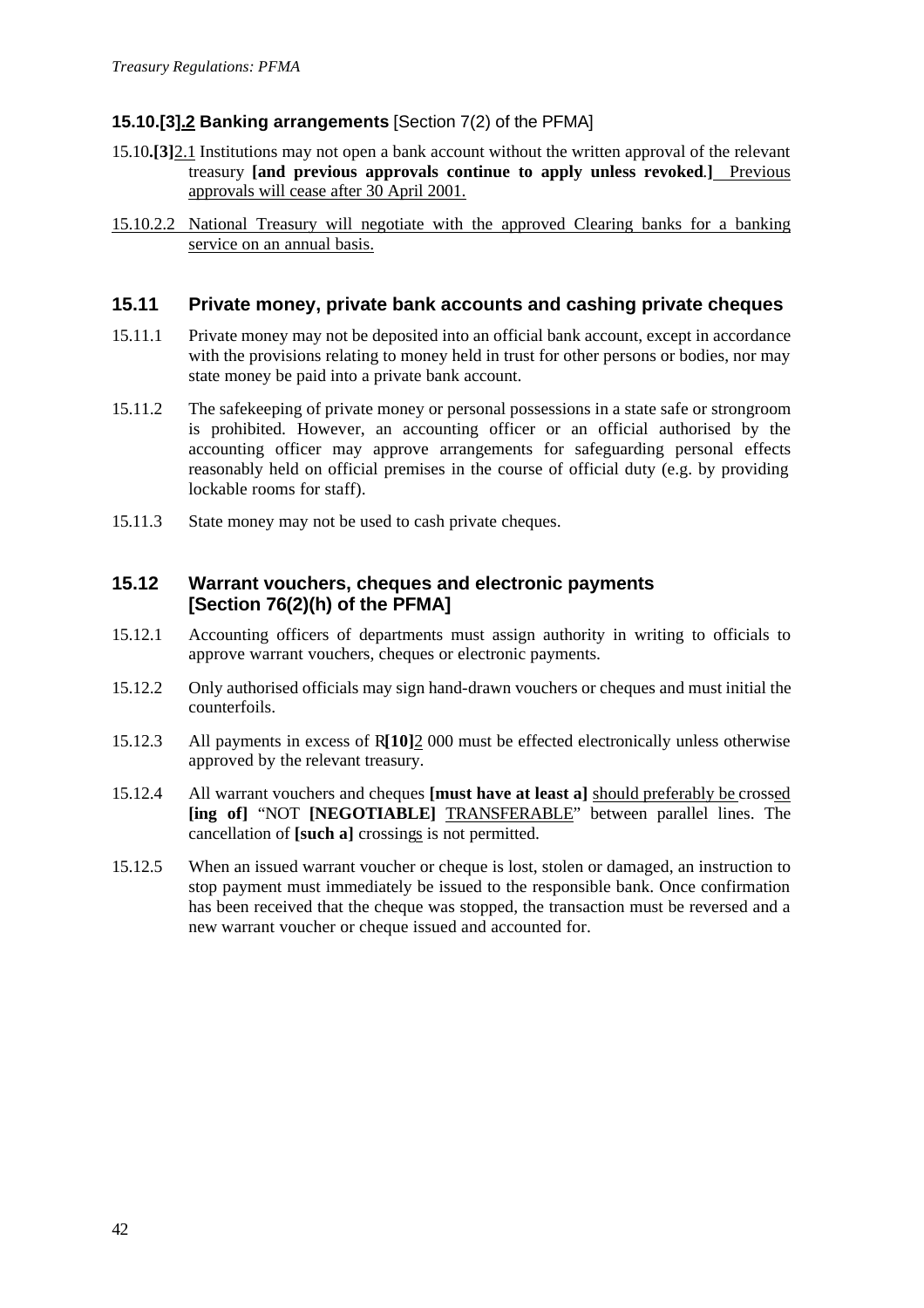## **Public-private partnerships**

#### **16.1 Definitions**

**"affordable"**, in relation to a public-private partnership (PPP) agreement, means that the financial commitments to be incurred by an institution in terms of the agreement can be met by funds–

- (a) designated within the institution's existing budget for the institutional function to which the agreement relates; and
- (b) destined for the institution in accordance with the relevant treasury's future budgetary projections for the institution.

**"institutional function"** means–

- (a) a service, task, assignment or other function that an institution performs–
	- (i) in the public interest; or
	- (ii) on behalf of the public service generally; or
- (b) any part or component of, or in support of, such a service, task, assignment or other function;
- (c) but excludes a service, task, assignment or other function that is not of an ongoing nature.

**"net cost"**, in relation to an institutional function, means the full accounting cost of performing the function, less any charges or fees collected from users and from consumers for services provided to them in performing the function.

**"private party"**, in relation to a PPP agreement, means a party to a PPP agreement other than–

- (a) an institution to which the Act applies;
- (b) a municipality or an enterprise or other entity controlled by one or more municipalities; or
- (c) the accounting officer, accounting authority or other person or body acting on behalf of an institution, municipality, enterprise or entity referred to in paragraph (a) or (b).

**"public-private partnership agreement"** means an agreement between an institution and a private party in terms of which–

- (a) the private party undertakes to perform an institutional function on behalf of the institution for a specified or indefinite time;
- (b) the private party receives a benefit for performing the function, either by way of:
	- (i) compensation from a revenue fund;
	- (ii) charges or fees collected by the private party from users or customers of a service provided to them; or
	- (iii) a combination of such compensation and such charges or fees;
- (c) the private party is generally liable for the risks arising from the performance of the function, subject to paragraph 16.13.1; and
- (d) depending on the specifics of the agreement, state facilities, equipment or other state resources may be transferred or made available to the private party.

The definition excludes an agreement or category of agreements exempted by the **[national]** National Treasury in terms of clause 16.12.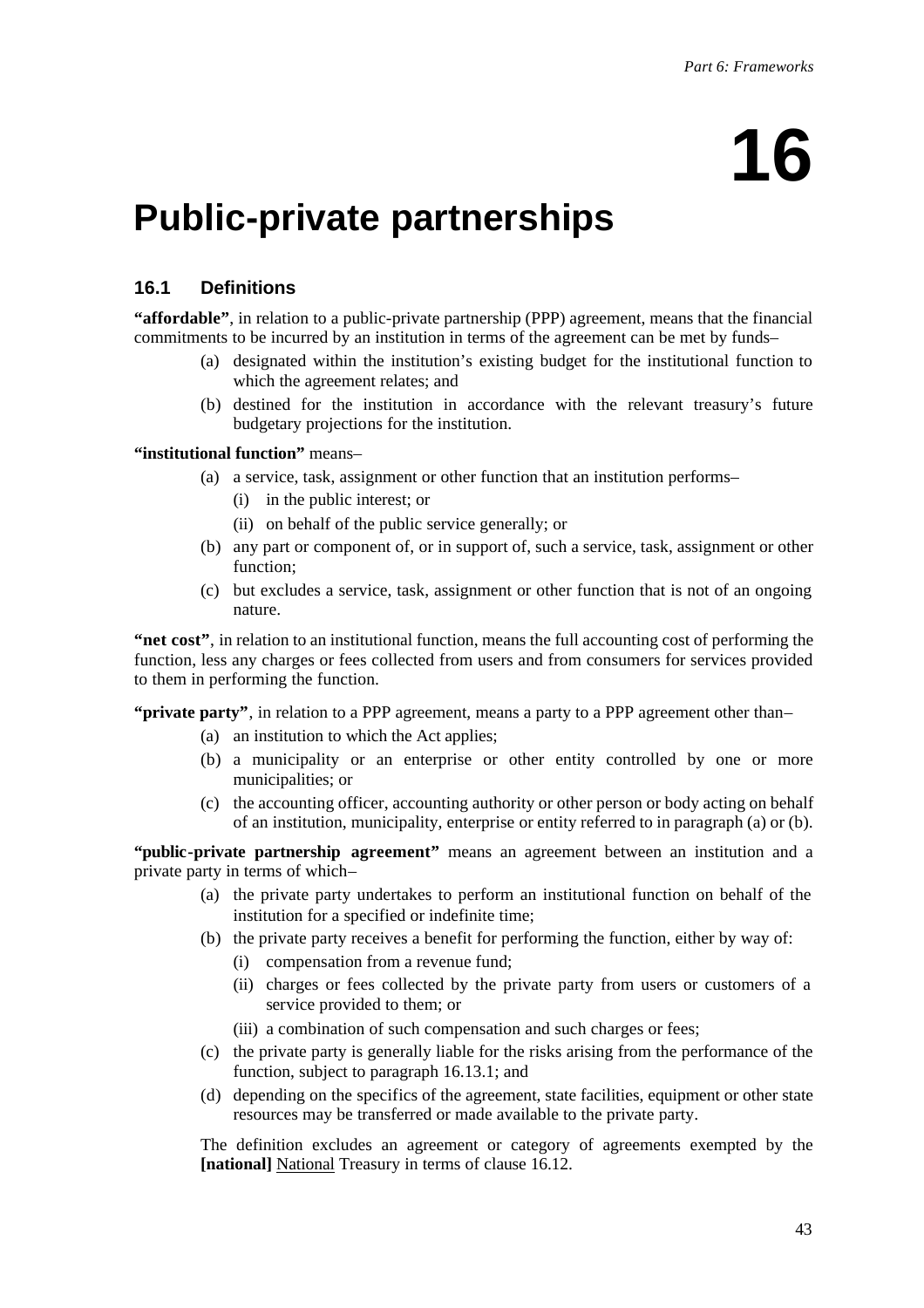"**public sector comparator**" means an estimate of the net cost of performing an institutional function in accordance with methods employed and subject to conditions prevailing at the institution concerned.

**"value for money"** means that the provision of the institutional function by a private party in terms of the public-private partnership agreement results in a net benefit to the institution, defined in terms of cost, price, quality, quantity, or risk transfer, or a combination thereof.

#### **[16.2 General responsibilities of accounting officers**

- **16.2.1 The accounting officer is responsible for ensuring that the institution complies with these** *Treasury Regulations* **and, to this end, for implementing systems and procedures that–**
	- **(a) are open, competitive and transparent; and**
	- **(b) provide safeguards against favouritism, improper practices and opportunities for fraud, theft and corruption.]**

#### **16.[3]2 Exclusive competency of accounting officers**

16.**[3]**2.1 Only an accounting officer may enter into a PPP agreement on behalf of the institution.

#### **16.[4]3 Treasury approval**

- 16.**[4]**3.1 The accounting officer may not enter into a PPP agreement without the prior written approval of–
	- (a) the **[national]** National Treasury; or
	- (b) the relevant provincial treasury, if it is a provincial institution and the **[national]**  National Treasury has, in terms of section 10(1)(b) of the Act, delegated the appropriate powers to the provincial treasury.
- 16.**[4]**3.2 The relevant treasury may give such approval only if it is satisfied that the proposed PPP agreement will–
	- (a) provide value for money;
	- (b) be affordable for the institution; and
	- (c) transfer appropriate technical, operational and financial risk to the private party.
- 16.**[4]**3.3 When a provincial treasury gives such approval, it must exercise its delegated powers subject to any limitations and qualifications in terms of the **[national]** National Treasury's delegation.

#### **16.[5]4 Feasibility analysis**

- 16.**[5]**4.1 To determine whether a proposed PPP agreement is in the best interests of an institution, the accounting officer must prepare a feasibility analysis that–
	- (a) explains the strategic and operational benefits of the PPP agreement for the institution in terms of the institution's strategic objectives and government policy;
	- (b) describes in specific terms–
		- (i) the nature of the institutional function concerned;
		- (ii) the extent to which this function, both legally and by nature, can be performed by a private party in terms of a PPP agreement; and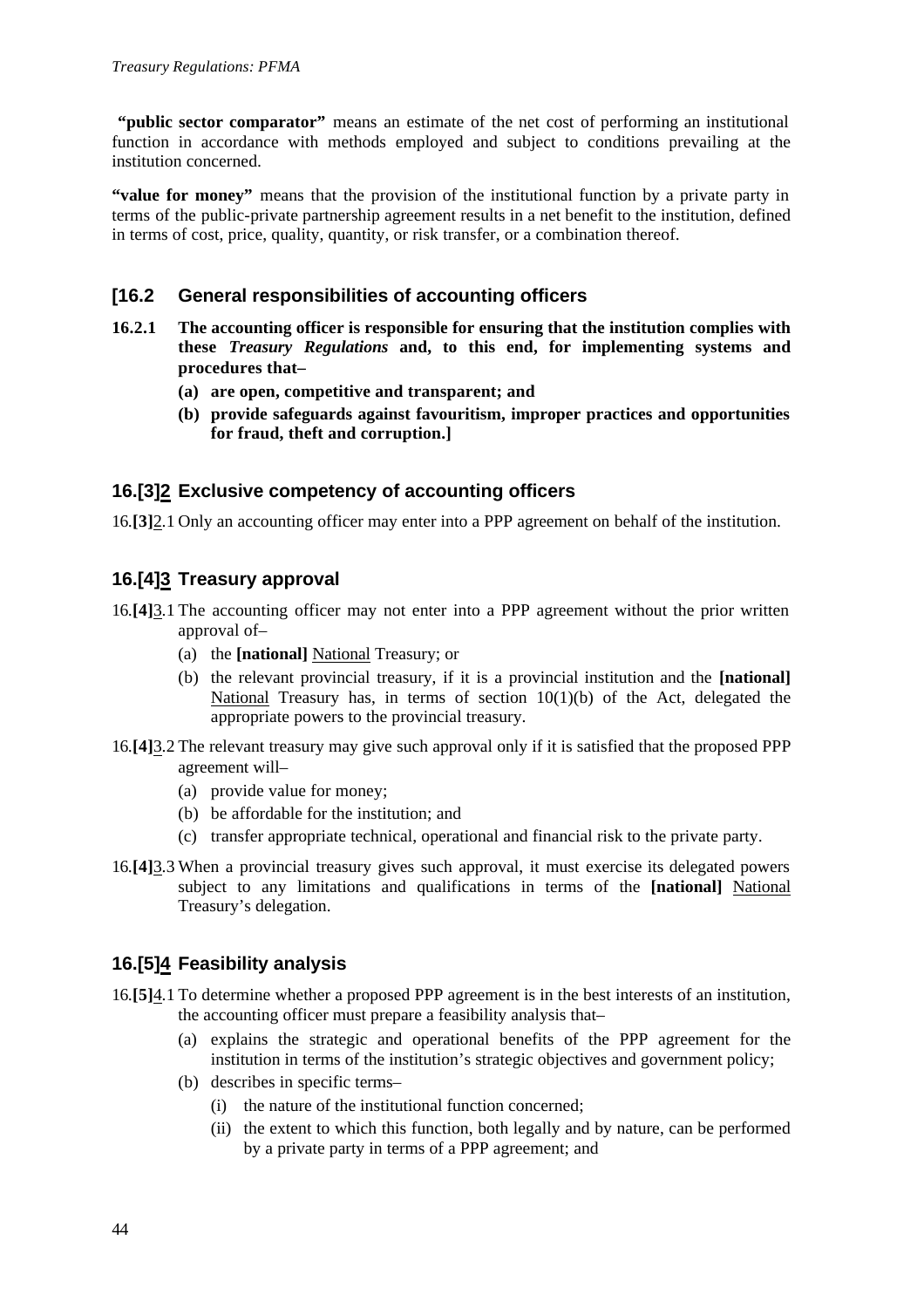- (iii) what other forms of PPP agreement were considered, and how the proposed form was selected;
- (c) assesses whether the agreement will–
	- (i) provide value for money;
	- (ii) be affordable for the institution; and
	- (iii) transfer appropriate technical, operational and financial risk to the private party.
- (d) includes any relevant information, figures and the economic criteria used to justify these assessments; and
- (e) explains the capacity of the institution to effectively enforce the agreement, including to monitor and regulate implementation of and performance in terms of the agreement.
- 16.**[5]**4.2 If an institution lacks the expertise to assess value for money and affordability or to interpret any PPP agreement offered to it by a private party, the accounting officer of the institution–
	- (a) must inform the relevant treasury accordingly; and
	- (b) if the relevant treasury so requests, must appoint a specialist consultant for this purpose.

#### **16.[6]5 Submission to obtain treasury approval**

- 16.**[6]**5.1 If the feasibility analysis indicates that a PPP agreement will be in the best interests of the institution, and the institution intends to procure the agreement, the accounting officer must apply for approval from the relevant treasury in terms of clause 16.4.
- 16.**[6]**5.2 The application must be accompanied by the feasibility analysis, submitted in the following format–
	- (a) Part I should contain a brief "sector needs analysis" and priority ranking of the PPP agreement being proposed on the basis of this analysis;
	- (b) Part II should demonstrate value for money, affordability, and risk transfer; and
	- (c) Part III should contain the main terms of the proposed agreement to be signed with the private party and the institutional arrangements for monitoring and enforcing these terms.

#### **16.[7]6 Procurement** [Section 76(4) of the PFMA]

- 16.**[7]**6.1 An institution may not proceed with the procurement of a PPP agreement unless it has obtained written treasury approval in terms of clause 16.4.
- 16.**[7]**6.2 A PPP agreement must be procured in accordance with applicable procurement legislation.
- 16.**[7]**6.3 The procurement procedure must include–
	- (a) an open and transparent pre-qualification process;
	- (b) a competitive bidding process in which only pre-qualified organisations may participate; and
	- (c) criteria for the evaluation of bids to identify the bid that represents the best value for money.
- 16.**[7]**6.4 The procurement procedure may include–
	- (a) a preference for categories of bidders, such as persons disadvantaged by unfair discrimination, provided that this does not compromise the value for money requirement; and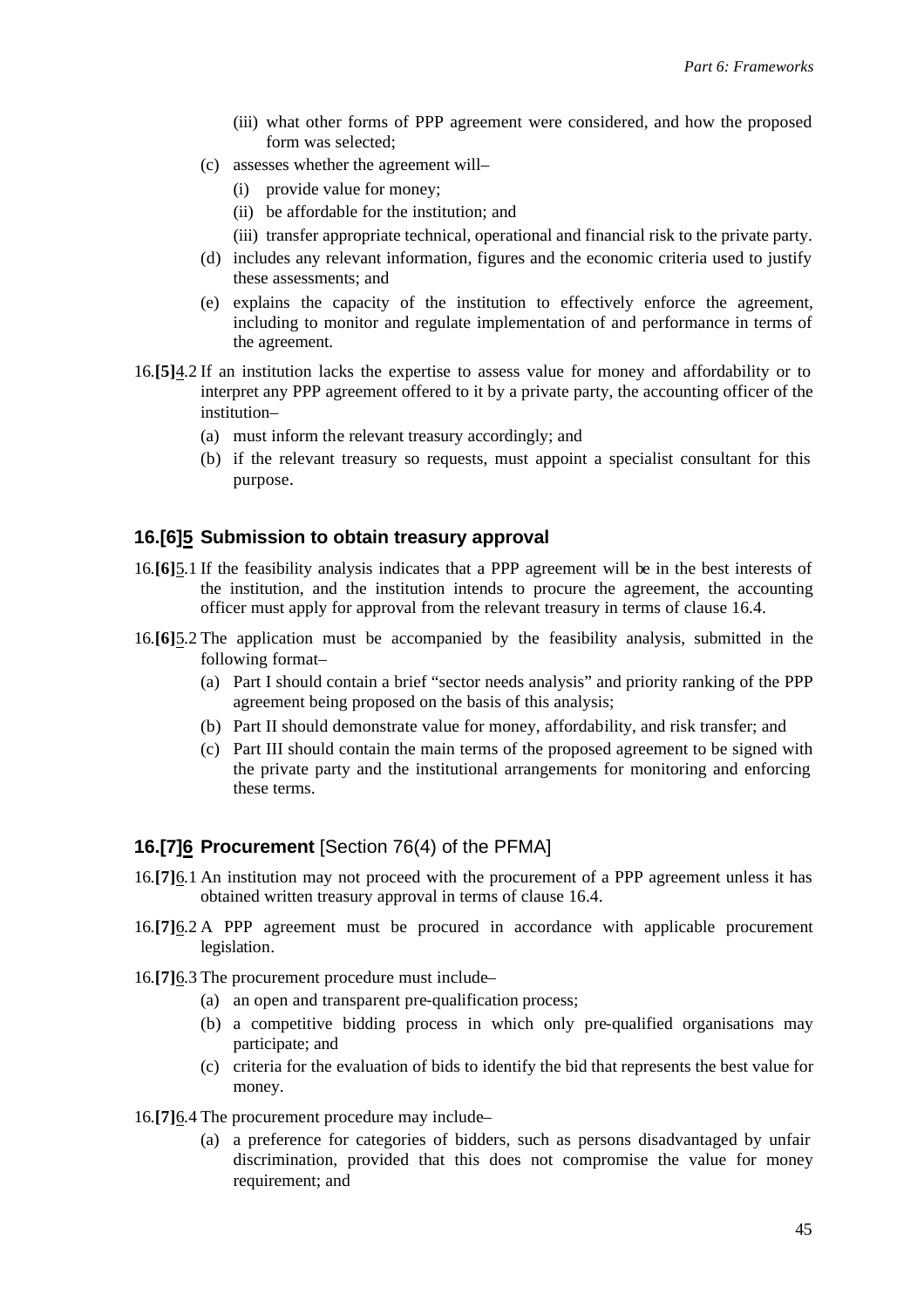(b) incentives for recognising and rewarding genuine innovators in the case of unsolicited proposals, provided that these incentives do not compromise the competitive bidding process.

#### **16.[8]7 Contracting public-private partnership agreements**

- 16.**[8]**7.1 Before the accounting officer of an institution enters into a PPP agreement, he or she must–
	- (a) obtain relevant treasury **[approval]** agreement to future **[for all]** budgetary commitments; and
	- (b) ensure that the financial commitments in terms of the agreement:
		- (i) are denominated in rand; and
		- (ii) will not be affected by fluctuations in the value of the rand against other currencies.

#### **16.[9]8 Management of public-private partnership agreements**

- 16.**[9]**8.1 The accounting officer is responsible for ensuring that a PPP agreement is properly enforced, and must establish mechanisms and procedures for–
	- (a) monitoring and regulating the implementation of, and performance in terms of, the agreement;
	- (b) liaising with the private party;
	- (c) resolving disputes and differences with the private party; and
	- (d) generally overseeing the day-to-day management of the agreement.
- 16.**[9]**8.2 A PPP agreement does not divest the accounting officer of the responsibility for ensuring that the relevant institutional function is effectively and efficiently performed in the public interest.

#### **16.[10]9 Amendment of public-private partnership agreements**

- 16.**[10]**9.1 Only the accounting officer may enter into an agreement to amend a PPP agreement.
- 16.**[10]**9.2 Written approval of the relevant treasury is required for material amendments of PPP agreements.
- 16.**[10]**9.3 The relevant treasury will approve an amendment only if it is satisfied that the amended PPP agreement will–
	- (a) provide value for money;
	- (b) be affordable for the institution; and
	- (c) transfer appropriate technical, operational and financial risk to the private party.
- 16.**[10]**9.4 The accounting officer must substantially follow the procedure prescribed by clauses 16.**[5]**4 and 16.**[6]**5 for obtaining treasury approval.

#### **16.[11]10 Certain agreements not binding on the state**

- 16.**[11]**10.1 A PPP agreement or an agreement amending a PPP agreement does not bind the state if the agreement was entered into on behalf of an institution–
	- (a) by a person other than the accounting officer of the institution; or
	- (b) without the approval of the **[national]** National Treasury.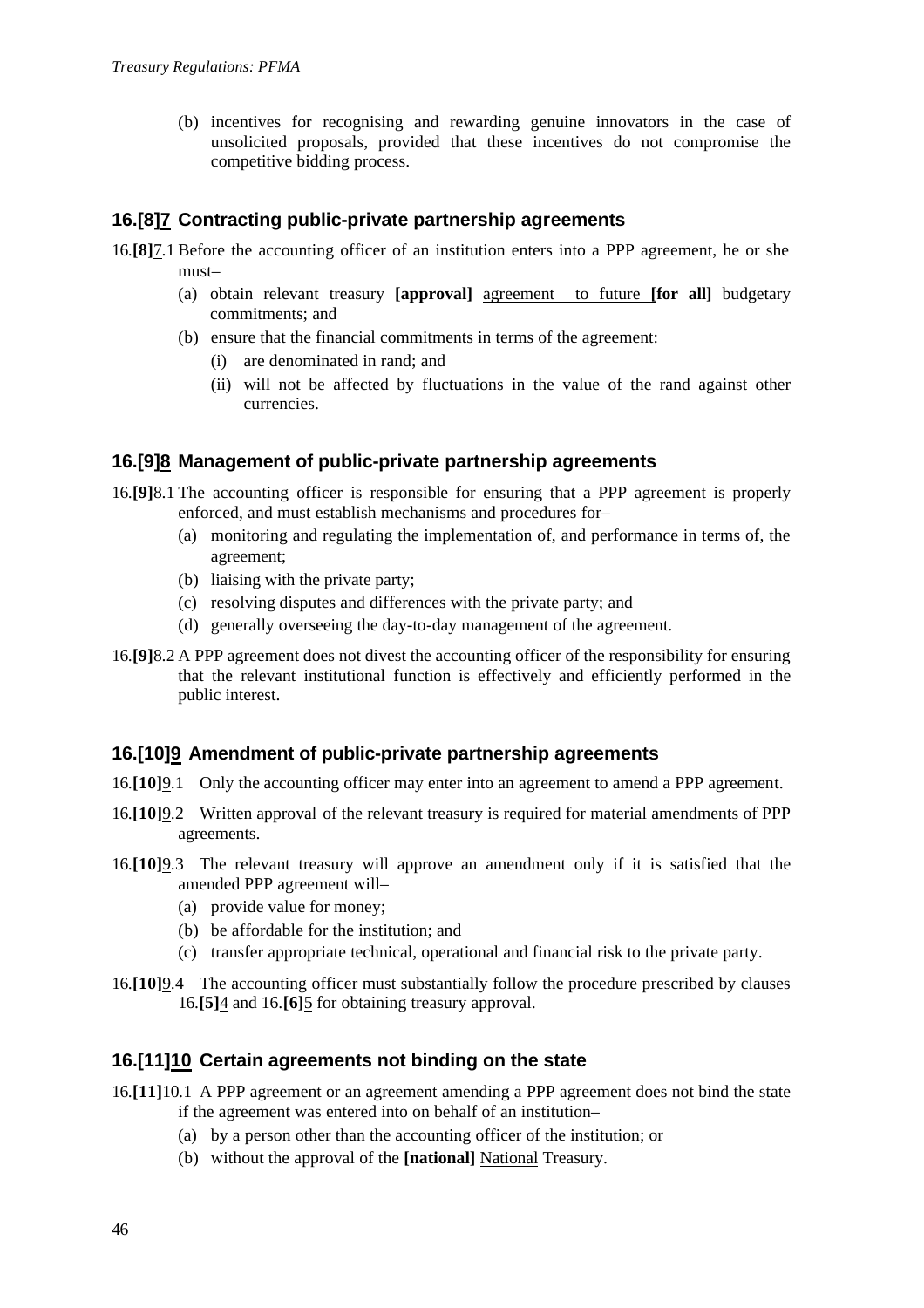#### **[16.12 Exemptions**

**16.12.1 The national Treasury may exempt from the application of these** *Treasury Regulations* **any agreement or category of agreements that fall within the definition of "public-private partnership agreement", if these are of a nature or have a monetary value deemed not to warrant treasury control.]**

#### **16.[13]11 General**

16.**[13]**11.1 An agreement between an institution and a private party for the latter to perform an institutional function without accepting the significant risks is not a PPP agreement and must be dealt with as a borrowing transaction in terms of the appropriate legislation.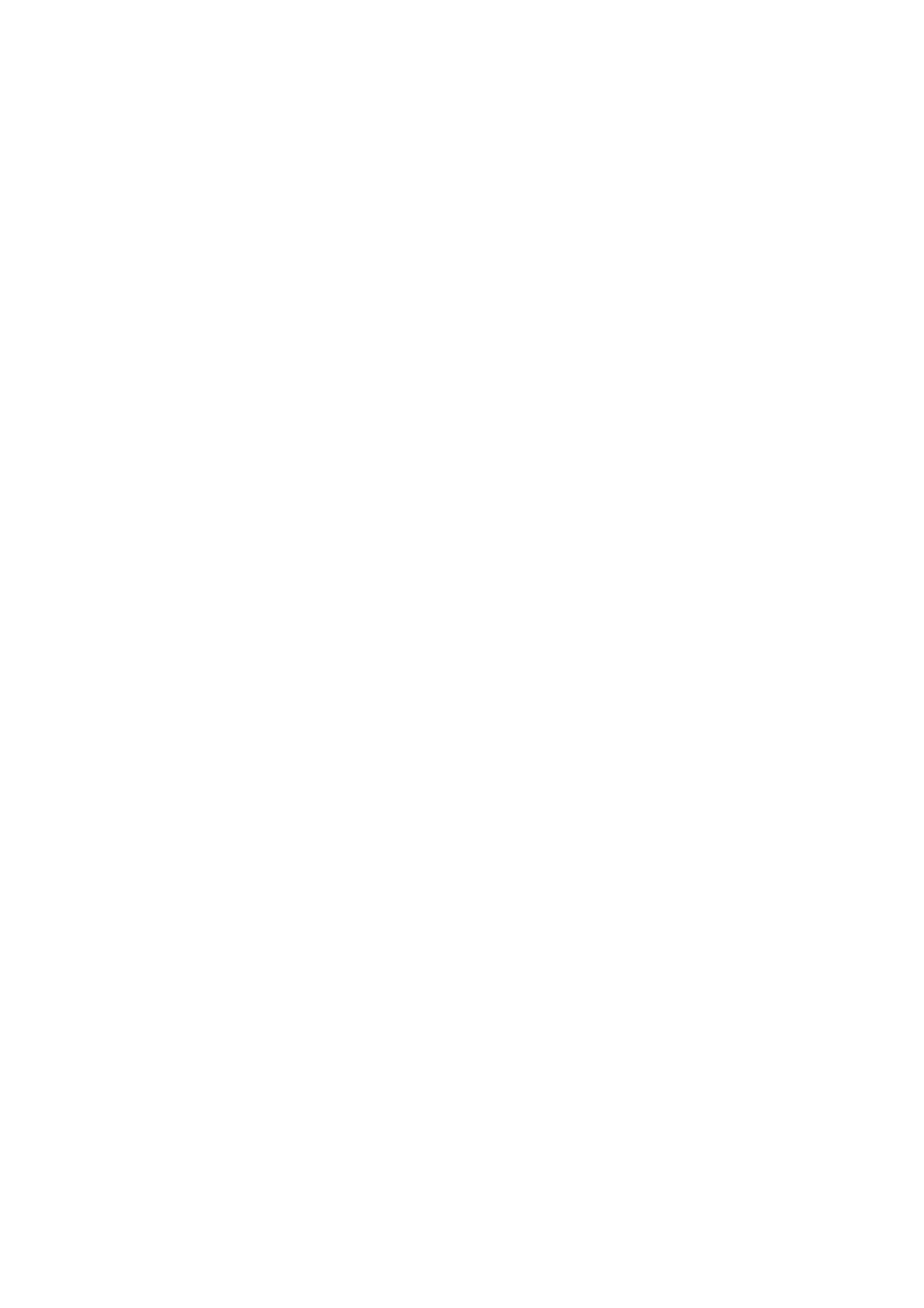## **PART 7**

## **Accounting and Reporting Requirements**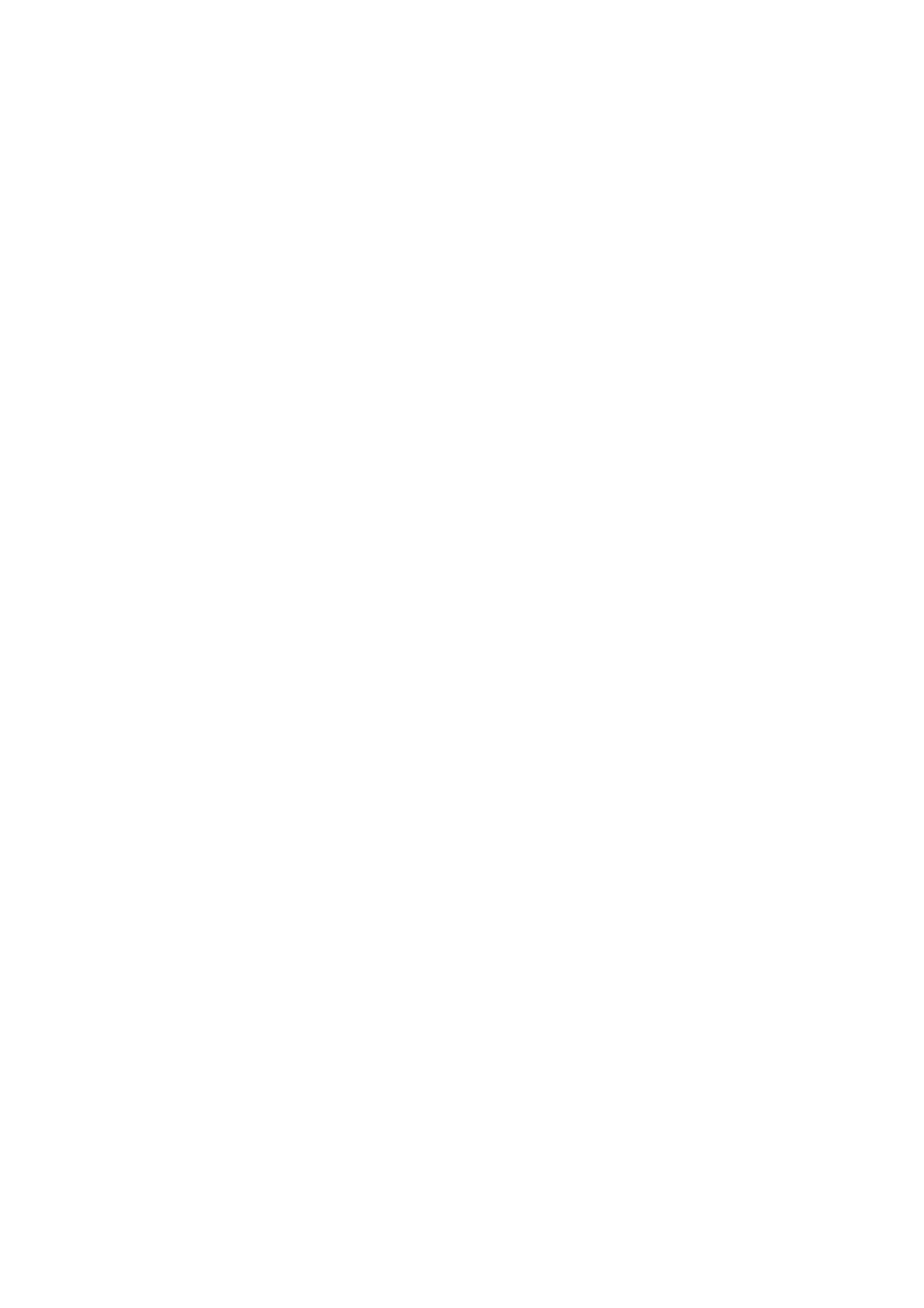## **Basic accounting records and related issues**

#### **17.1 Use of [control] suspense accounts** [Section 40(1)(a) of the PFMA]

- 17.1.1 All the transactions of an institution must be supported by authentic and verifiable source documents, clearly indicating the approved accounting allocation.
- 17.1.2 Should it be necessary, in exceptional cases, to account for revenue and expenditure transactions in a control account because the classification has not been resolved, the accounting officer, or his or her designate, must ensure that–
	- (a) the sources of the transactions are readily identifiable;
	- (b) amounts included in the control accounts are, each month, cleared and correctly allocated to the relevant cost centres;
	- (c) monthly reconciliations are performed to confirm the balance of each account; and
	- (d) reports are provided to the **[chief financial officer]** accounting officer about uncleared items on a monthly basis.
- 17.1.3 In each months section 40(4) report, the accounting officer must certify that the forecast/projection for the remainder of the financial year includes adequate allowance for all amounts not yet cleared from suspense accounts.

#### **17.2 Availability of financial information** [Section 40(1)(a) of the PFMA]

- 17.2.1 Accounting officers of institutions must, subject to the provisions of the National Archives of South Africa Act, 1996 (No. 43 of 1996), retain *all* financial information in its original form, as follows–
	- (a) information relating to one financial year for one year after the audit report for the financial year in question has been tabled in Parliament or the provincial legislature; or
	- (b) information relating to more than one financial year for one year after the date of the audit report for the last of the financial years to which the information relates.
- 17.2.2 After the expiry of the above retention periods, the information may, if required, be secured in an alternative form that ensures the integrity and reliability of the data and ensures that the information can be reproduced, if necessary, as permissible evidence in a court of law.
- 17.2.3 Irrespective of paragraph 17.2.1, the following standards apply to the retention of certain types of record–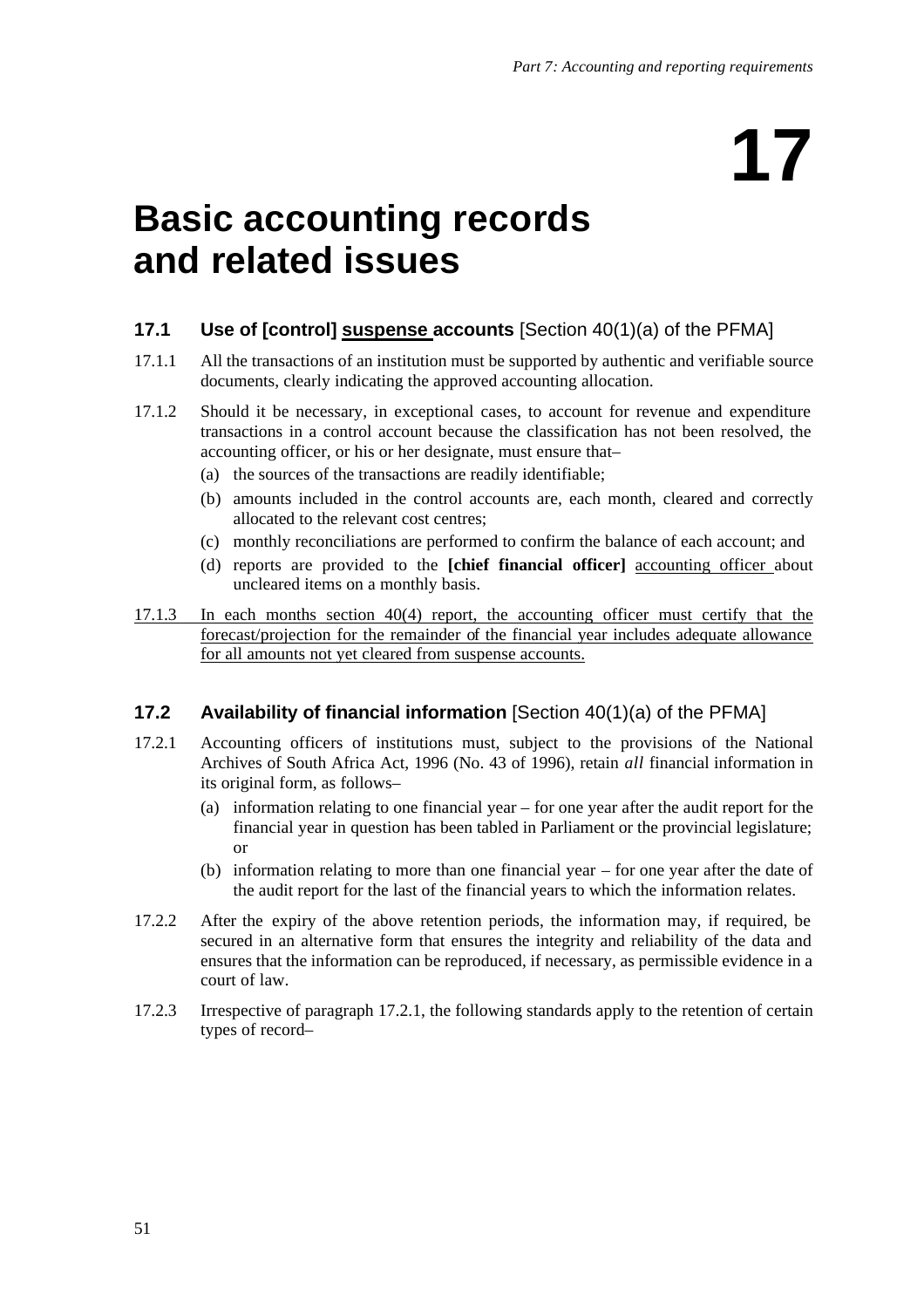| Type of record                                                                                                                                                                                                                                                          | Number of years after which<br>records can be disposed of |
|-------------------------------------------------------------------------------------------------------------------------------------------------------------------------------------------------------------------------------------------------------------------------|-----------------------------------------------------------|
| General ledger and cash books or similar records                                                                                                                                                                                                                        | 15                                                        |
| Main transaction summary records, including general journals<br>and transaction summaries                                                                                                                                                                               | 10                                                        |
| Internal audit reports                                                                                                                                                                                                                                                  |                                                           |
| System appraisals                                                                                                                                                                                                                                                       |                                                           |
| Primary evidentiary records, including copies of forms issued<br>for value, vouchers to support payments made, pay sheets,<br>returned warrant vouchers or cheques, invoices and similar<br>records associated with the receipt or payment of money                     | 5                                                         |
| Subsidiary ledgers, including inventory cards and records<br>relating to assets no longer held or liabilities that have been<br>discharged                                                                                                                              |                                                           |
| Supplementary accounting records, including, for example,<br>cash register strips, bank statements and time sheets                                                                                                                                                      | 5                                                         |
| General and incidental source documents not included above,<br>including stock issue and receivable notes, copies of official<br>orders (other than the copies used to substantiate payments or<br>for unperformed contracts), bank deposit books and post<br>registers | 5                                                         |

17.2.4 When financial information is required as evidence in proceedings before a court, Parliament, a provincial legislature, an official inquiry or otherwise, or for purposes of an audit, it must be secured in its then current form until no longer required, even if the national Archivist has authorised its disposal.

#### **17.3 Changes to financial systems**

17.3.1 Institutions may not amend existing or institute new computerised systems that will affect financial administration without **[first consulting]** the prior approval of the **[national]** National Treasury.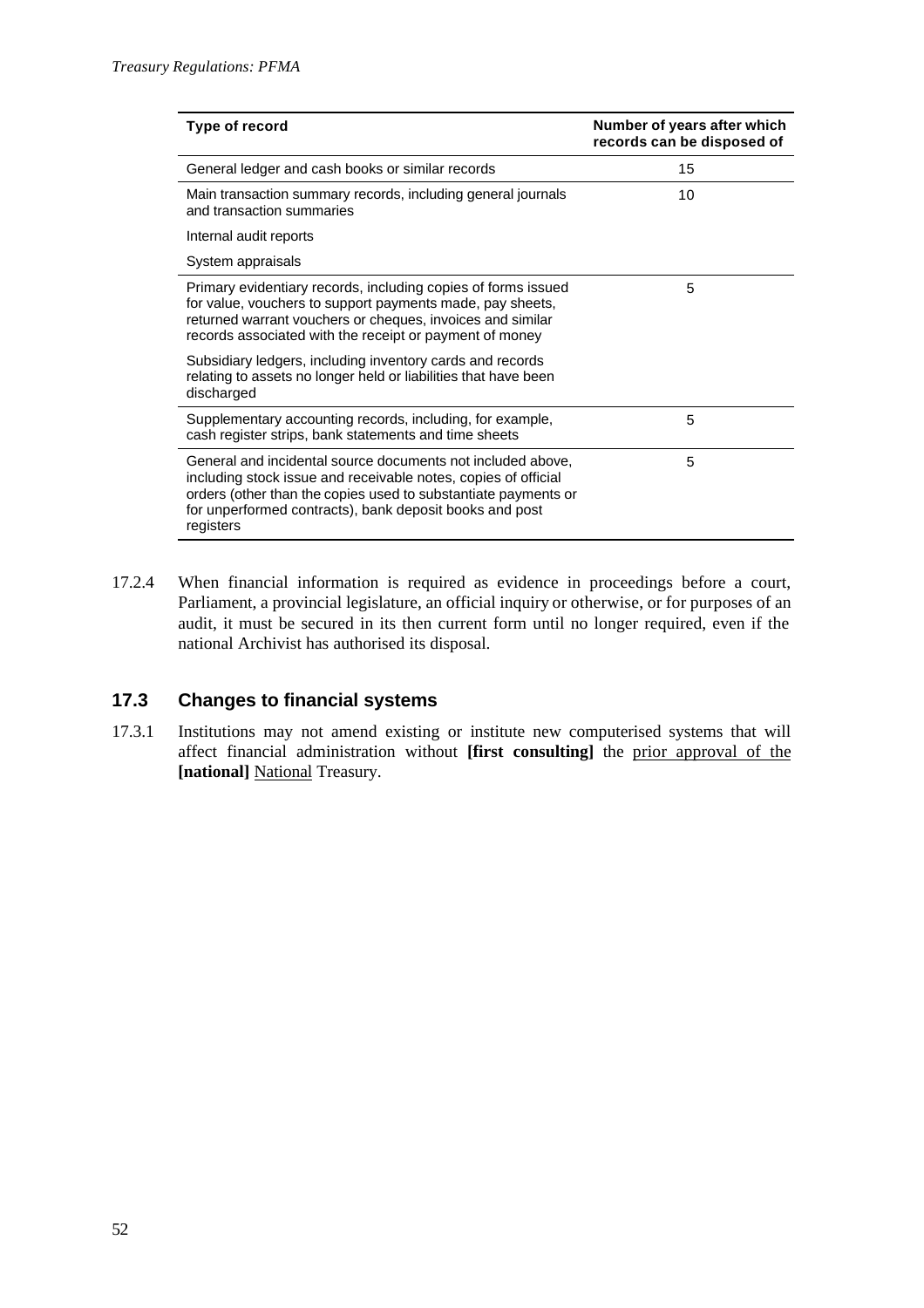## **Monthly and annual reports**

#### **18.1 Cash flow** [Section 40(4)(a) of the PFMA]

- 18.1.1 The accounting officer must annually submit to the relevant treasury a breakdown of anticipated revenue and expenditure in the format determined by the **[national]** National Treasury, no later than the last working day of February preceding the financial year to which it relates.
- 18.1.2 Provincial treasuries must submit to the **[national]** National Treasury by the 15th working day of **[February]** March, projections of their expenditure, revenue and borrowings, in a format determined by the **[national]** National Treasury.
- 18.1.3 Once such amounts have been approved, modified as necessary after consultation with the relevant treasury, the accounting officer may not draw from the revenue fund more than the amount approved for a month, without prior written approval from the relevant treasury.
- 18.1.4 If the accounting officer deems it necessary to adjust the approved projections, the proposed adjustments must be motivated to the relevant treasury for evaluation against the availability of funds in the Exchequer.

#### **18.2 Monthly reports** [Sections 32(2) and 40(4)(b) and (c) of the PFMA]

- 18.2.1 In terms of subsections 40(4)(b) and (c) of the Act, the accounting officer must submit to the relevant treasury and executive authority within 15 days of the end of each month, information on–
	- (a) the actual revenue and expenditure for that month, in the format determined by the **[national]** National Treasury;
	- (b) estimated expenditure against any transfers to public or private entities, where such transfers are for departmental programmes;
	- (c) on requirements in terms of the Annual Division of Revenue Act, including expenditure information on all conditional grants up to the end of that month; Provided that national accounting officers responsible for such grants may, with the approval of the treasury, submit these reports on the  $20<sup>th</sup>$  day after the end of each month;
	- (**[b]**d) projections of anticipated expenditure and revenue for the remainder of the current financial year in the format determined by the **[national]** National Treasury; and
	- (**[c]**e) any material variances and a summary of **[actions]** appropriate steps to be taken to ensure that the projected expenditure and revenue remain within the budget.
- 18.2.2 A provincial treasury must submit a statement to the **[national]** National Treasury on actual revenue and expenditure with regard to its revenue fund before the 22nd day of each month in the format determined by the **[national]** National Treasury. Such a statement must include a certificate to the effect that the information supplied has been verified by the head official of the provincial treasury. The information supplied must be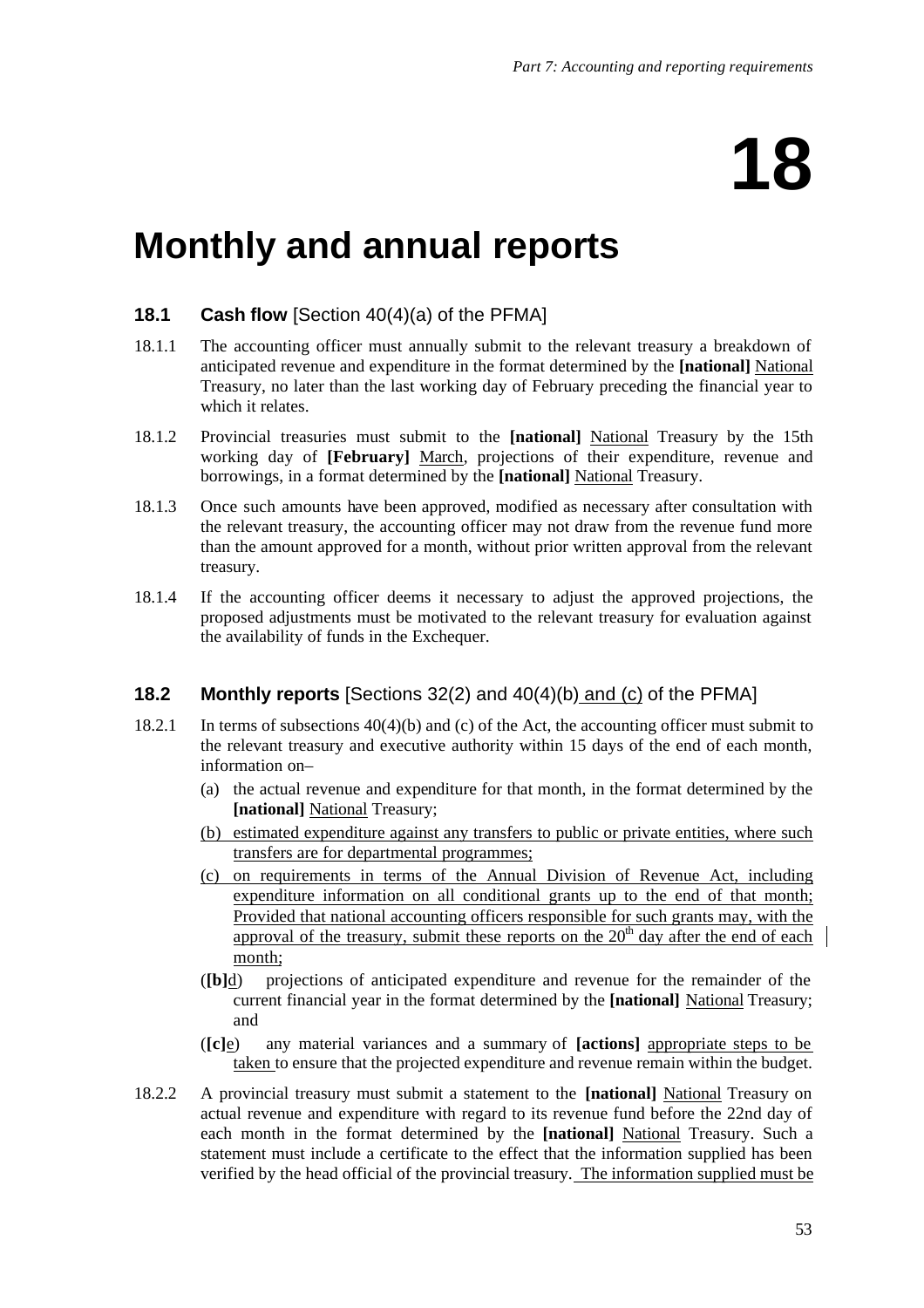based on information submitted to the provincial treasury by provincial accounting officers in terms of section  $40(4)(c)$  of the Act.

#### **[18.3 Quarterly reports**

- **18.3.1 Information on division of revenue grants must be reported in terms the annual Division of Revenue Act.**
- **18.3.2 The accounting officer effecting transfer payments must submit a report to the relevant treasury within 15 days after every quarter, outlining per organisation all the funds transferred up to the end of that quarter.]**

#### **18.[4]3 Annual financial statements** [Section**[s]** 40(1)(b) **[and 90(3)(3)]** of the PFMA]

18.**[4]**3.1 For the financial year ending 31 March 2001, the following reporting standards **[comprise generally recognised accounting practice and]** must be adhered to, unless otherwise approved by the **[national]** National Treasury–

| <b>Reporting entity</b>                                       | Generally recognised accounting practice                                                                                                                                                                                                                                                                                                                                                                                                                                                                                                                                                                                                                                                                                                |
|---------------------------------------------------------------|-----------------------------------------------------------------------------------------------------------------------------------------------------------------------------------------------------------------------------------------------------------------------------------------------------------------------------------------------------------------------------------------------------------------------------------------------------------------------------------------------------------------------------------------------------------------------------------------------------------------------------------------------------------------------------------------------------------------------------------------|
| National and provincial<br>revenue funds                      | Annual financial statements must consist of-<br>a statement of liabilities and financially related assets;<br>(a)<br>(b)<br>an income statement;<br>a cash flow statement:<br>(c)<br>(d)<br>notes to the annual financial statements;<br>a report on the financial position of and performance by the Treasury;<br>(e)<br>and<br>such other statements as may be determined by the Accounting<br>(f)<br>Standards Board.<br>The annual financial statements must be prepared on a cash basis and must<br>be accompanied by the audit opinion of the Auditor-General.<br>The annual financial statements must, by means of figures and a descriptive<br>report, explain any other matters and information material to the affairs of the |
|                                                               | relevant revenue fund.                                                                                                                                                                                                                                                                                                                                                                                                                                                                                                                                                                                                                                                                                                                  |
| Departments<br>Parliament<br>Provincial legislatures          | Annual financial statements must consist of-<br>(a)<br>a balance sheet;<br>(b)<br>an income statement;<br>a cash flow statement;<br>(c)<br>notes to the annual financial statements; and<br>(d)<br>such other statements as may be determined by the Accounting<br>(e)<br>Standards Board.<br>The statements must be prepared on a cash basis and be accompanied by the<br>audit opinion of the Auditor-General.<br>The annual financial statements must, by means of figures and a descriptive<br>report, explain any other matters and information material to the affairs of the<br>institution.                                                                                                                                     |
| <b>Trading entities</b><br><b>Constitutional institutions</b> | Annual financial statements must consist of-<br>a balance sheet;<br>(a)<br>(b)<br>an income statement:<br>(c)<br>a cash flow statement;<br>(d)<br>notes to the annual financial statements; and<br>(e)<br>such other statements as may be determined by the Accounting<br>Standards Board.                                                                                                                                                                                                                                                                                                                                                                                                                                              |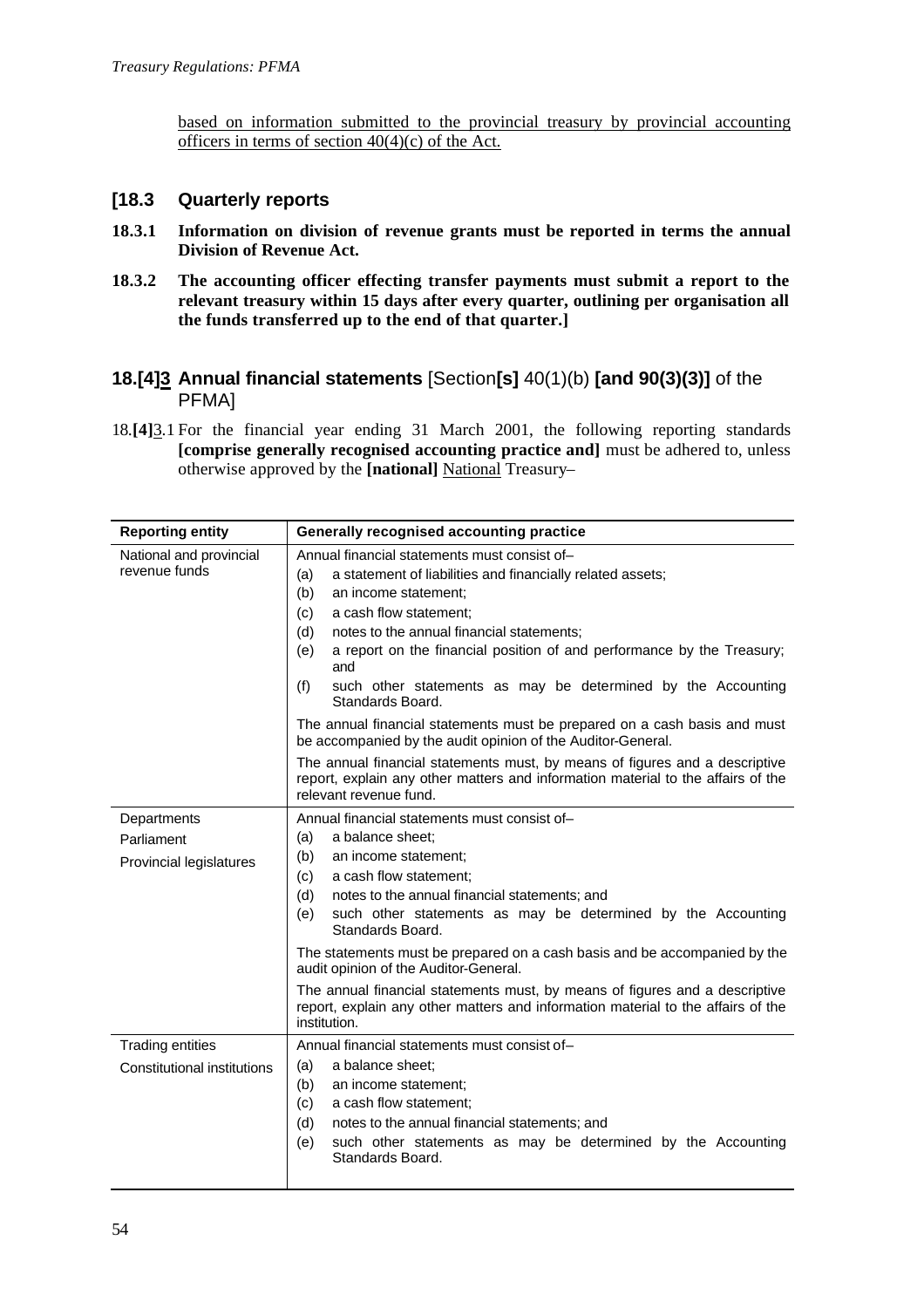The annual financial statements must be accompanied by the audit opinion of the Auditor-General. **[or the relevant auditor (in the case of public entities).]**

**[Unless otherwise approved by the national Treasury, The annual financial** statements must, **[in]** conform **[ity]** with **[G]***generally* **[A]***accepted*  **[A]***accounting* **[P]***practice* **[issued by the South African Institute of Chartered Accountants.]** These statements must fairly represent the financial position, financial performance and cash flows of the institution at the end of the financial year concerned.

The annual financial statements must, by means of figures and a descriptive report, explain any other matters and information material to the affairs of the institution.

#### **18.[5]4 Contents of annual reports** [Section 40(1)(d) of the PFMA and Section 19 of DORA]

- 18.**[5]**4.1 In preparing the annual report of an institution, the accounting officer must–
	- (a) in the case of a department or trading entity, comply with the requirements prescribed in Chapter 1, Part III J of the *Public Service Regulations*, **[1999]**2001;
	- (b) include, after 1 April 2002, information about the institution's efficiency, economy and effectiveness in delivering programmes and achieving its objectives and outcomes against the measures and indicators set out in any strategic plan for the year under consideration;
	- (c) include information on the measurement of the institution's performance for the past financial year as required by Section  $[40(1)(d)(i)]$   $40(3)(a)$  of the Act;
	- (d) include information on transfer payments per organisation for the entire financial year as well as a report on compliance with Section 38(1)(j) of the Act;
	- (e) include all information required in terms of the Annual Division of Revenue Act;
	- (**[e]**f) include any additional information required by Parliament or the provincial legislature;
	- (**[f]**g) report on the use of foreign aid assistance, detailing the source and intended use of the assistance (including the value of any aid-in-kind in rand), performance information on the institution's use of the assistance, and any pending applications for assistance; and
	- (**[g]**h) a report from the audit committee commenting on the effectiveness of internal control in the institution, as required by paragraph **[4.2.14]** 3.1.10.

#### **18.[6]5 Additional annual reporting requirements for departments controlling trading entities and public entities**

- 18.**[6]**5.1 A department's annual report must include a list of trading and/or public entities controlled by the department, together with–
	- (a) an indication of the legislation under which the trading and/or public entity was established;
	- (b) a statement of the functions of each trading and/or public entity; **[and]**
	- (c) the accountability arrangements established between the accounting officer and the management of the trading and/or public entity;and
	- (d) a report of expenditure against transfers to public entities, where such funds were for the performance of a function or programme that is the responsibility of the department.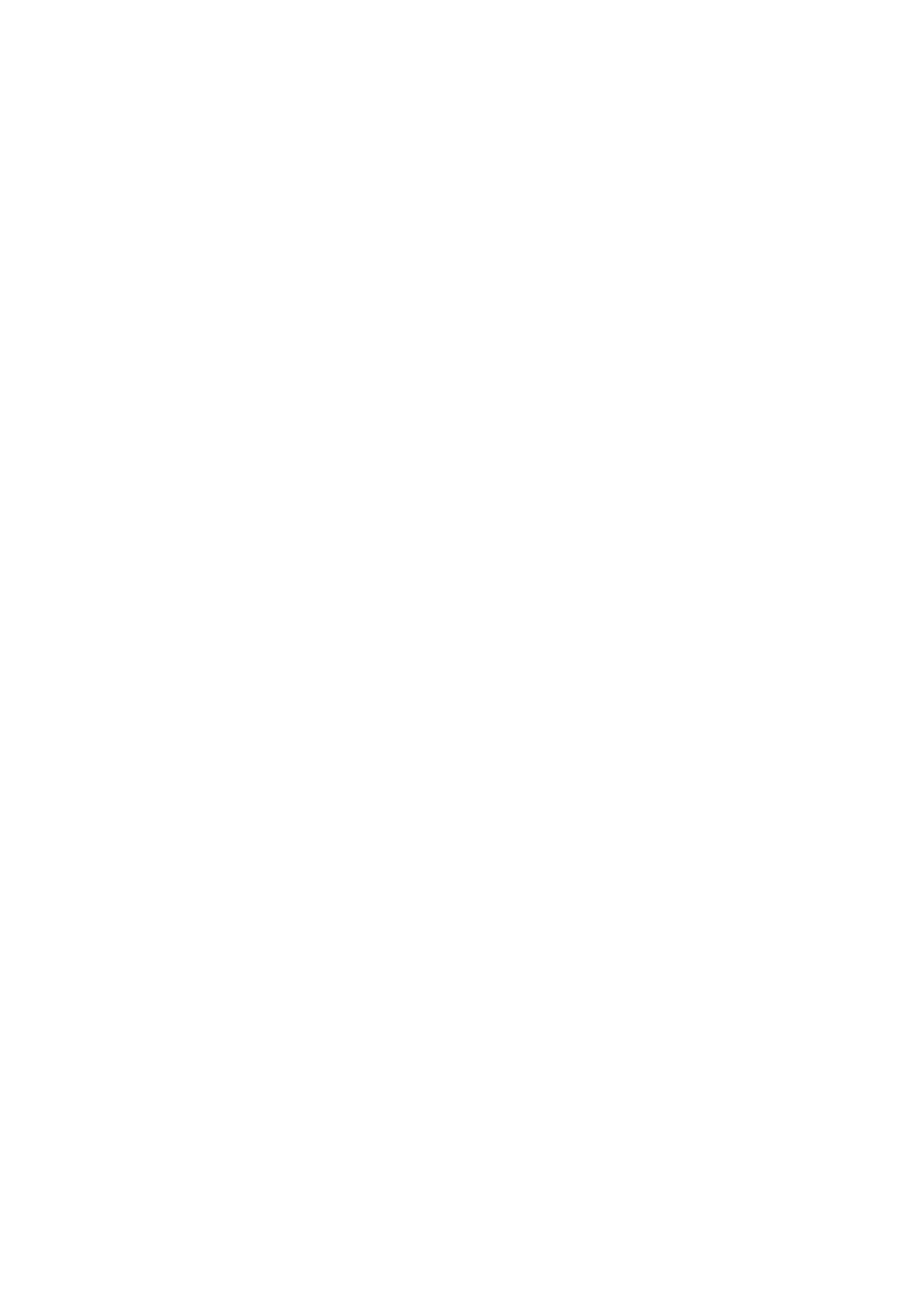## **PART 8**

## **Miscellaneous**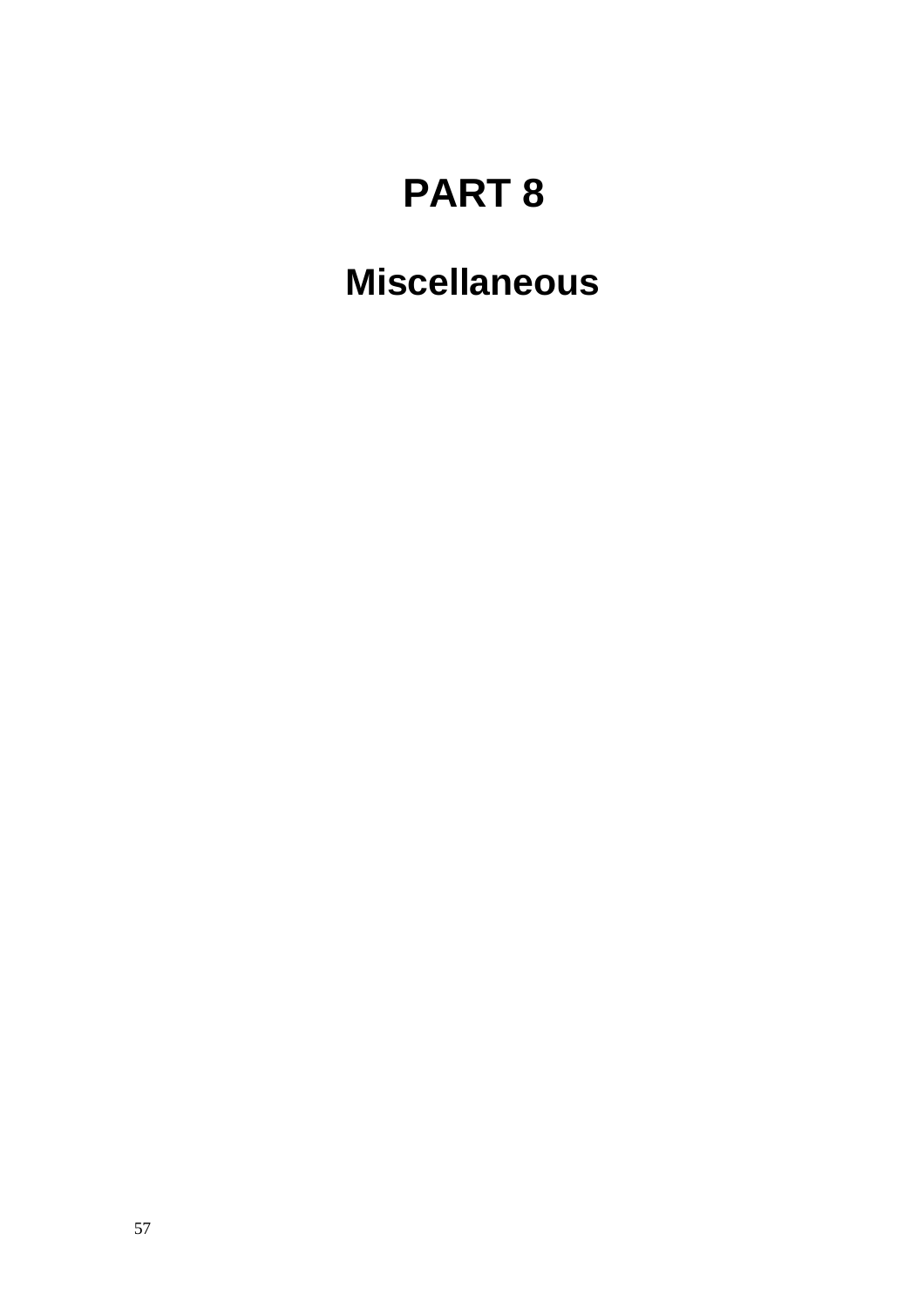## **Trading entities**

#### **19.1 Definitions** [Section 76(4)(b) of the PFMA]

**"head of the trading entity"** refers to either–

- (a) the accounting officer appointed in terms of section  $36(3)(b)$  of the Act; or
- (b) an official assigned to head the trading entity in terms of section 44(1)(a) of the Act.

#### **19.2 General**

- 19.2.1 For purposes of these *Treasury Regulations*, a trading entity is regarded as an entity operating within the administration of a department. All obligations on departments in these *Treasury Regulations* apply to trading entities, unless the context indicates otherwise.
- 19.2.2 The accounting officer of the department operating a trading entity must ensure that the head of the trading entity complies with the Act and these *Treasury Regulations*.
- 19.2.3 Trading entities allowed to open bank accounts may not borrow for bridging purposes and may not run overdrafts on their banking accounts unless approved otherwise in writing by both the accounting officer of the department and the relevant treasury.

#### **19.3 Policy and reporting framework**

- 19.3.1 The accounting officer of a department operating a trading entity must formulate a policy and reporting framework for the head of the trading entity.
- 19.3.2 The head of the trading entity is accountable to the accounting officer of the department operating that trading entity and must forward all reports or approvals required in the Act via the accounting officer of the department.

#### **19.4 Establishment**

19.4.1 Provincial treasuries may only establish a trading entity after consultation with the **[national]** National Treasury.

#### **19.5 Capital requirements**

- 19.5.1 The initial capital requirements of the trading entity must be determined in consultation with the relevant treasury, and increases in such requirements are also subject to treasury approval.
- 19.5.2 In determining charges for goods or services, the head of the trading entity must aim to recover the full cost of providing the goods or services, unless the relevant treasury approves lower charges.
- 19.5.3 The head must review rates for user charges at least annually before the budget, and any tariff increases are subject to approval by the relevant treasury.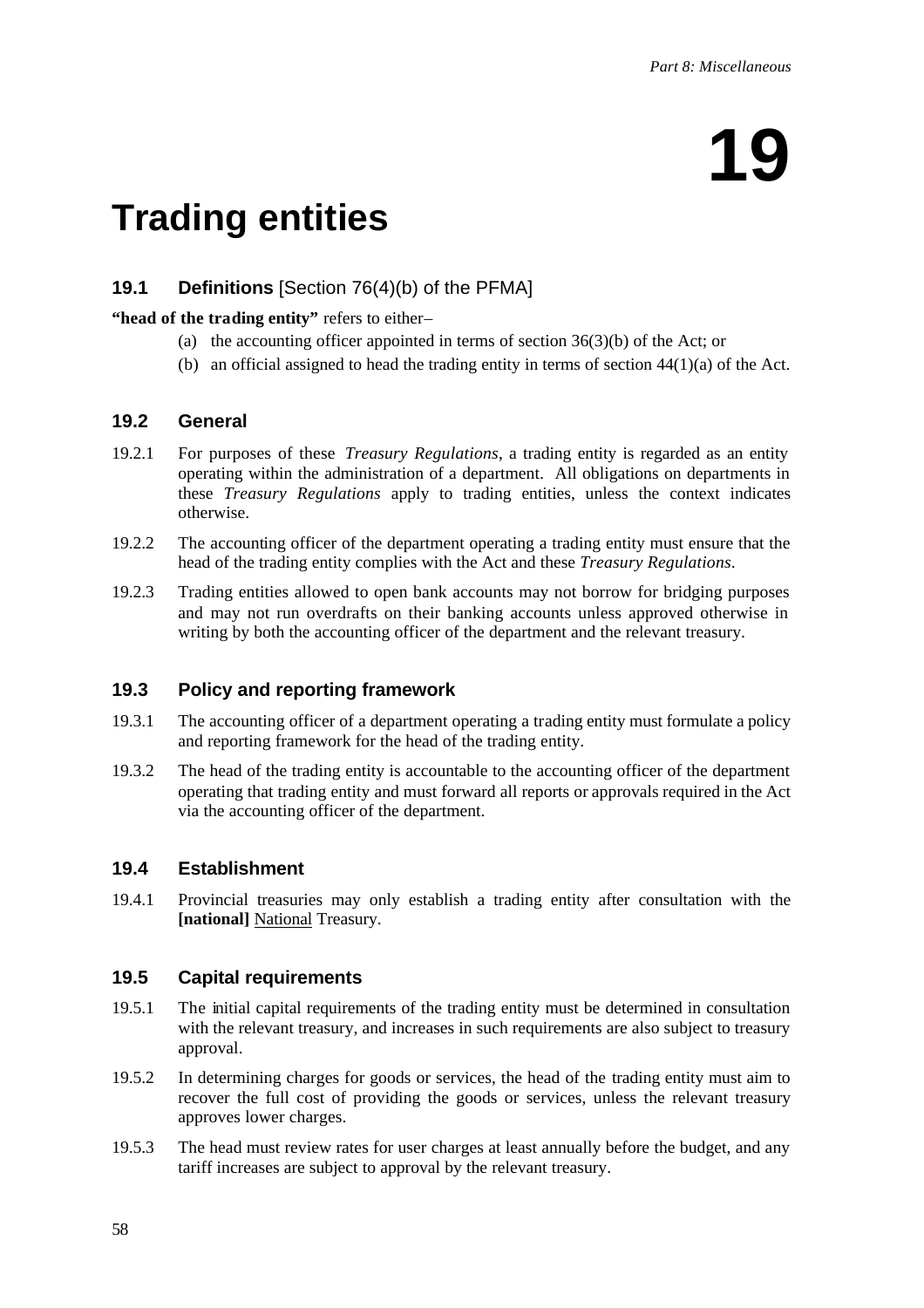#### **19.6 Disposal of assets**

19.6.1 When assets are disposed of other than in the ordinary course of the business of the trading entity, the relevant treasury must approve the transaction.

#### **19.7 Surrender of surplus funds**

- 19.7.1 An accounting officer of a department operating a trading entity must, at the end of each financial year and after books of account have been closed, declare any surplus or deficit to the relevant treasury. The treasury may apply such surplus to reduce any proposed allocation to the trading entity, or require that all or part of it be redeposited in the Exchequer bank account.
- 19.7.2 Where a trading entity suffers a deficit in trading, the accounting officer of the department operating the trading entity must investigate whether–
	- (a) the head of the trading entity **[mentioned]** reported any foreseeable potential overexpenditure in **[his or her]** monthly reports;
	- (b) appropriate steps were taken to address the deficit; and
	- (c) financial misconduct and criminal sanctions should be instituted if (a) and (b) above were not adhered to.

#### **19.8 Financial reporting**

19.8.1 The annual financial statements in respect of a trading entity must be compiled in accordance with paragraph 18.4.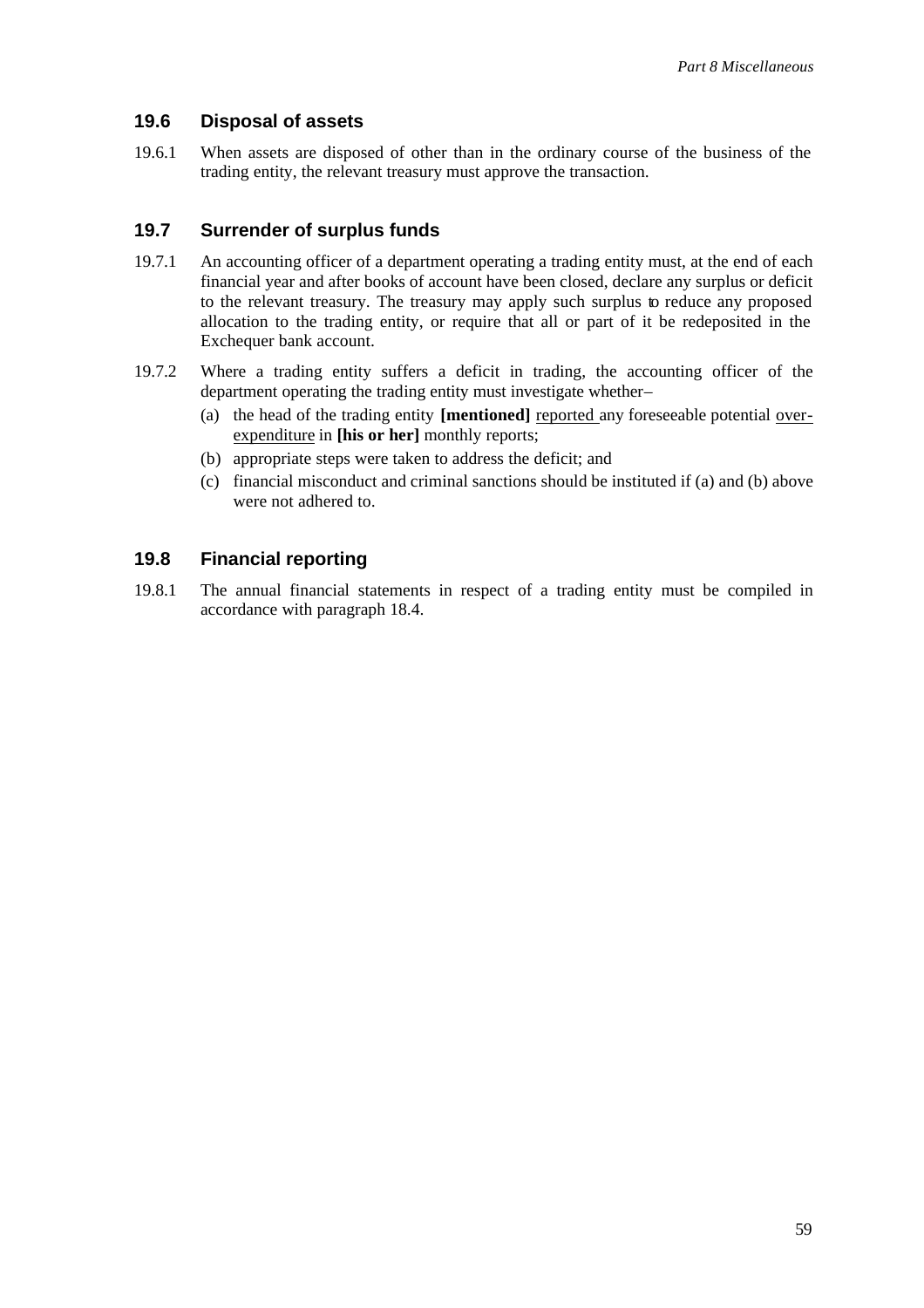## **Commissions and Committees of Inquiry**

#### **20.1 Definitions**

**"commission"** means a commission of inquiry appointed by the President or Premier of a province to investigate a matter of public concern, and does not include any permanent commission, board, council, committee or similar body, whether appointed pursuant to any law or otherwise.

**"committee"** means a committee of inquiry appointed by the executive authority and includes an interdepartmental committee of inquiry, but does not include any permanent commission, board, council, committee or similar body, whether appointed pursuant to any law or otherwise.

**"non-official member**" means a person who is not an official member.

**"official member"** means a person as defined in section 8(1) of the Public Service Act, 1994 (Proclamation No. R.103 of 1994), a member of Parliament or a judge, as well as a person employed by a body that was established by an Act of Parliament and that receives its funds wholly, or in part, from the National Revenue Fund, where such a person represents the department or body where he or she is employed as a member of a commission or committee.

#### **20.2 Remuneration of members**

- 20.2.1 An official member must receive no additional remuneration and must receive subsistence and other allowances in accordance with his or her conditions of service.
- 20.2.2 A non-official member must be remunerated according to scales approved by the **[national]** National Treasury.
- 20.2.3 Should the accounting officer deem it necessary, **[after taking into account marketrelated rates, the]** he or she **[accounting officer**,**]** in consultation with the executive authority, can determine such remuneration **[packages after consulting the relevant Treasury**,**]** provided that–
	- (a) the terms of reference are properly defined in terms of time and cost; and
	- (b) the tariffs are reasonable compared to current market tariffs.**[; and]**
	- **[(c) funds are available for this purpose.]**

#### **20.3 Services rendered by members during private time**

20.3.1 Should the chairperson request a non-official member of a commission or committee to render services in his or her private time, other than the normal preparations for meetings, the person may be paid an honorarium (within the budget), as determined by the accounting officer and the executive authority. In the case of official members, section 30 of the Public Service Act, 1994 must be complied with.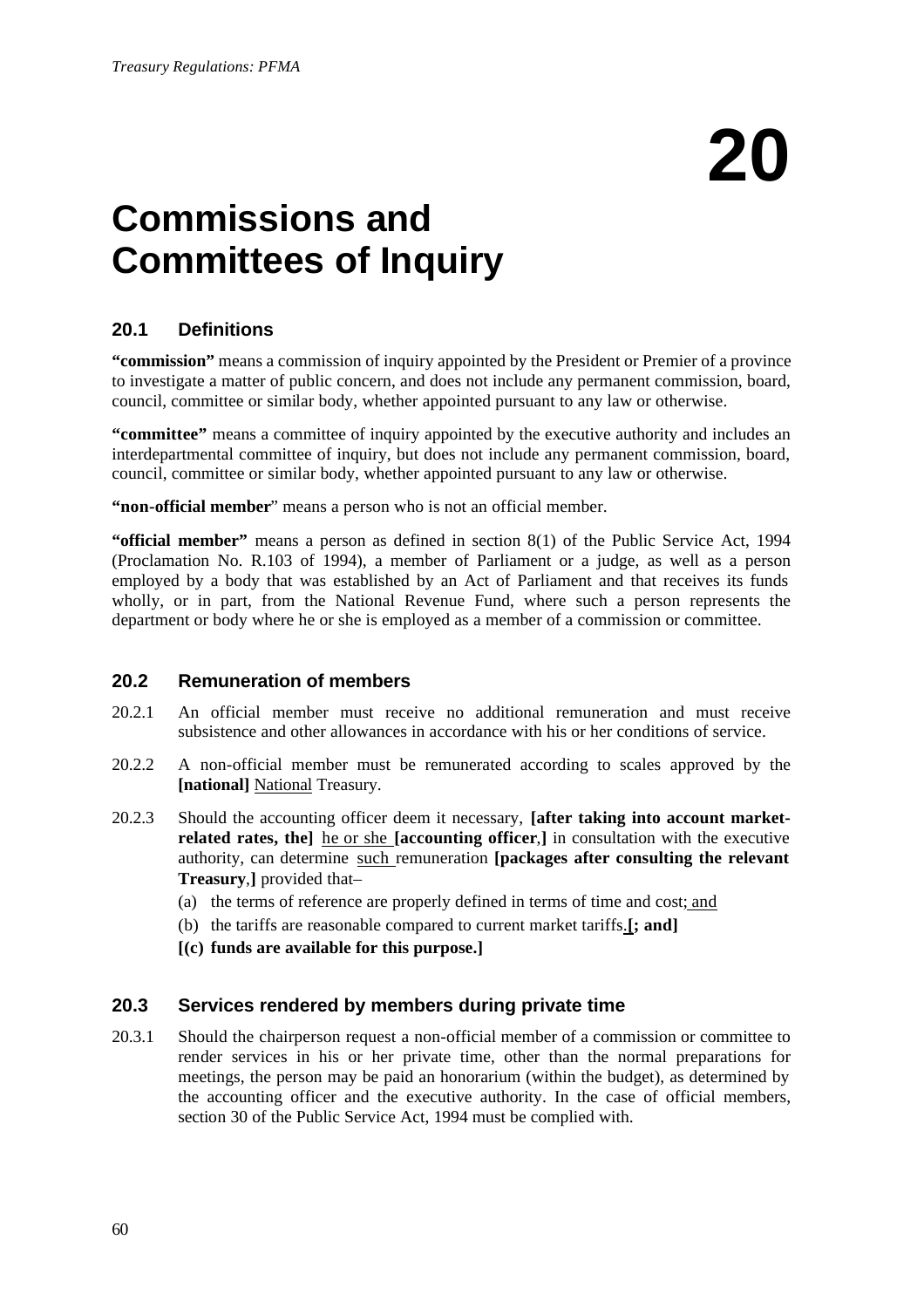## **Gifts, donations and sponsorships**

#### **21.1 Granting of gifts, donations and sponsorships by the state**  [Section 76(1)(l) of the PFMA]

- 21.1.1 The relevant treasury may approve gifts, donations and sponsorships of state money and other movable property in the interest of the state, provided that when such cash amounts exceed R100 000, funds must first be voted by Parliament or the provincial legislature.
- 21.1.2 Accounting officers need not refer to the relevant treasury when gifts, donations and sponsorships in the interest of the state do not exceed R100 000 per event.

#### **21.2 Acceptance of gifts, donations and sponsorships to the state**

- 21.2.1 The accounting officer may approve the acceptance of any gift, donation or sponsorship to the state, whether such gifts, donations or sponsorships are in cash or kind.
- 21.2.2 All cash gifts, donations or sponsorships must be paid into the relevant revenue fund.
- 21.2.3 Where it is not apparent for what purpose a gift, donation or sponsorship should be applied, the Minister or the MEC for finance may decide how it must be utilised. Where a gift is in cash, the Minister or the MEC for finance may, notwithstanding any provision to the contrary in any law, direct that for purposes of the Act, the gift is deemed to be revenue accruing to the revenue fund.
- 21.2.4 All gifts, donations or sponsorships received during the course of the financial year must be disclosed as a note to the annual financial statements of the institution.
- 21.2.5 Donor funding received in terms of the Reconstruction and Development Fund Act (No. 7 of 1994, as amended by Act No. 79 of 1998) must be dealt with as determined by the treasury from time to time.

#### **21.3 Gifts or [D]donations of immovable property by or to the state**  [Sections 76(1)(k) and (l) of the PFMA]

- 21.3.1 The relevant treasury's approval must be obtained before institutions offer or accept any gifts or donations of immovable property.
- 21.3.2 Institutions must submit to the relevant treasury the reasons for and the conditions under which the gift or donation of immovable property is offered or accepted.

#### **21.4 Identity of donors and sponsors**

21.4.1 When a donor or sponsor requests to remain anonymous, the accounting officer must submit to the relevant treasury a certificate from both the Public Protector and the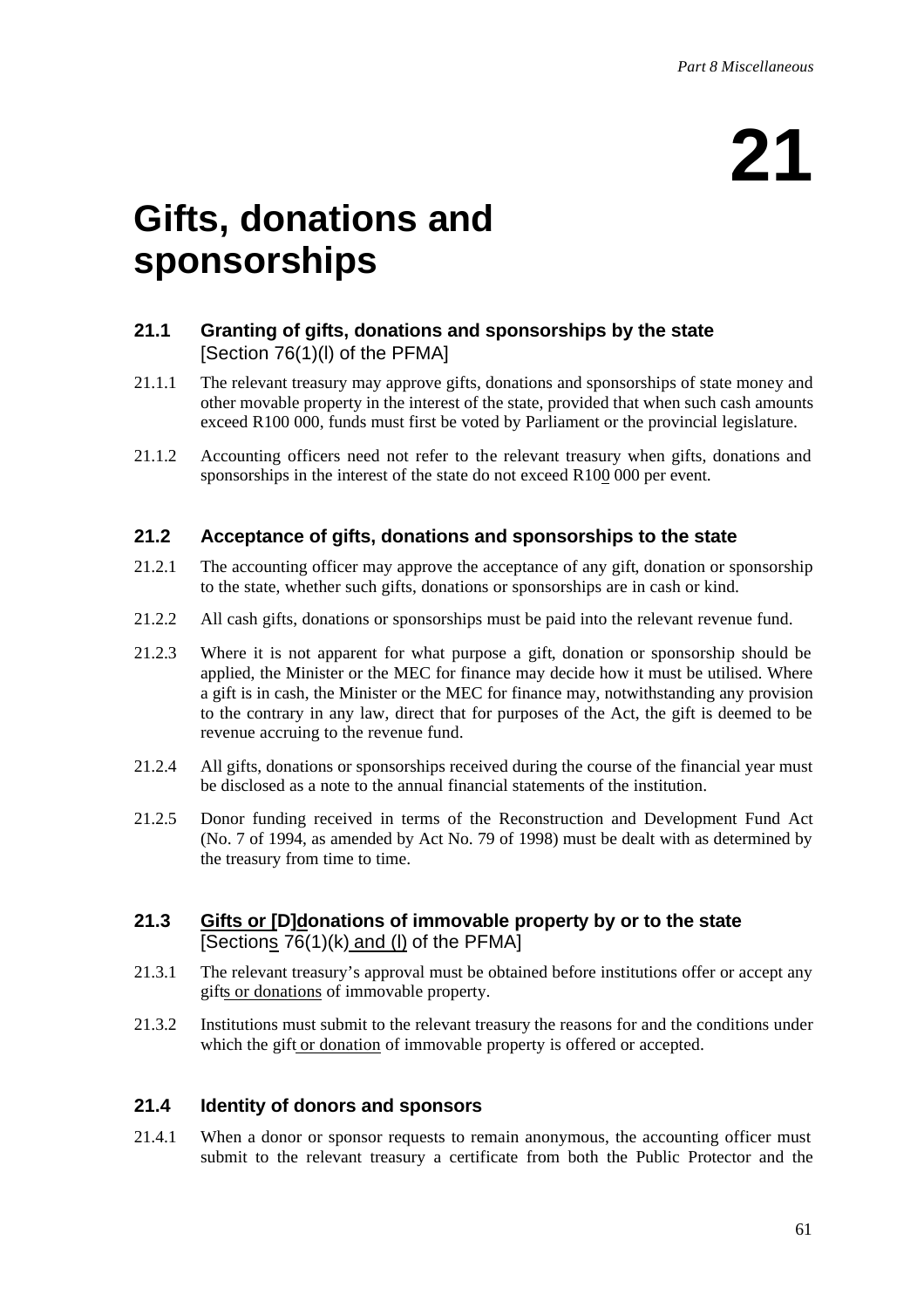Auditor-General, which states that the identity of the donor or sponsor has been revealed to them, that they have noted it and have no objection.

21.4.2 The above provision in no way limits the Auditor-General or the Public Protector from supplying this information to their staff, and where they deem it in the public interest, to report on this.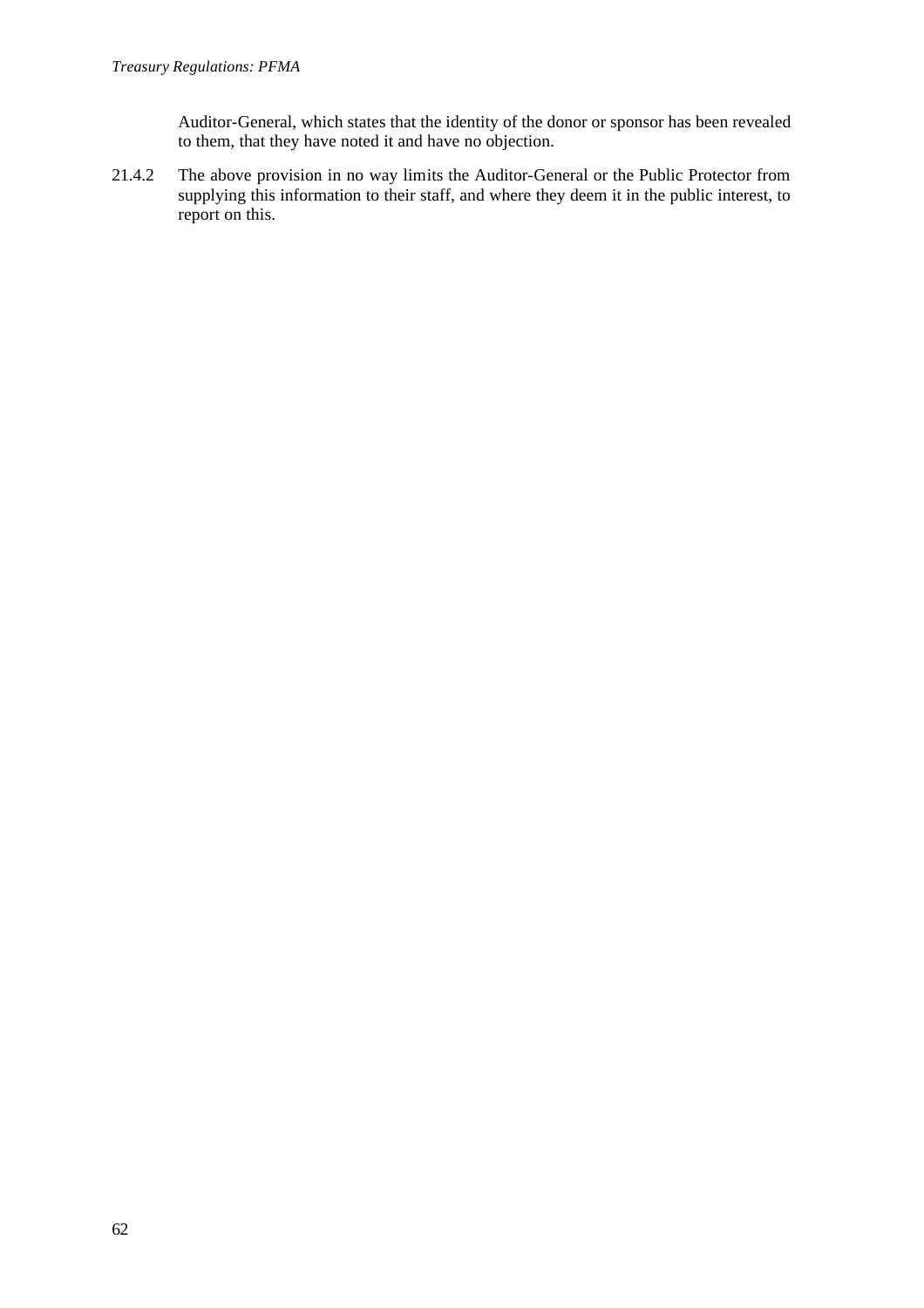### **Payments, refunds and remissions as an act of grace**

#### **22.1 General** [Section 76(1)(j) of the PFMA]

- 22.1.1 Where no legislative authority exists, the accounting officer may approve an amount of up to R100 000 as an act of grace or favour for: **[must seek approval from the relevant treasury prior to–]**
	- (a) the remission of money due to a revenue fund; and
	- (b) payments **[and refunds]** from a revenue fund **[as an act of grace; and]**
- 22.1.2 Where more than R100 000 is involved, **[seek]** Parliament or provincial legislature approval must be sought by including the item separately in the estimates of expenditure. **[and, in the case of remissions, recouping the revenue by a payment from the relevant vote; and**
	- **(ii) R100 000 or less is involved, recouping the revenue, in the case of remissions, by means of a payment from the relevant vote.]**
- **[22.1.2 The accounting officer may, however, approve payments, refunds and remissions as an act of grace without reference to the relevant treasury, provided that such payments, refunds or remissions do not exceed R10 000 per event.]**
- 22.1.3 Where there is doubt as to whether an amount may be written off as irrecoverable or should be treated as a remission of grace, the relevant treasury must make the decision.
- 22.1.4 All remissions, refunds or payments made as an act of grace during the financial year must be disclosed as a note to the annual financial statements of the institution.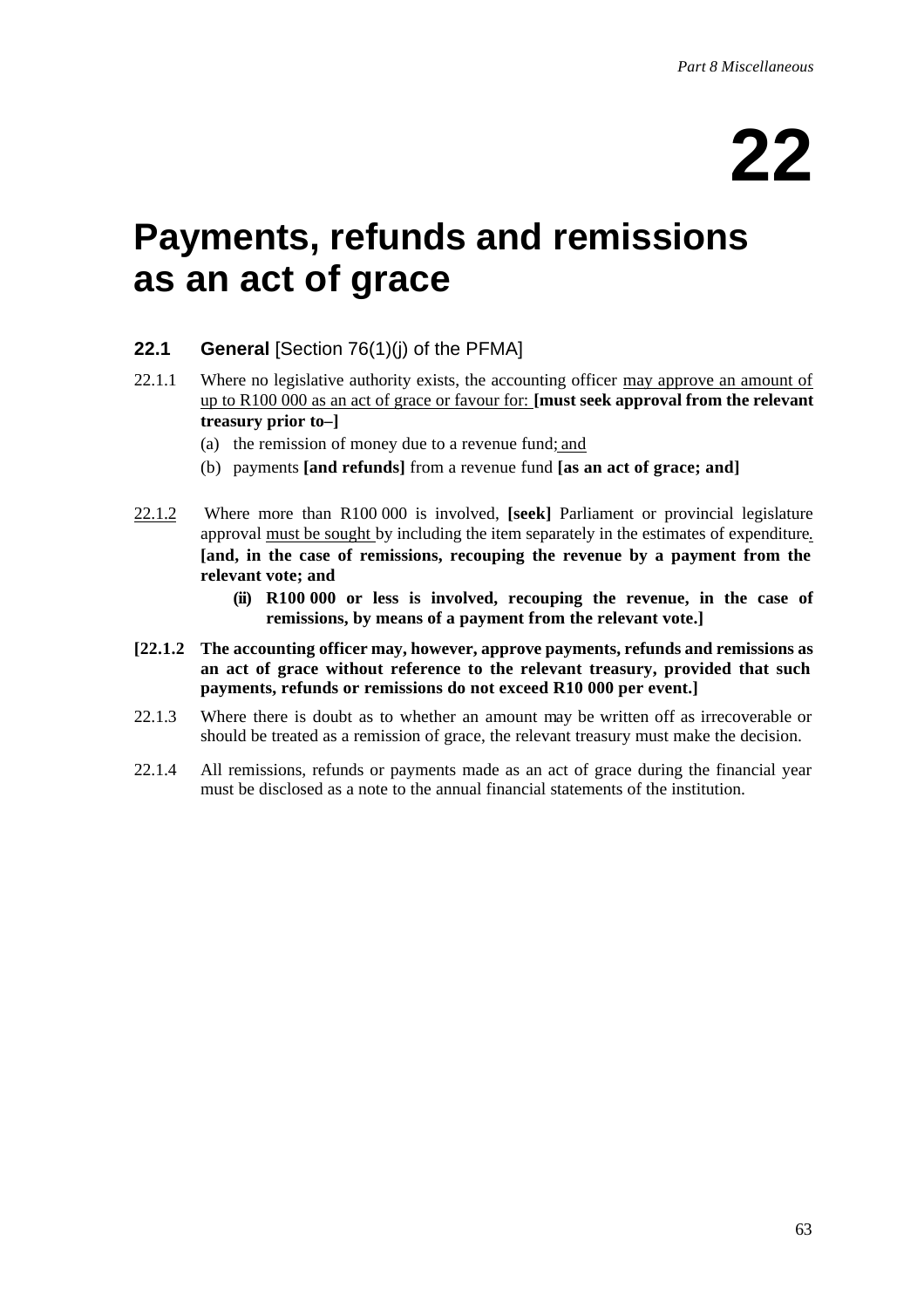## **Government payroll deductions**

#### **[1.]23.1Definitions**

**"Accountant-General"** means the officer of the National Treasury designated as the Accountant-General;

#### **["Act" means the Public Finance Management Act, 1999 (Act No. 1 of 1999);]**

**"benefit deduction"** means a deduction on Persal against an employee's salary for the purpose of facilitating the payment of a debt arising from an employee's benefits in terms of his or her conditions of employment or appointment, including payments in respect of a home owner's allowance and the motor financial scheme for senior government employees;

**"collective agreement deduction"** means a deduction on Persal against an employee's salary arising from a collective agreement entered into by and between the State in its capacity as employer and a union registered with the Public Service Co-ordinating Bargaining Council or such other similar body, in accordance with applicable law;

**"debt"** means amounts of money owed and already payable by an employee to any person;

**"deduction code"** means a code issued by the Persal system to a person to enable that person to deduct money from an individual on the Persal system;

**"Director-General"** means the Director-General: National Treasury;

**"discretionary deduction"** means a deduction on Persal against an employee's salary, other than a benefit deduction, a collective agreement deduction, a State deduction and a statutory deduction;

**"employee"** means a person employed by or appointed to a department or an executive authority, and includes a magistrate contemplated in section 1 of the Magistrate's Act, 1993 (Act No. 90 of 1993) and employees of constitutional institutions

**"Persal"** means the personnel salary system of government in the national and provincial sphere and includes **[reference to]** the system known as Persol;

**"person"** depending on the context, includes reference to the State or any other juristic body;

**"responsible official"** means an accounting officer contemplated in section 36 of the Act or such other persons to whom that accounting officer has delegated, a function to be performed in terms of this Treasury Regulation;

**"State deduction"** means a deduction on Persal against an employee's salary for the purpose of paying a debt owed to a department or constitutional institution and which is subject to section 34 of the Basic Conditions of Employment Act 1997 (Act No 75 of 1997);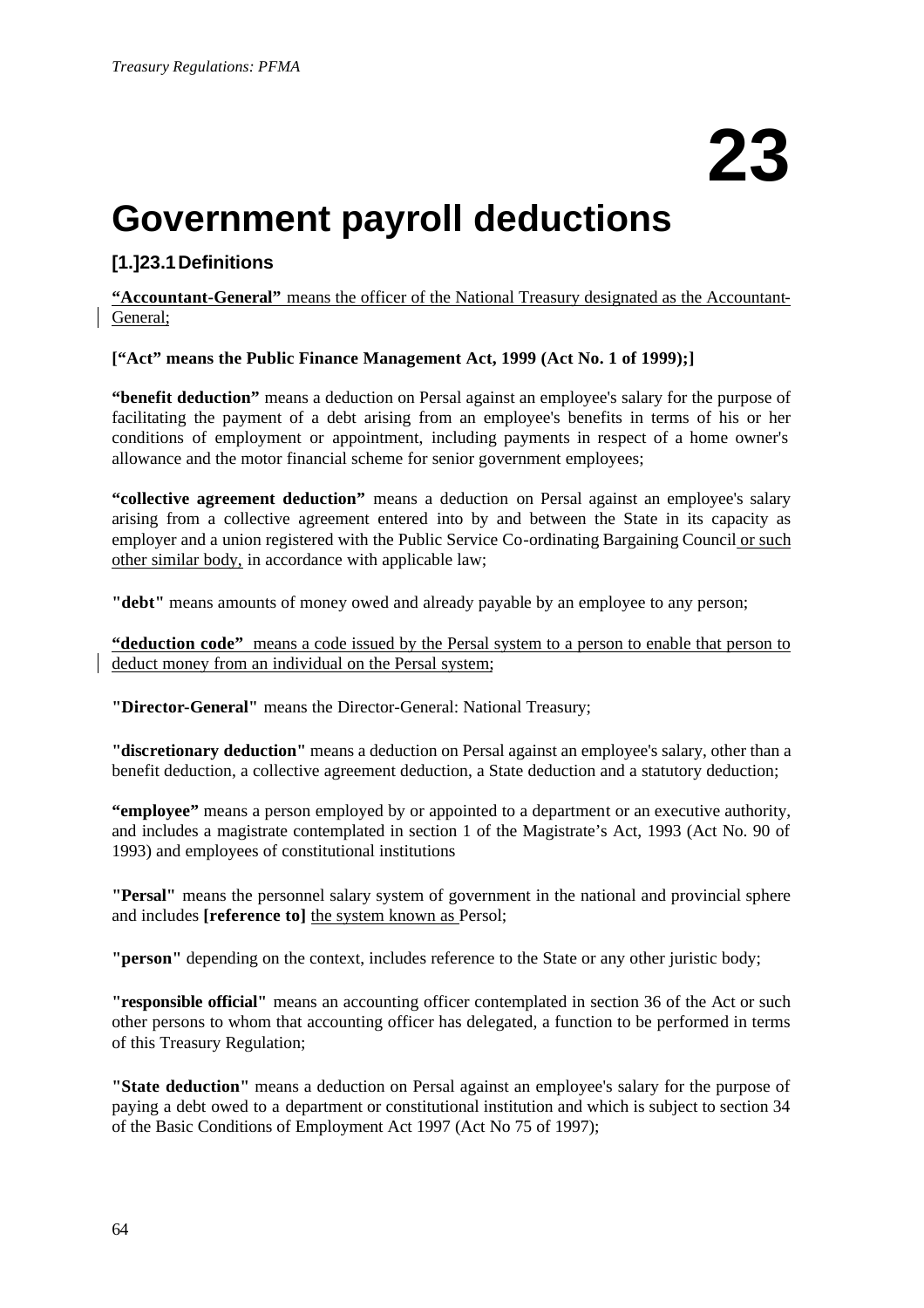**"statutory deduction"** means a deduction on Persal against an employee's salary which is required or permitted in terms of a law, court order or arbitration award.

### **[2. Application**

**This Treasury Regulation applies to all departments and constitutional institutions.]**

### **[3.]23.2 Persal Deductions**

- 23.2.1 Subject to the provisions of **paragraph [s of item 5]** 23.3, no employee of a department or constitutional institution or of any agency, company or consultant contracted to operate Persal may, for the purpose of the payment of any debt or any other purpose, process a discretionary deduction with effect from the date of the commencement of this Treasury Regulation.
- 23.2.2 Before a benefit deduction, a collective agreement deduction, a state deduction or a statutory deduction is processed on Persal, the responsible official must certify that such deduction is due and that he or she is satisfied that no portion of any such deduction is a discretionary deduction.
- 23.2.3 The responsible official must, if the certification contemplated in **[sub-item (2)]** paragraph 23.2.2 is in respect of an emoluments attachment order issued against an employee in terms of section 65J of the Magistrates' Court Act, 1944 (Act No 32 of 1944), state that he or she is satisfied that
	- (a) the documentation presented by the judgement creditor or his or her attorney inter alia reflects that as contemplated in section 65J (2) of the Magistrates' Court Act, 1944:
		- (i) the employee concerned has in writing consented to the issuing of the emoluments attached order or, in the absence of such consent, the court has authorised that it be issued, whether on application or otherwise, and such authorisation has not been suspended; or
		- (ii) that the judgement creditor or his or her attorney has first sent a registered letter to the employee concerned advising him or her of the amount of the judgement debt and costs as yet unpaid and warning him or her that an emoluments attachment order will be issued if the said amount is not paid within ten days of the date on which that registered letter was posted;
		- (b) after satisfaction of the emoluments attachment order, the employee concerned will have sufficient means for his or her own and his or her dependant's maintenance: Provided that if the responsible official's assessment reflects that after satisfaction of the emoluments attachment order, the concerned employee will not have sufficient means for his or her own or his or her dependant's maintenance, he or she must ensure that the judgement creditor or his or her attorney is so advised and requested to inform the court in order that the court either rescind the emoluments attachment order or amend it in such a way that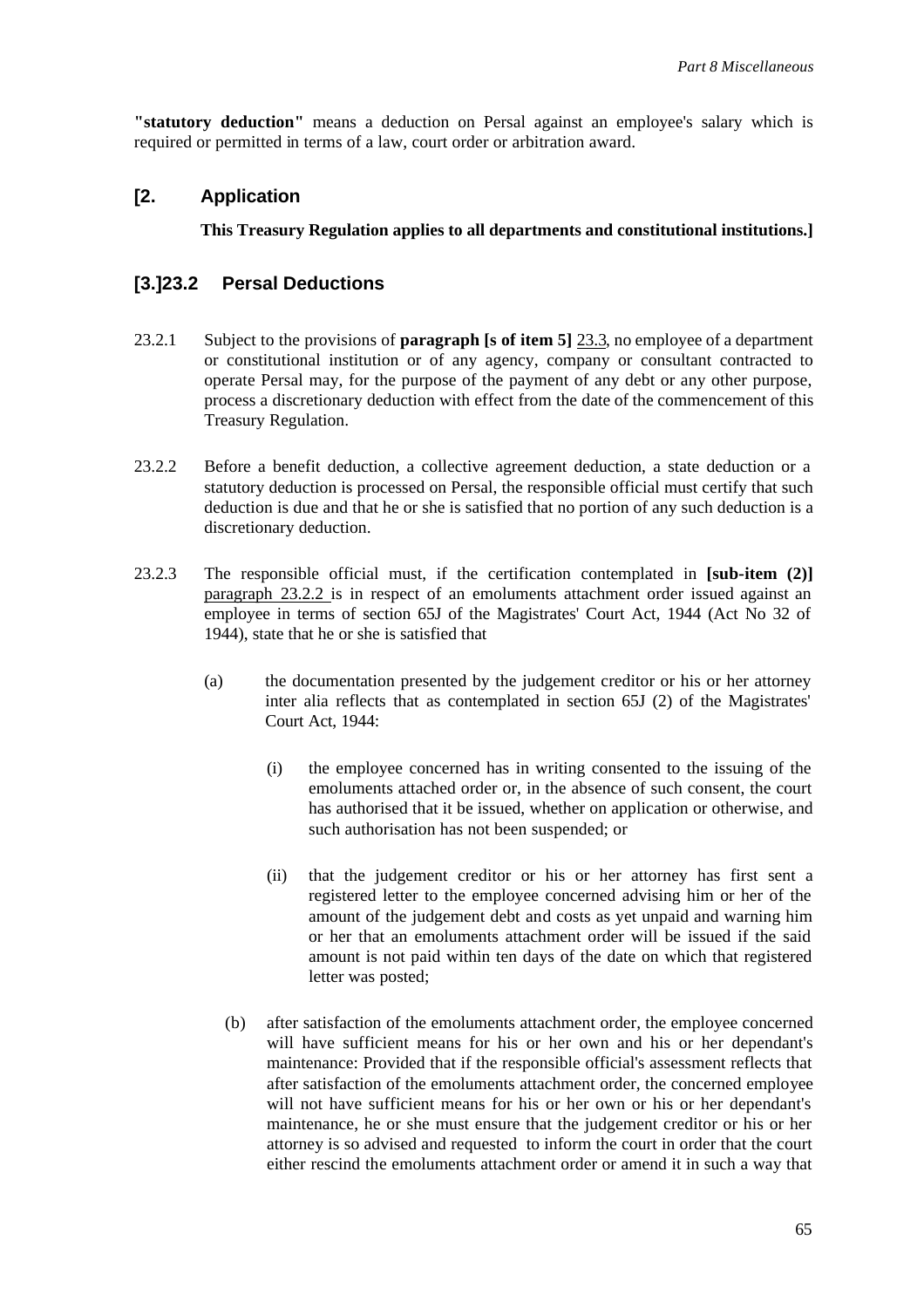it will affect only the balance or the emoluments of the employee concerned over and above such sufficient means.

### **23.3 The granting of deduction codes**

- 23.3.1 Subject to paragraphs 23.2.1 and 23.3.2, a deduction code issued to any person for a discretionary deduction continues in force until 30 June 2001.
- 23.3.2 Despite anything to the contrary contained in these regulations, a person may apply for a deduction code in respect of a discretionary deduction.
- 23.3.3 A person applying for a deduction code must, in the application certify that:
- (a) such a person is registered with the Financial Services Board;
- (b) such a person will not allow access to the code to third parties, including brokers;
- (c) such person consents to entering into an agreement with the Accountant-General, which is subject to renewal annually;
- (d) such person consents to the oversight of the Financial Services Board and the National Treasury in the monitoring of such person's compliance with the terms of the agreement contemplated in (c) and the provisions of these regulations;
- (e) such person is in good standing with the South African Revenue Services and will provide the Accountant-General with proof of such good standing annually.
- 23.3.4 A fee or levy not exceeding 2,5 per cent of each deduction must be charged and the amount so collected must be paid into the relevant revenue fund.
- 23.3.5 The National Treasury may, in respect of a discretionary deduction for the payment of a loan, determine the maximum loan period, maximum loan amount and the interest rate to be charged on such loan, and such determination must be regarded as forming part of the agreement contemplated in paragraph 23.3.3 (c).
- 23.3.6 Discretionary deductions may not exceed 40 per cent of the basic salary of an employee: Provided that:
- (a) deductions for the payment of insurance premiums do not exceed 15 per cent of the basic salary of an employee;
- (b) other discretionary deductions may constitute an amount not exceeding 25 per cent of the basic salary of an employee.
- 23.3.7 The Minister of Finance reserves the right to determine the number of deduction codes on the Persal system.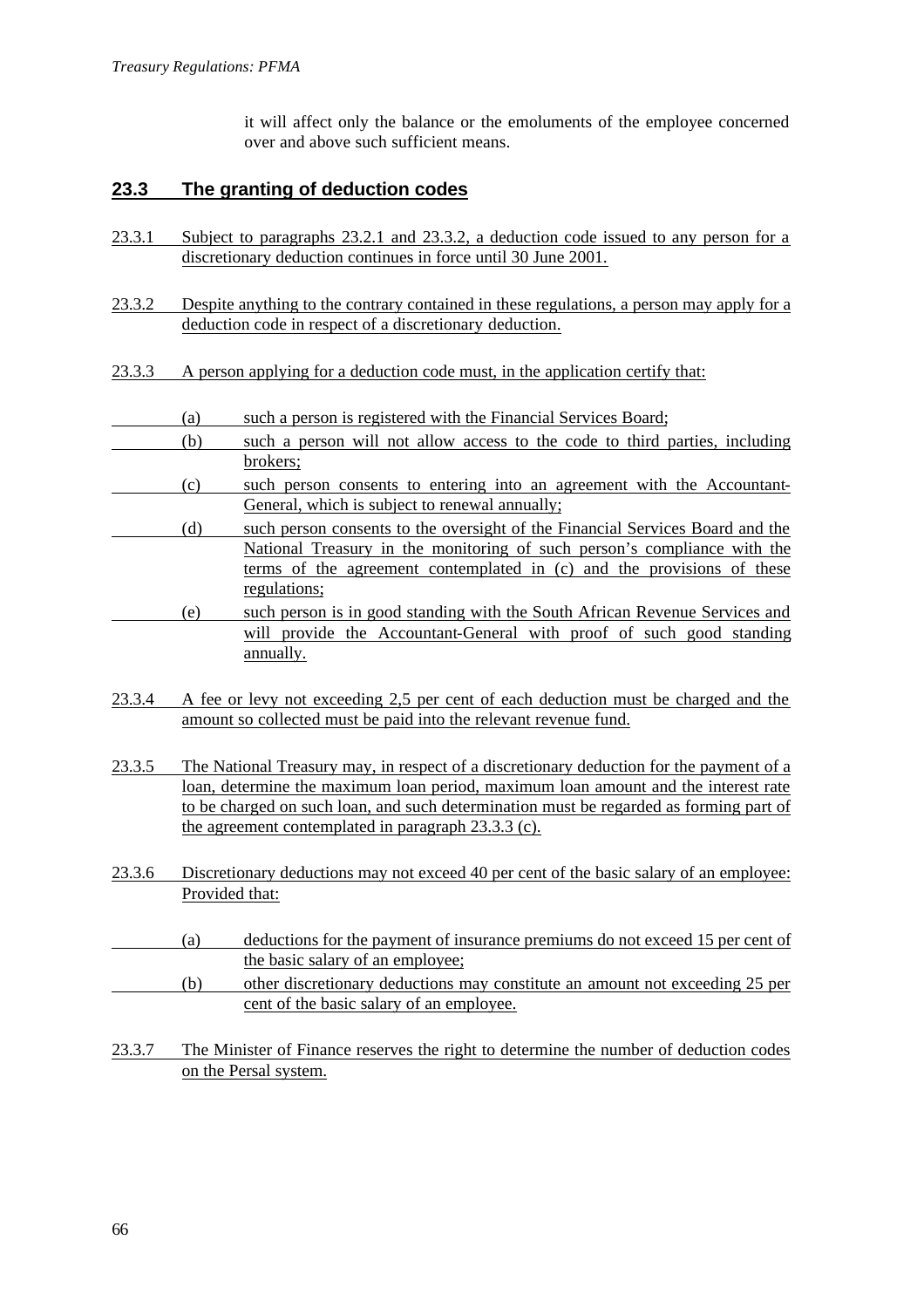### **[4.]23. 4 [Non-compliance with this Treasury Regulation constituting misconduct] Contravention of regulations and penalties**

- 23.4.1 Any serious or persistent material non-compliance with the provisions of **[this]** these **[Treasury R]** regulations or the terms of the agreement contemplated in paragraph 23.3.(c) constitutes misconduct.
- 23.4.2 Without derogating from the generality of paragraph 23.4.1, it is a serious contravention of these regulations for any person to knowingly exceed the deduction limit contemplated in clause 23.3. **[The accounting officer of a department or constitutional institution must, in terms of applicable statutory provisions or other conditions of appointment of employment applicable to any person involved in conduct contemplated in sub-item (1), take disciplinary steps against such person.]**
- 23.4.3 The Accountant-General may impose any of the following penalties for the contravention of these regulations by any person: **[The Director-General or such other person who has been delegated by the Director-General, including an employee of another department or constitutional institution, may, on just cause and despite any other provision of this Treasury Regulation, exclude any person from receiving a deduction through Persal.]**

| (a) | the suspension of the use of a deduction code or the withdrawal of a deduction      |
|-----|-------------------------------------------------------------------------------------|
|     | code;                                                                               |
| (b) | the refusal of access to the Persal system for a determined length of time;         |
| (c) | the publication of the identity of the person and the details of the contravention  |
|     | which such a person has committed;                                                  |
| (d) | the laying of criminal charges; and                                                 |
| (e) | if the person violating these regulations is an employee, direct that such person's |
|     | contravention be dealt with in terms of the Act.                                    |

23.4.4 Any person aggrieved by a decision of, or penalty imposed by the Accountant-General, may appeal to the Minister of Finance and the Minster's decision shall be final.

### **[5.]23.5 Transitional arrangements**

- 23.5.1 A discretionary deduction which, at the date of commencement of this Treasury Regulation, had been registered against an **[employee's]** official's salary on Persal, remains so registered until 30 June 2001 or until such earlier date requested by the **[employee]** official.
- 23.5.2 A discretionary deduction contemplated in **[sub-item (1)]** paragraph 23.5.1 may, from the date of commencement of this Treasury Regulation to 30 June 2001, be amended upwards only once and only in respect of insurance premiums: Provided that such upward amendment may not exceed 15 per cent of the premium due or R10, whichever is the greater.

### **[6.] [Short title and commencement]**

**[This Treasury Regulation shall be called the Payroll Deduction Regulation, 2000 and takes effect on 1 September 2000.]**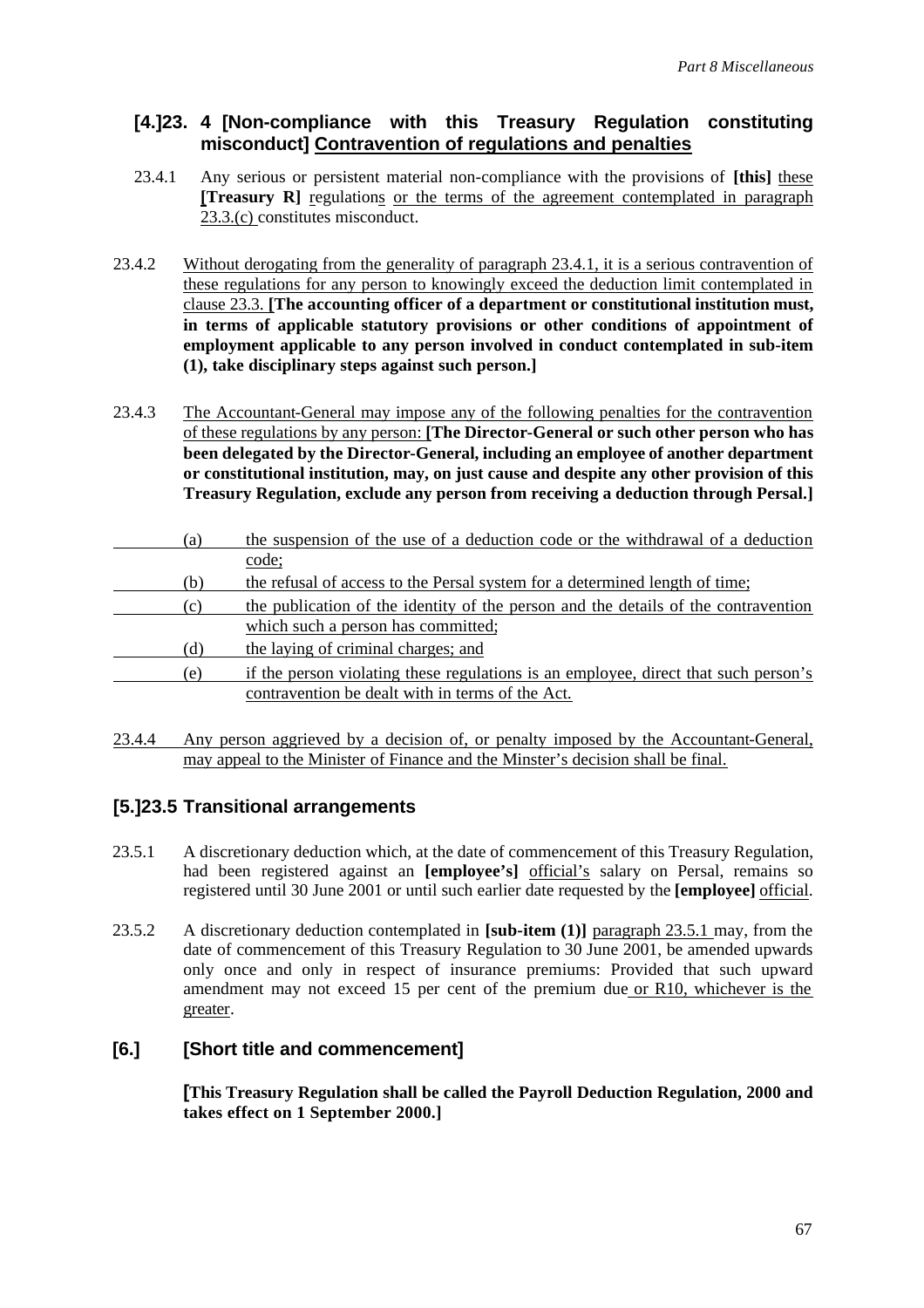## **PART 9**

## **Public Entities**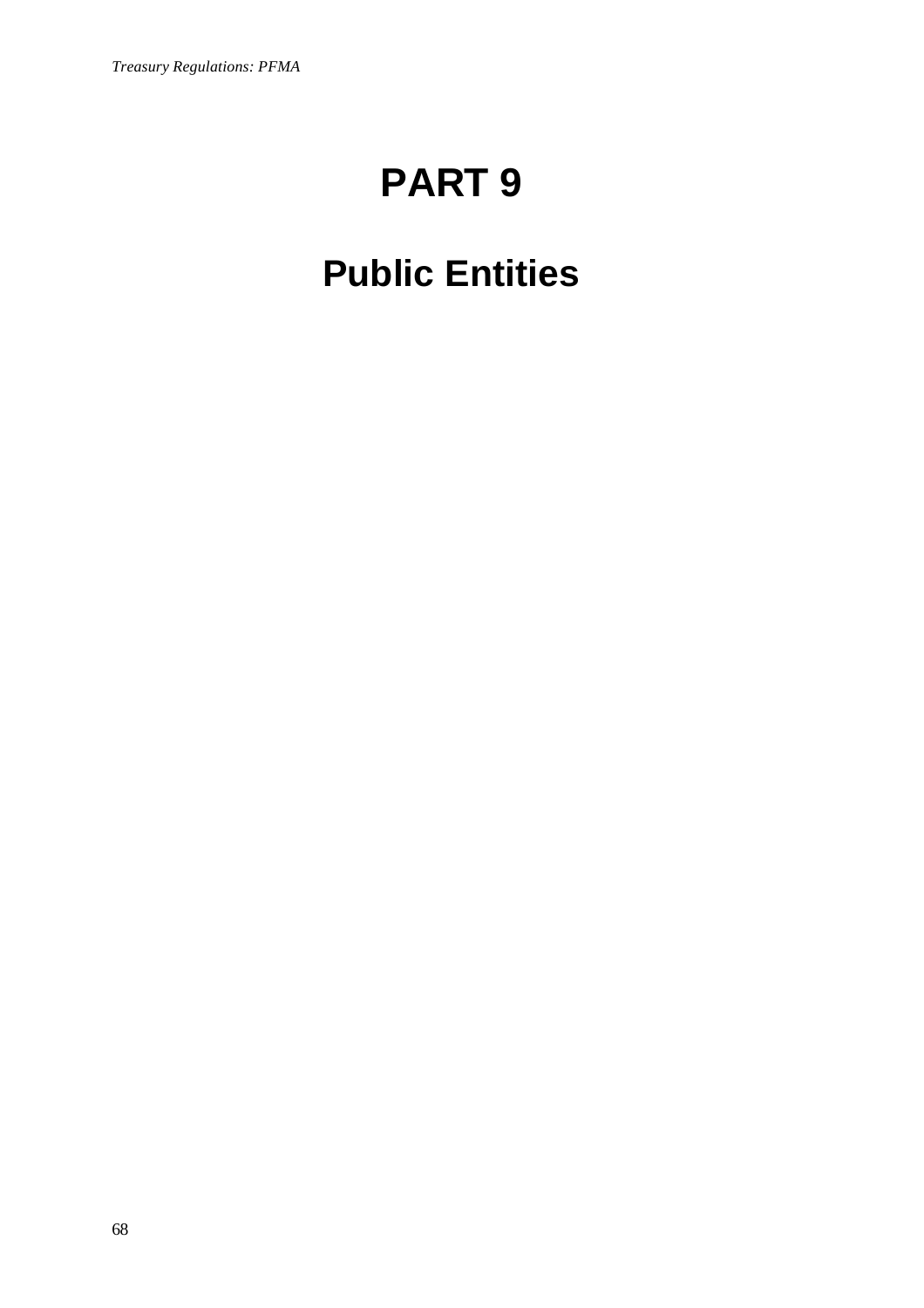## **General definitions**

### **24.1 General definitions**

**"employee"** means a person in the employment of a public entity;

**"designated department"**, in relation to a public entity, means a department designated by its executive authority as the department responsible for the public entity;

**"designated accounting officer"** means the accounting officer of a designated department.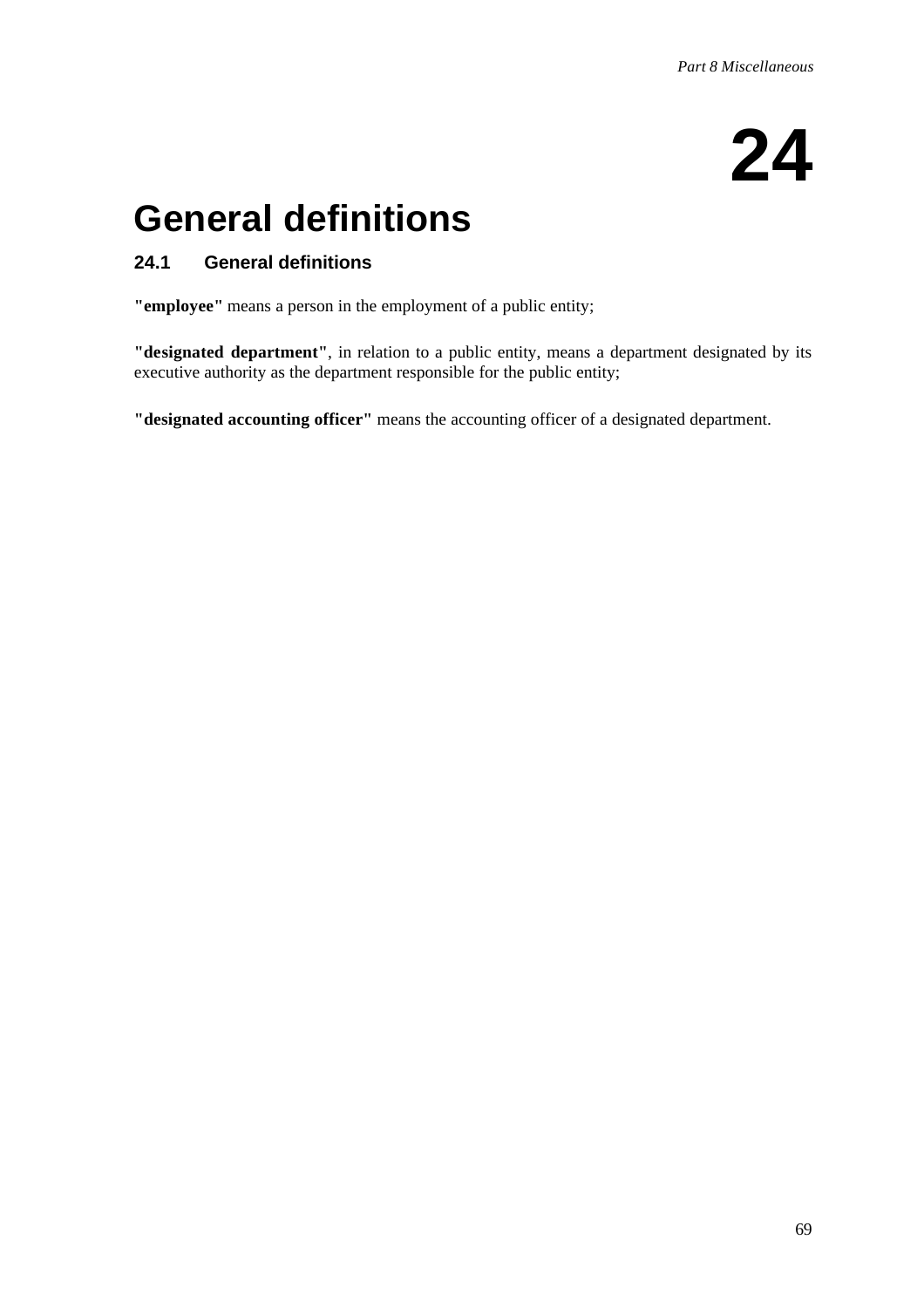## **Application and listing**

### **25.1 Application** [Sections 47 and 76(4) of the PFMA]

- 25.1.1 These regulations apply to all:
	- (a) public entities listed in Schedules 2 and 3, unless the context indicates otherwise;
	- (b) public entities not listed in Schedules 2 or 3 but which, in terms of section 47 of the Act, are required to be listed.
- 25.1.2 Public entities must submit all information required by the National Treasury in terms of the Act and these *Treasury Regulations* to the Registrar of Public Entities established within the National Treasury.

### **25.2 Listing** [Section 47(2) of the PFMA]

- 25.2.1 An accounting authority of a public entity not listed in terms of section 47(2) of the Act must submit the following information to the executive authority and the Registrar of Pubic Entities no later than 30 June 2001:
	- (a) name of the public entity;
	- (b) main function of the public entity;
	- (c) executive authority responsible for the public entity;
	- (d) legislation in terms of which the public entity was established;
	- (e) dates of its incorporation and financial year end;
	- (f) names of members of the board or body controlling the public entity;
	- (g) registered address and telephone numbers of the public entity;
	- (h) name of the chief executive officer;
	- (i) name of the chief financial officer;
	- (j) name of the company secretary;
	- (k) authority responsible for appointing the chief executive officer;
	- (l) authority responsible for appointing the board of directors or controlling body;
	- (m) subsidiaries under the ownership control of the entity;
	- (n) latest audit financial statements;
	- (o) amount of budgetary transfers received over the past three financial years; and
	- (p) corporate plan of the public entity.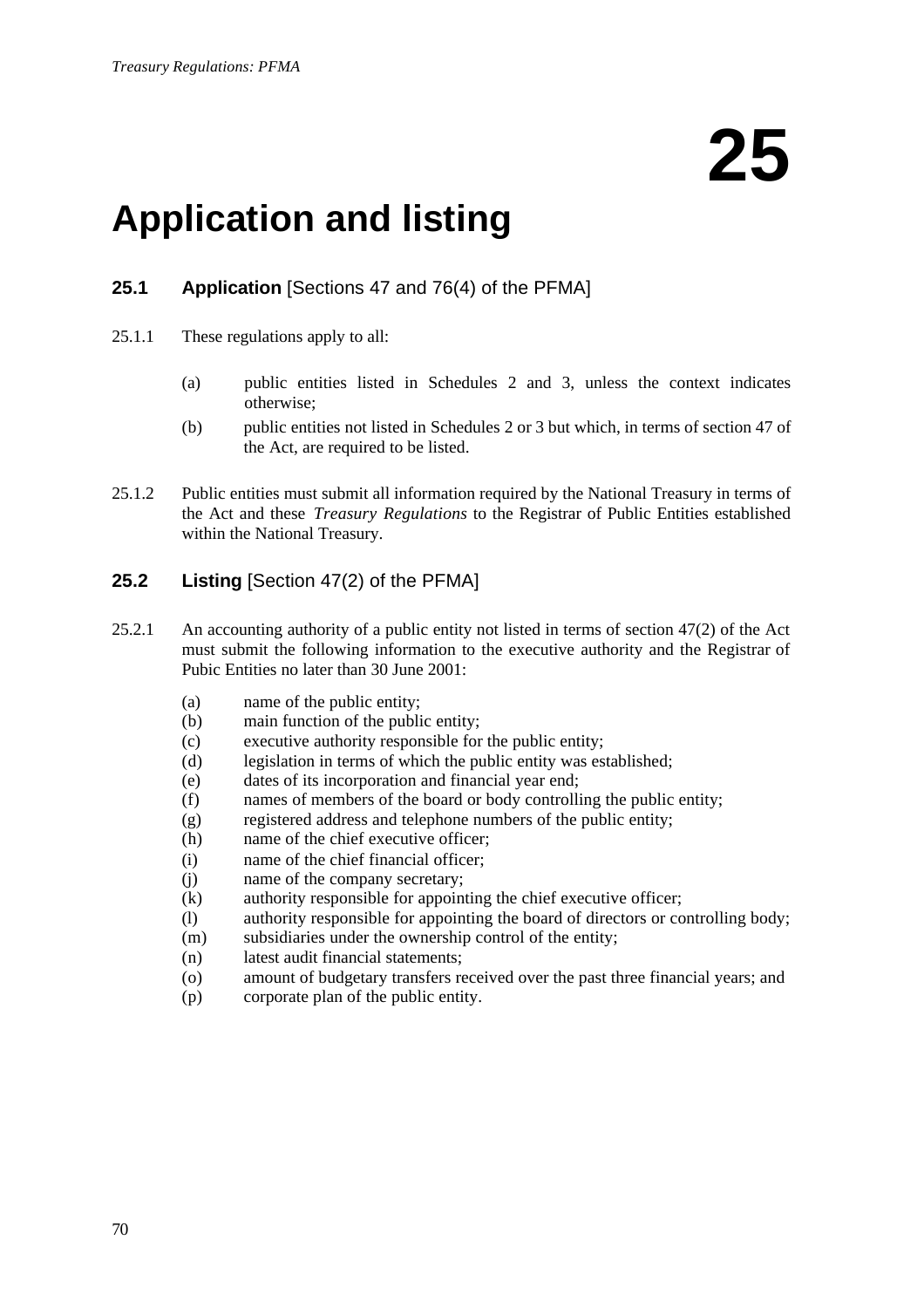## **26 Responsibilities of designated accounting officers**

### **26.1 Responsibilities over Schedule 3A and 3C public entities**

- 26.1.1 The designated accounting officer must submit, with his or her departmental strategic plan, an assessment which outlines:
	- (a) the purpose of all public entities in terms of Schedules 3A or 3C, and why its functions cannot be undertaken by the department itself;
	- (b) assess the cost effectiveness of maintaining a separate public entity to perform the functions allocated to that entity;
	- (c) the oversight arrangements over the activities of such a public entity; and
	- (d) the remuneration levels of the accounting authority and senior management.
- 26.1.2 The designated accounting officer must ensure that the public entity submits monthly reports within ten days after the end of each month on its actual revenue, expenditure and transfers received up to the end of that month. The monthly departmental report required in terms of section 40(4)(c) of the Act must include information provided by public entities, as well as any other statutory funds administered by the department where funds have been transferred , including housing funds.
- 26.1.3 The designated accounting officer must monitor compliance by the public entity with the Public Finance Management Act, 1999, including:
	- (a) that the public entity does not borrow money or runs an overdraft; and
	- (b) that all bank accounts operated by the entity are in terms of approvals in terms of the Public Finance Management Act, 1999 and these Treasury Regulations.
- 26.1.4 The designated accounting officer may, for public entities listed in Schedule 3A and 3C, and which have an annual budget below R100 million for the next financial year, approve the sharing of services where it is economical, including the audit committee, internal audit unit, human and strategic planning.
- 26.1.5 The designated accounting officer must ensure that appropriate financial controls are in place in the public entity where such an entity has responsibility over any funds.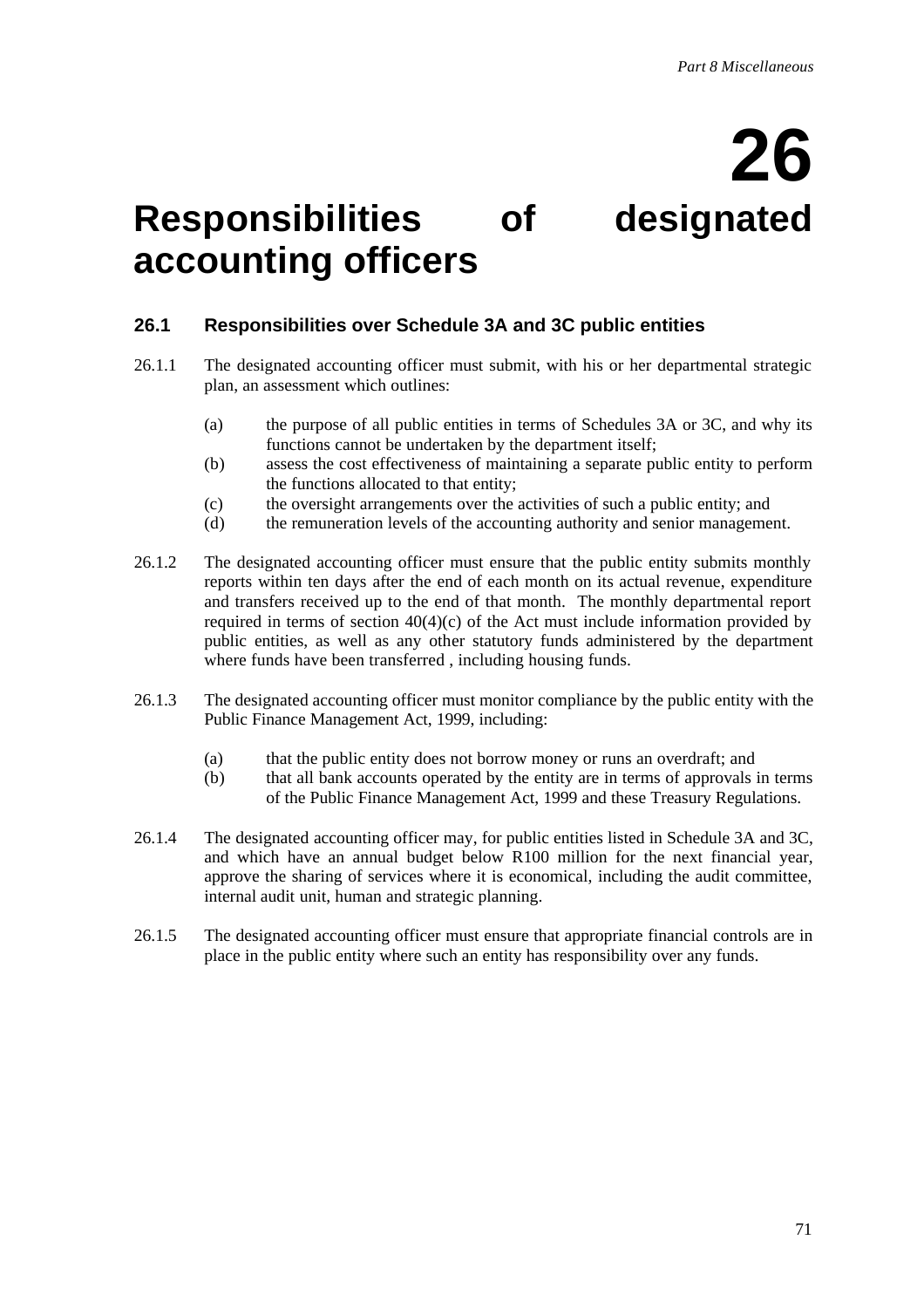## **27 Internal control and corporate management**

### **27.1 Audit committees** [Sections 51(1)(a)(ii) and 76(4)(d) of the PFMA]

- 27.1.1 The accounting authority of a public entity must establish an audit committee for the public entity.
- 27.1.2 A shared audit committee may be established for a public entity and any subsidiaries under the ownership and control of that entity. In the case of public entities listed in Schedule 3A and 3C which have annual budgets of less than R100 million, the audit committee of the designated department shall fulfil this function for the public entity, unless exempted by the National Treasury.
- 27.1.3 The chairperson of an audit committee may not be a member of the controlling body or an employee of the public entity or a political office bearer.
- 27.1.4 The majority of the members of an audit committee may not be in the employment of the public entity or be members of the controlling body.
- 27.1.5 Members of an audit committee who are not in the employ of the public entity or who are not members of the controlling body must have proven experience. Their remuneration must be in accordance with the tariffs as determined by the South African Institute of Chartered Accountants in consultation with the Auditor-General.
- 27.1.6 The relevant executive authority has to concur with any pre-mature termination of services of a person serving on the audit.
- 27.1.7 The audit committee must, in consultation with the head of internal audit, establish an audit charter to guide the internal audit approach.
- 27.1.8 The audit committee must-
	- (a) report and make recommendations to the accounting authority;
	- (b) report on the effectiveness of internal controls in the annual report of the institution; and
	- (c) evaluate the financial statements of the institution for reasonableness and fair presentation.
- 27.1.8 Should a report from internal audit (or any other source) to the audit committee implicate any or all members of the accounting authority in fraud, corruption or gross negligence, the chairperson of the audit committee must promptly report this to the relevant executive authority and the Auditor-General.
- 27.1.10 The audit committee must communicate any concerns it may have to the executive authority, the Auditor-General and if appropriate, to the external auditor.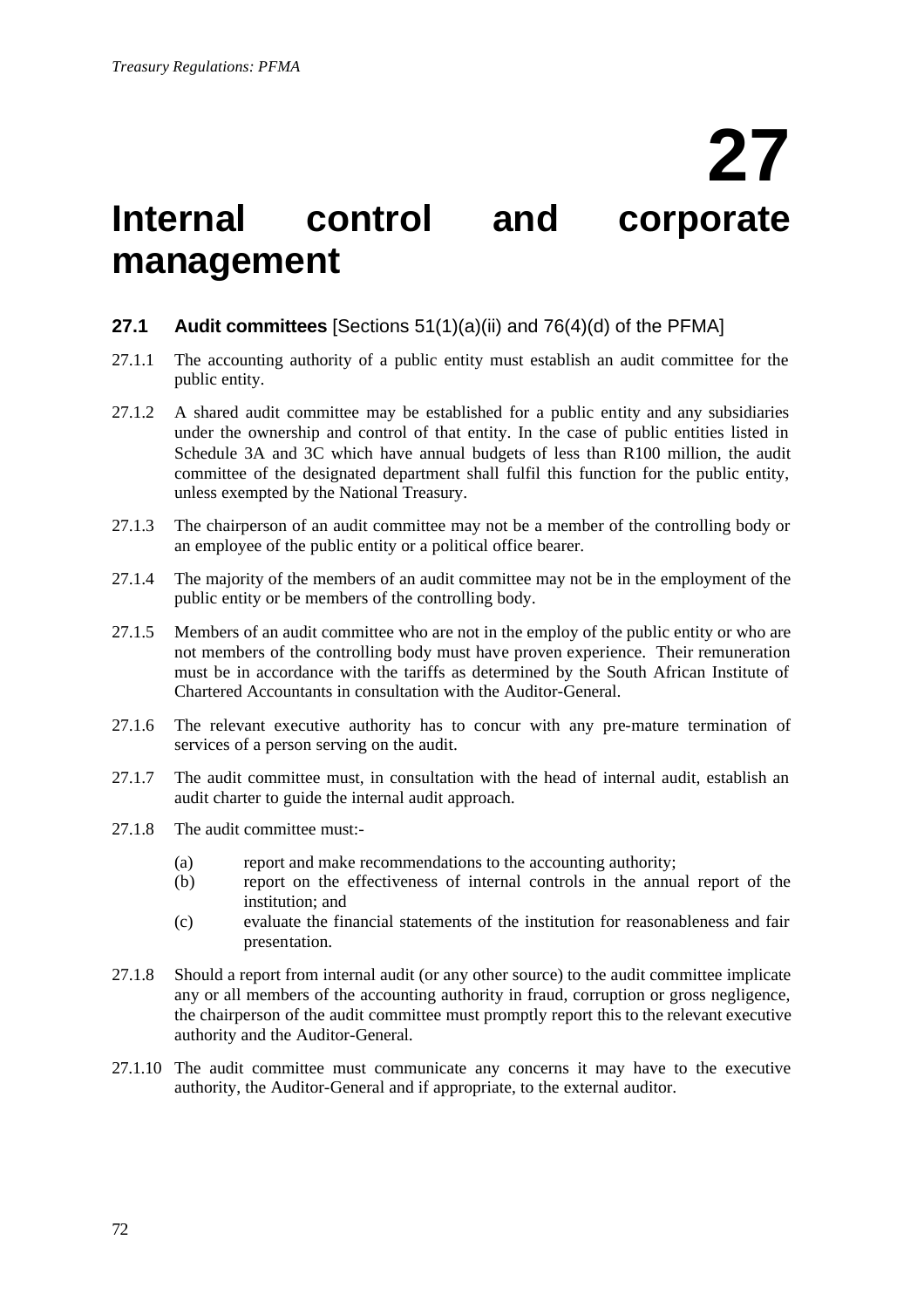### **27.2 Internal controls and internal audit** [Sections 51(1)(a)(ii) and 76(4)(b) and (e) of the PFMA]

- 27.2.1 The accounting authority must facilitate a risk assessment to determine the material risks to which the entity may be exposed and to evaluate the strategy for managing those risks. The strategy must be used to direct the internal audit effort and priority, and to determine the skills required to manage these risks.
- 27.2.2 The accounting authority must establish an internal audit unit.
- 27.2.3 A public entity and subsidiaries under the ownership control of the entity may have a shared internal audit unit. In the case of public entities listed in Schedule 3A and 3C that have annual budgets of less than R100 million, the internal audit unit of the designated department shall fulfil this function for the public entity, unless exempted by the National Treasury.
- 27.2.4 The internal audit function may, in accordance with preferred tendering procedures, be contracted out to an external institution with specialist audit expertise, provided that the external auditors may not be involved in performing the function of internal audit.
- 27.2.5 Internal audit must be conducted in accordance with the standards set by the Institute of Internal Auditors.
- 27.2.6 The internal audit unit must, in consultation with the audit committee, prepare:-
	- (a) a rolling three-year strategic internal audit plan based on its assessment of key areas of risk for the public entity, having regard to its current operations, the operations proposed in its corporate plan and its risk management strategy;
	- (b) an annual internal audit plan for the first year of the rolling plan;
	- (c) plans indicating the scope of each audit in the annual internal audit plan;
	- (d) a *modus operandi*, with management inputs, to guide the audit relationship; and
	- (e) reports to the audit committee detailing its performance against the plan, to allow effective monitoring and intervention when necessary.
- 27.2.7 The internal audit unit must be independent and able to access all information in the possession of or available to the public entity.

#### **27.3 Chief financial officers**

- 27.3.1 Unless directed otherwise by the relevant treasury, each public entity in Schedule 3A, 3C and 3D with annual budgets (for the last audited financial year) equal to or exceeding R100 million, must appoint a chief financial officer by no later than 31 October 2001.
- 27.3.2 Unless deemed economical by the relevant treasury for a public entity to appoint its own chief financial officer, the chief financial officer of the designated department must perform the function of chief financial officer for public entities whose expenditure budget is less than R100 million in its last audited financial year.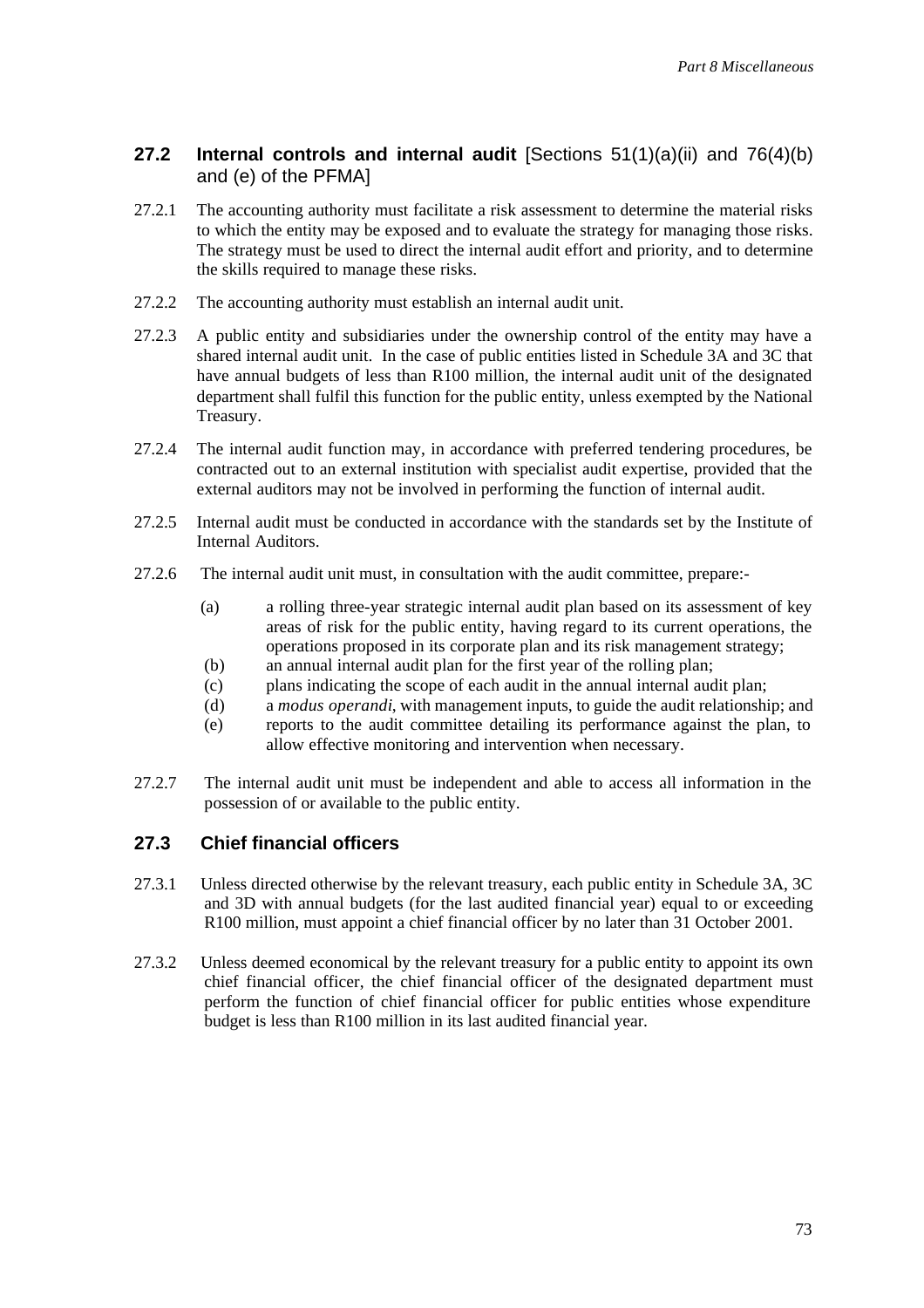### **Annual financial statements**

### **28.1 Financial statements** [Section 55 of the PFMA]

- 28.1.1 The annual financial statements must, include a report by the directors or controlling body and must include disclosures of director's emoluments in accordance with the reporting standards determined by the National Treasury.
- 28.1.2 Public entities listed in Schedules 3A and 3C of the Act must adjust their financial years in accordance with the following table:

| <b>YEAR END</b>   | <b>CHANGE TO</b> | <b>PERIOD OF AUDIT</b> |
|-------------------|------------------|------------------------|
| 30 April 2001     | 31 March 2002    | 11 months              |
| 31 May 2001       | 31 March 2002    | 10 months              |
| 30 June 2001      | 31 March 2002    | 09 months              |
| 31 July 2001      | 31 March 2002    | 08 months              |
| 31 August 2001    | 31 March 2002    | 07 months              |
| 30 September 2001 | 31 March 2003    | 18 months              |
| 31 October 2001   | 31 March 2003    | 17 months              |
| 30 November 2001  | 31 March 2003    | 16 months              |
| 31 December 2001  | 31 March 2003    | 15 months              |
| 31 January 2002   | 31 March 2003    | 14 months              |
| 28 February 2002  | 31 March 2003    | 13 months              |

28.1.3 Public entities listed in Schedules 3A and 3C of the Act, and which have annual budgets of less than R100 million, may submit their financial statements, and any other information required in terms of the Act to the designated accounting officer, in order to enable the designated accounting officer to include all such information in the department's annual report.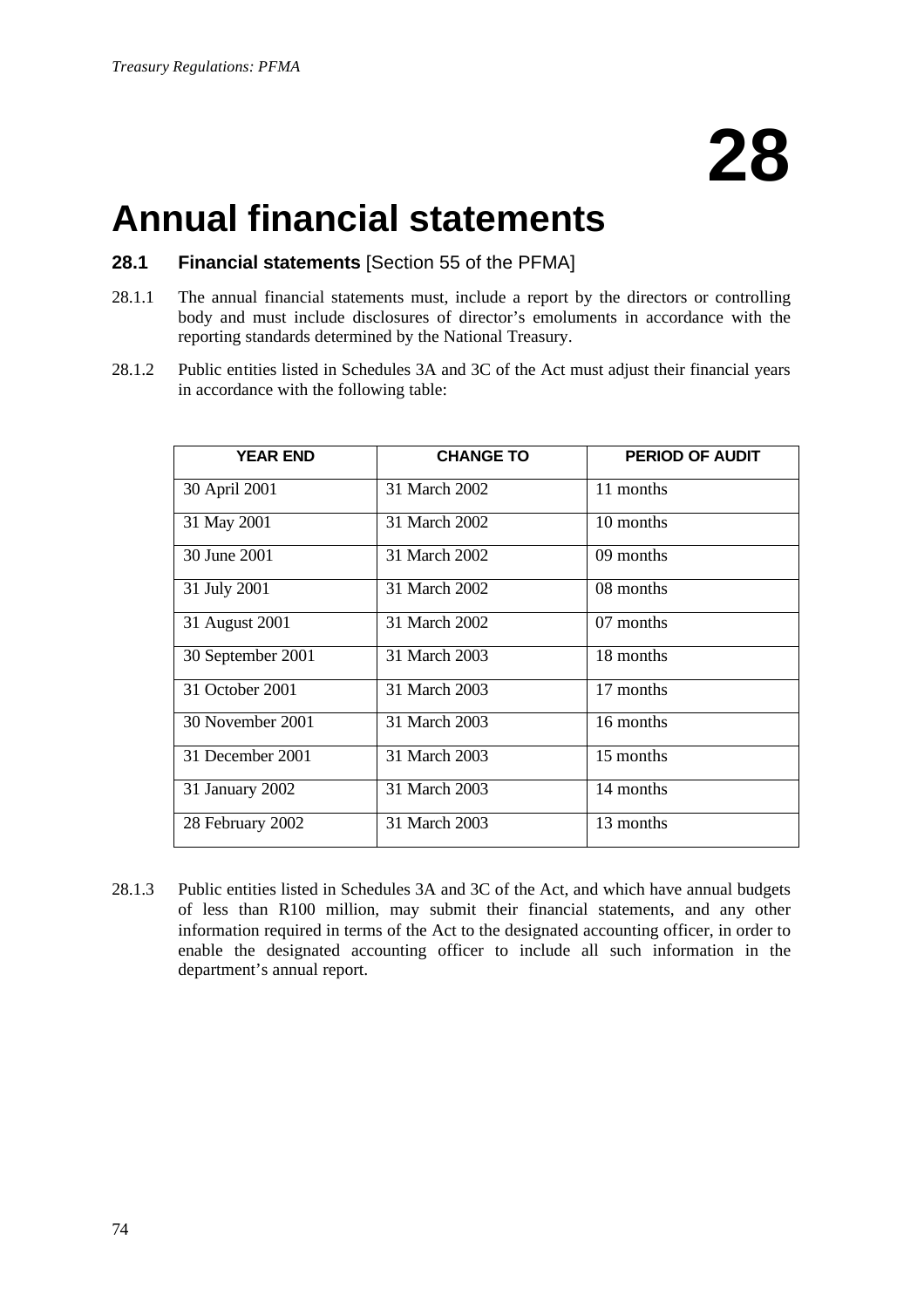### **Corporate planning and shareholder's compacts**

### **29.1 Corporate plans** [Section 52 of the PFMA]

- 29.1.1 The accounting authority of a public entity listed in Schedule 2, 3B and 3D must annually establish a corporate plan for that entity and any subsidiaries under its ownership control. Such a corporate plan must be submitted to the designated accounting officer within three months before the start of the financial year, for approval by the executive authority. The approved plan must be submitted to the relevant treasury no later than one month before the start of the financial year.
- 29.1.2 The corporate plan must cover a period of three years and must include:-
	- (a) strategic objectives and outcomes identified and agreed upon by the executive authority in the shareholder's compact;
	- (b) strategic and business initiatives as embodied in business function strategies;
	- (c) key performance measures and key indicators for assessing the public entities performance in delivering the desired outcomes and objectives;
	- (d) a risk management plan;
	- (e) a fraud prevention plan; and
	- (e) a financial plan addressing:
		- (i) projections of revenue, expenditure and borrowings;
		- (ii) cash flow statements;
		- (iii) capital expenditure programmes; and
		- (iv) dividend policies.
- 29.1.3 The executive authority of a public entity may request additional information to be included in the corporate plan.
- 29.1.4 Public entities listed in Schedule 2 or 3B must:
	- (a) submit with their corporate plan to the National Treasury, a three-year borrowing programme beginning with the first financial year of the corporate plan; and
	- (b) submit to the National Treasury, quarterly reports on the borrowing programme, reflecting actual borrowing for that quarter and any update in the borrowing programme.
- 29.1.5 Provincial government business enterprises listed in Schedule 3D and authorised to borrow by the Minister of Finance must:-
	- (a) with their corporate plans submit to the MEC for Finance in that province, a three year borrowing programme beginning with the first financial year of the corporate plan, but which must be in terms of approvals and limits determined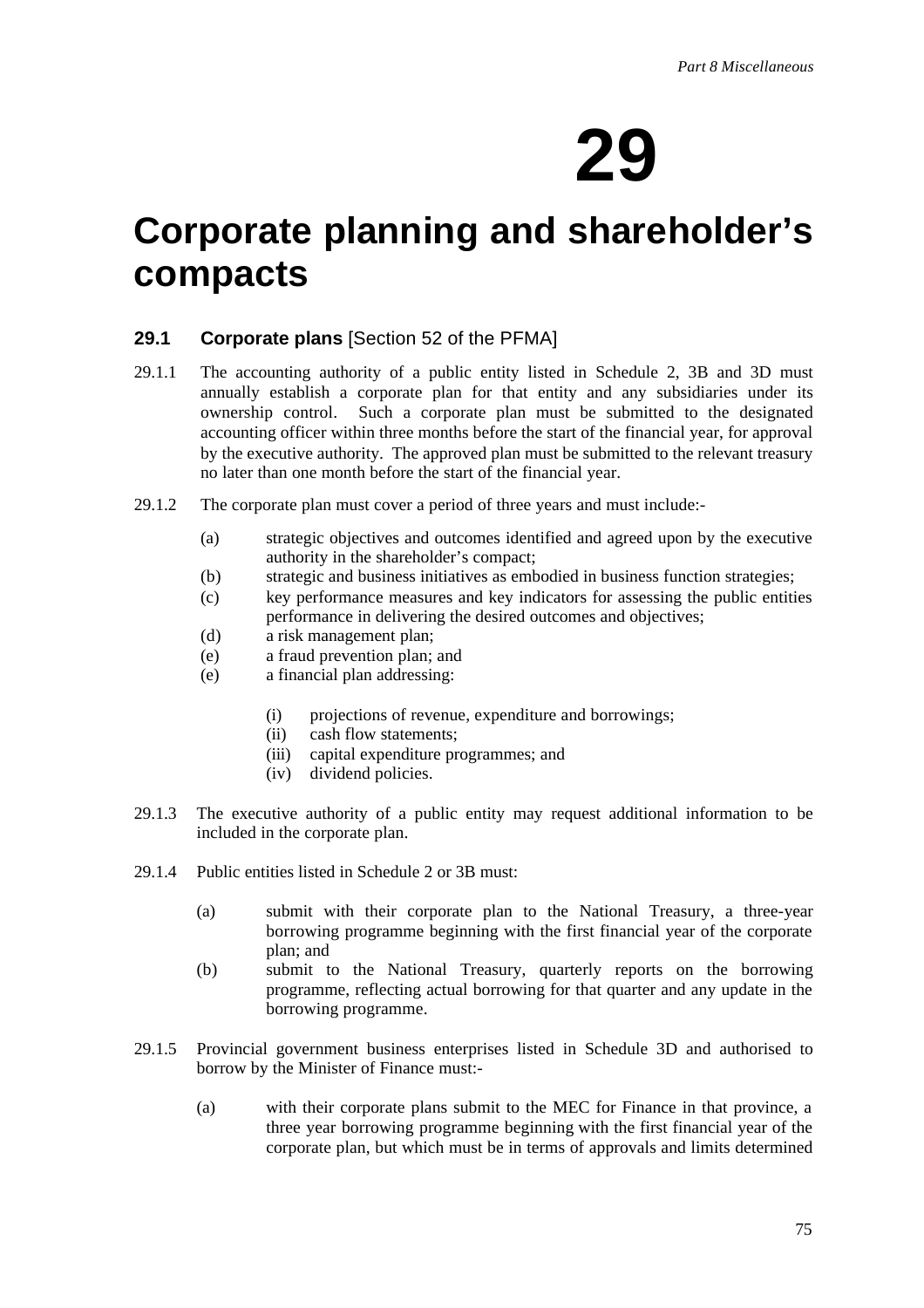by the Minister, and in terms of the Borrowing Powers of Provincial Governments Act; and

- (b) submit to the MEC for Finance in the province, quarterly reports on the approved borrowing programme, reflecting actual borrowing for that quarter and any update in the borrowing programme.
- 29.1.6 The MEC mentioned in paragraph 29.1.5 must forward to the National Treasury:-
	- (a) a copy of the corporate plan and approved borrowing plan;
	- (b) quarterly updates reflecting actual borrowing for that quarter; and
	- (c) any update in the borrowing programme of all provincial government business enterprises listed in Schedule 3D that are authorised to borrow.
- 29.1.7 The borrowing programme referred to in paragraphs 29.1.4 and 29.1.5 must include:-
	- (a) the terms and conditions on which the money is borrowed;
	- (b) information on proposed domestic borrowing;
	- (c) for national public entities, information on proposed foreign borrowing within the prescribed limit, where applicable;
	- (d) short and long term borrowing;
	- (e) the relation of borrowing to a pre-approved corporate plan;
	- (f) the maturity profile of the debt;
	- (g) the confirmation of compliance with existing and proposed loan covenants;
	- (h) debts guaranteed by government;
	- (i) motivations for government guarantees, if required and
	- (j) approval of the borrowing programme by the executive authority of the public entity when required by legislation in terms of which the public entity was established.

#### **29.2 Shareholder's compact**

- 29.2.1 The accounting authority for a public entity listed in Schedule 2, 3B and 3D must, in consultation with the executive authority of the public entity, annually conclude a shareholder's compact.
- 29.2.2 The shareholder's compact must document the mandate key performance measures and indicators to be attained by the public entity as agreed between the accounting authority and the executive authority.

### **29.3 Evaluation of performance**

- 29.3.1 The accounting authority of a public entity must establish procedures for quarterly reporting to the executive authority in order to facilitate effective performance monitoring, evaluation and corrective action.
- 29.3.2 The accounting authority must issue quarterly reports to the executive authority no later than 30 days after the end of each quarter.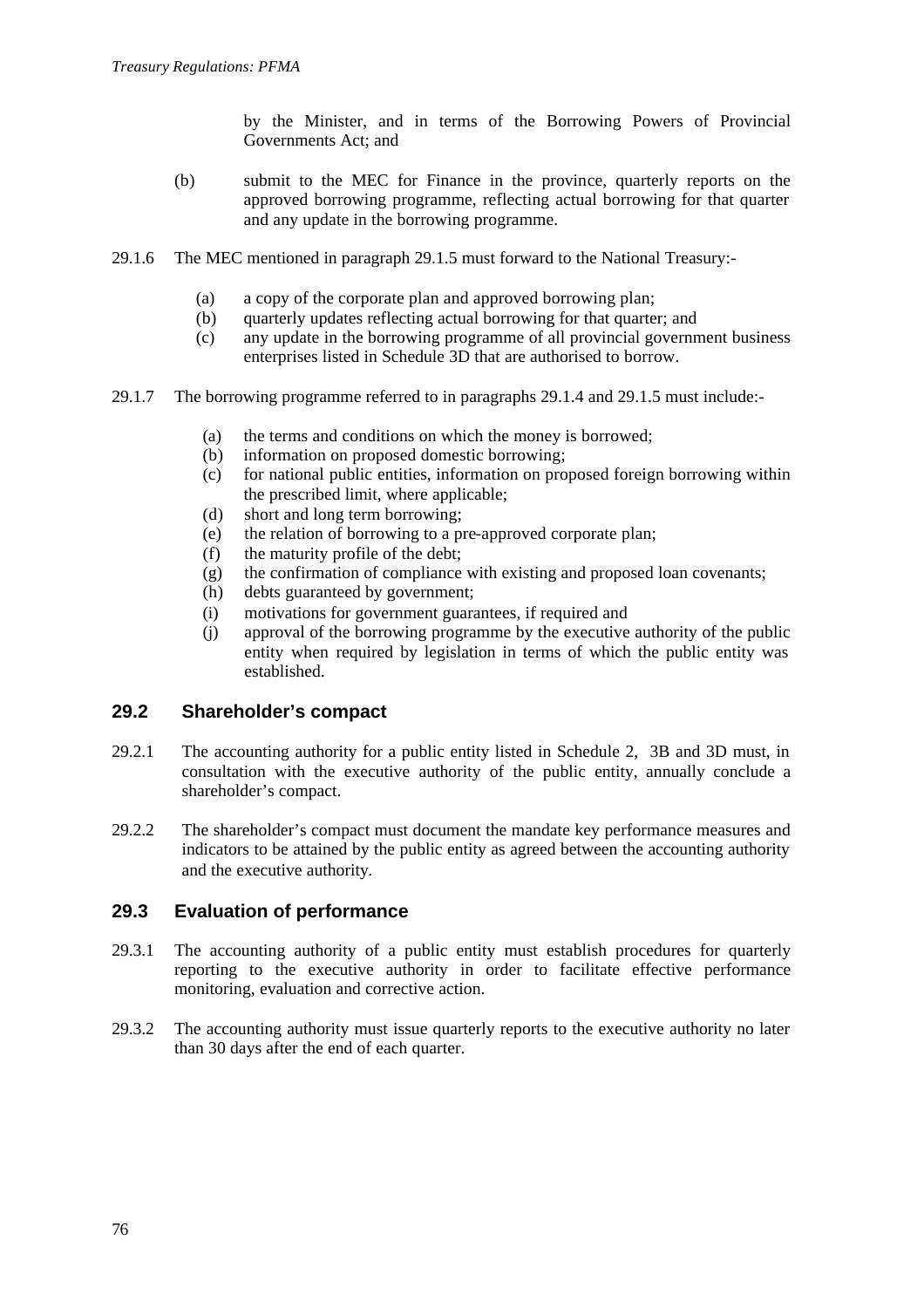# **30 Annual budgets and strategic**

### **30.1 Annual Budgets**

**planning**

30.1.1 For the purposes of section 52(a) of the Act, an accounting authority must submit to the designated accounting officer, by 30 June 2001, the proposed annual budge for the next financial year and the following two financial years, including any projections of revenue and expenditure in the format determined by the National Treasury. This budget must be approved by the executive authority.

#### **30.2 Strategic plan**

- 30.2.1 The accounting authority for a public entity listed in Schedule 3A and 3C must submit by 30 June 2001, a proposed strategic plan for the next financial year for approval by the relevant executive authority.
- 30.2.2 The strategic plan must be finalised and submitted before the start of the 2002 financial year.
- 30.2.3 The strategic plan must:
	- (a) cover a period of three years;
	- (b) include objectives and outcomes as identified by the executive authority;
	- (c) include multi-year projections of revenue and expenditure;
	- (d) include key performance measures and key indicators for assessing the public entity's performance in delivering the desired outcomes and objectives;
	- (e) be updated annually on a rolling basis; and
	- (f) form the basis for the annual reports of accounting authorities in terms of section 55 of the Act.
- 30.2.4 The executive authority may request additional information to be included in the strategic plan.

#### **30.3 Evaluation of performance**

- 30.3.1 The accounting authority of a public entity must establish procedures for quarterly reporting to the executive authority in order to facilitate effective performance monitoring, evaluation and corrective action.
- 30.3.2 The accounting authority must submit monthly financial reports to the designated accounting officer no later than 15 days after the end of each month, on actual revenue and expenditure received for the financial year up to the end of that month.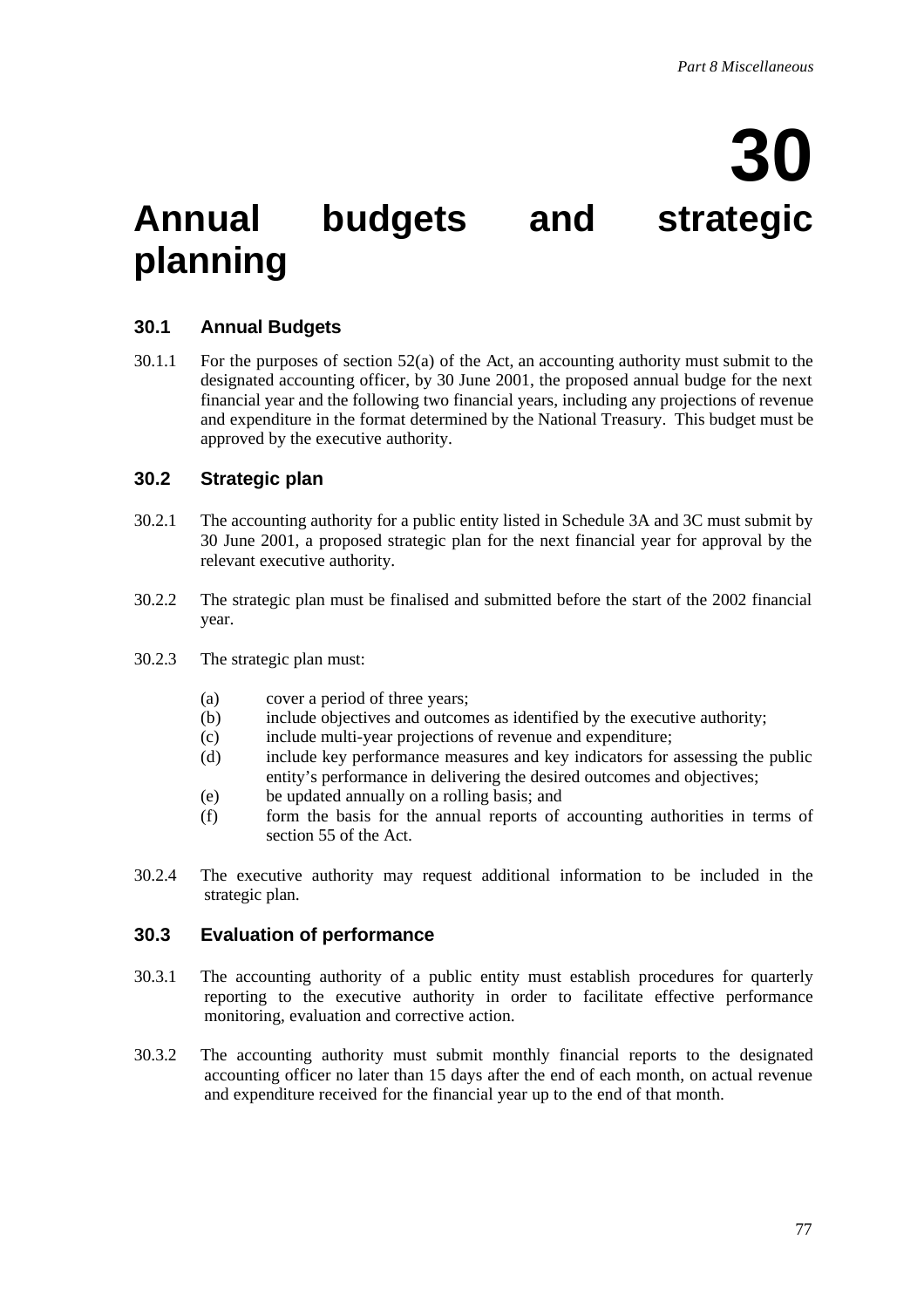## **31 Cash, banking and investment management**

### **31.1 Cash management** [Section 7(1) of the PFMA]

- 31.1.1 The accounting authority of a public entity listed in Schedule 3 is responsible for establishing systems, procedures, processes and training and awareness programmes to ensure efficient and effective banking and cash management.
- 31.1.2 The public entity may not enter into an overdraft except with the written approval of the Minister of Finance.
- 31.1.3 The accounting authority must ensure that the public entity's cash management performance is reported on a regular basis but at least monthly.

### **31.2 Banking framework** [Sections 7(2) and (3) of the PFMA]

- 31.2.1 The relevant treasury's approval of the bank is required when a public entity listed in Schedule 3 intends to open a new bank account. For purposes of section  $7(2)(a)$  of the Act, existing banking arrangements can be regarded as approved by the National Treasury, but the accounting authority must submit by 31 May 2001 a list of all such banking accounts.
- 31.2.2 When going out on tender, and if the relevant treasury has not proposed its own bank, the public entity must take into account:-
	- (a) that the bank is registered with the South African Registrar of Banks;
	- (b) that the bank is a member or sponsored by a member of the Payments Association of South Africa (PASA);
	- (c) contracting by the bank with persons, or categories of persons historically disadvantaged by unfair discrimination on the basis of race, gender or disability;
	- (d) the cost effectiveness; and
	- (e) the ability of the bank to provide the required services which includes sufficient systems, infrastructure and branch networks.
- 31.2.3 The adjudication and awarding of tenders must be done in accordance with public entity's own internal tendering procedures.
- 31.2.6 Only the accounting authority or the person holding the position within the public entity to whom such authorisation has been delegated may open a bank account.

### **31.3 Investment policy** [Sections 7(4) and 53(3) of the PFMA]

31.3.1 A government business enterprise listed in Schedule 2, 3B and 3D or a public entity listed in Schedule 3A or 3C authorised to invest surplus funds, must have an investment policy approved by the accounting authority.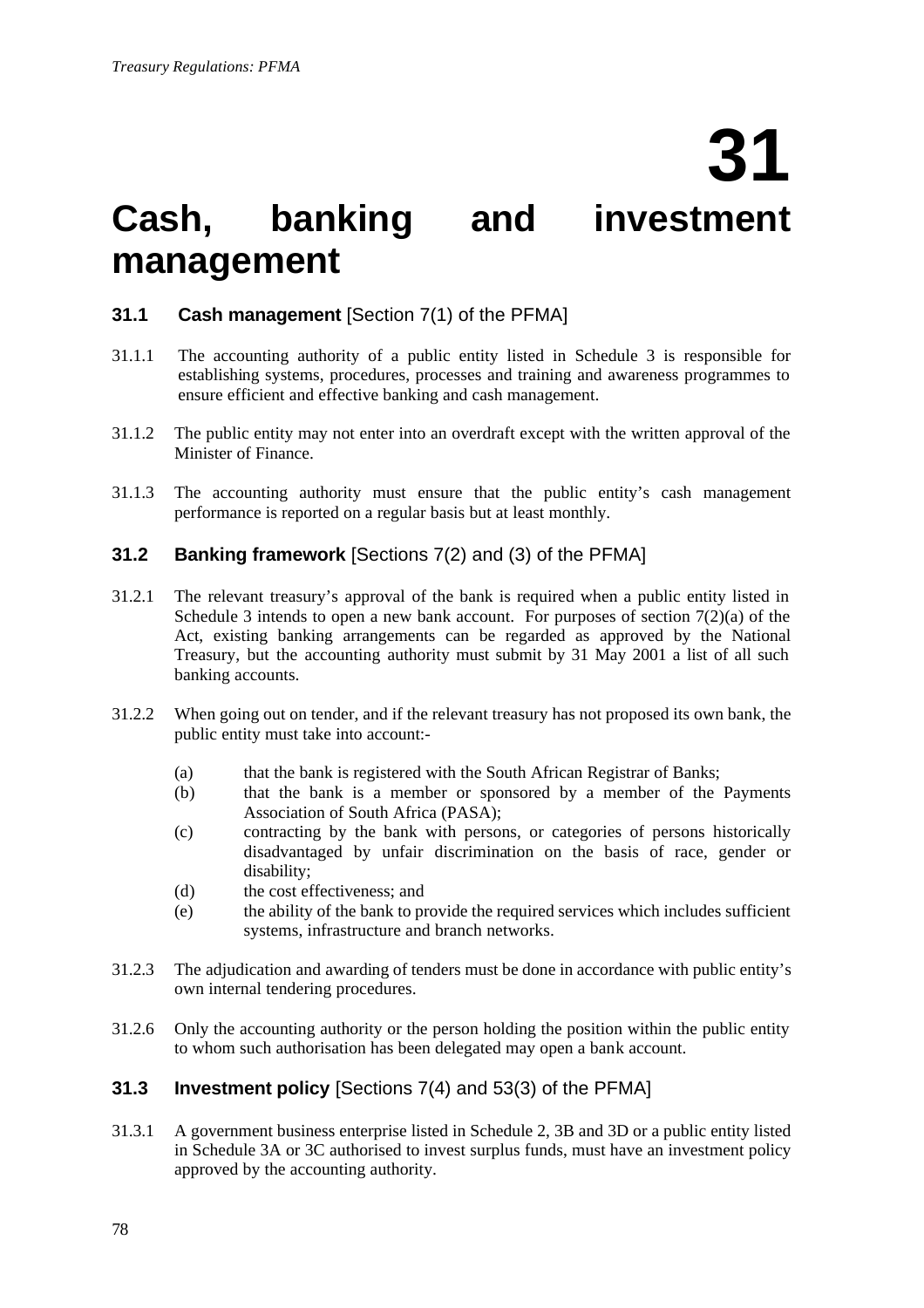- 31.3.2 The investment policy referred to in paragraph 31.3.1 must include:
	- (a) selection of counter-parties through credit risk analysis;
	- (b) establishment of investment limits per institution;
	- (c) establishment of investment limits per investment instrument;
	- (d) monitoring of investments against limits;
	- (e) re-assessment of investment policies on a regular basis;
	- (f) re-assessment of counter-party credit risk based on credit ratings;
	- (g) assessment of investment instruments based on liquidity requirements.
- 31.3.3 Public entities listed in Schedule 3A and 3C must annually obtain the approval of the National Treasury to accumulate surpluses.
- 31.3.4 Public entities authorised to invest surplus funds may only:
	- (a) invest aggregate surplus funds with the Corporation for Public Deposits (CPD), where such surpluses are in excess of R 1 million;
	- (b) invest aggregate surplus funds in an institution with an investment grade rating, where such surpluses are less than R 1 million.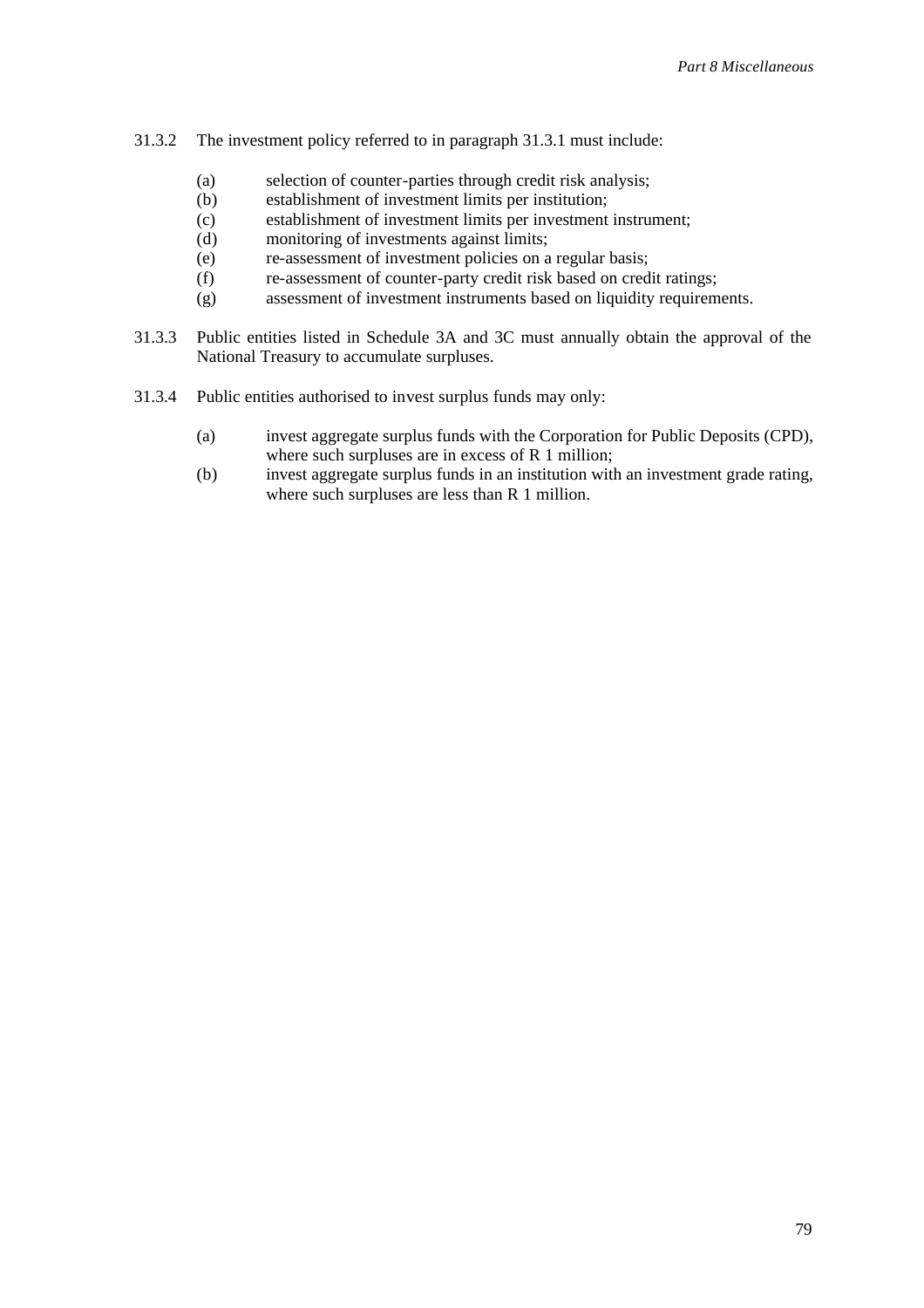### **Borrowings**

### **32.1 Borrowing** [Section 66 of the PFMA]

- 32.1.1 Public entities listed in Schedules 3A and 3D may only borrow money for bridging purposes with the approval of the Minister of Finance, subject to the following conditions:
	- (a) the debt must be re-paid within 30 days after the end of the financial year;
	- (b) borrowing may not exceed a limit pre-determined by the Minister of Finance, in consultation with the national executive authority or provincial MEC for Finance, may be appropriate;
	- (c) foreign borrowing may not be undertaken;
	- (d) a request for borrowing for bridging purposes must be submitted to the Minister of Finance at least 30 days before the borrowing. The following must be submitted together with the request:-
		- (i) a detailed cash flow and income and expenditure statement indicating how the debt will be re-paid during the prescribed; and
		- (ii) the terms and conditions on which the money is borrowed.
- 32.1.2 The provisions in this chapter do not preclude the use of credit cards, fleet management cards or other credit facility repayable within 30 days from the date of statement.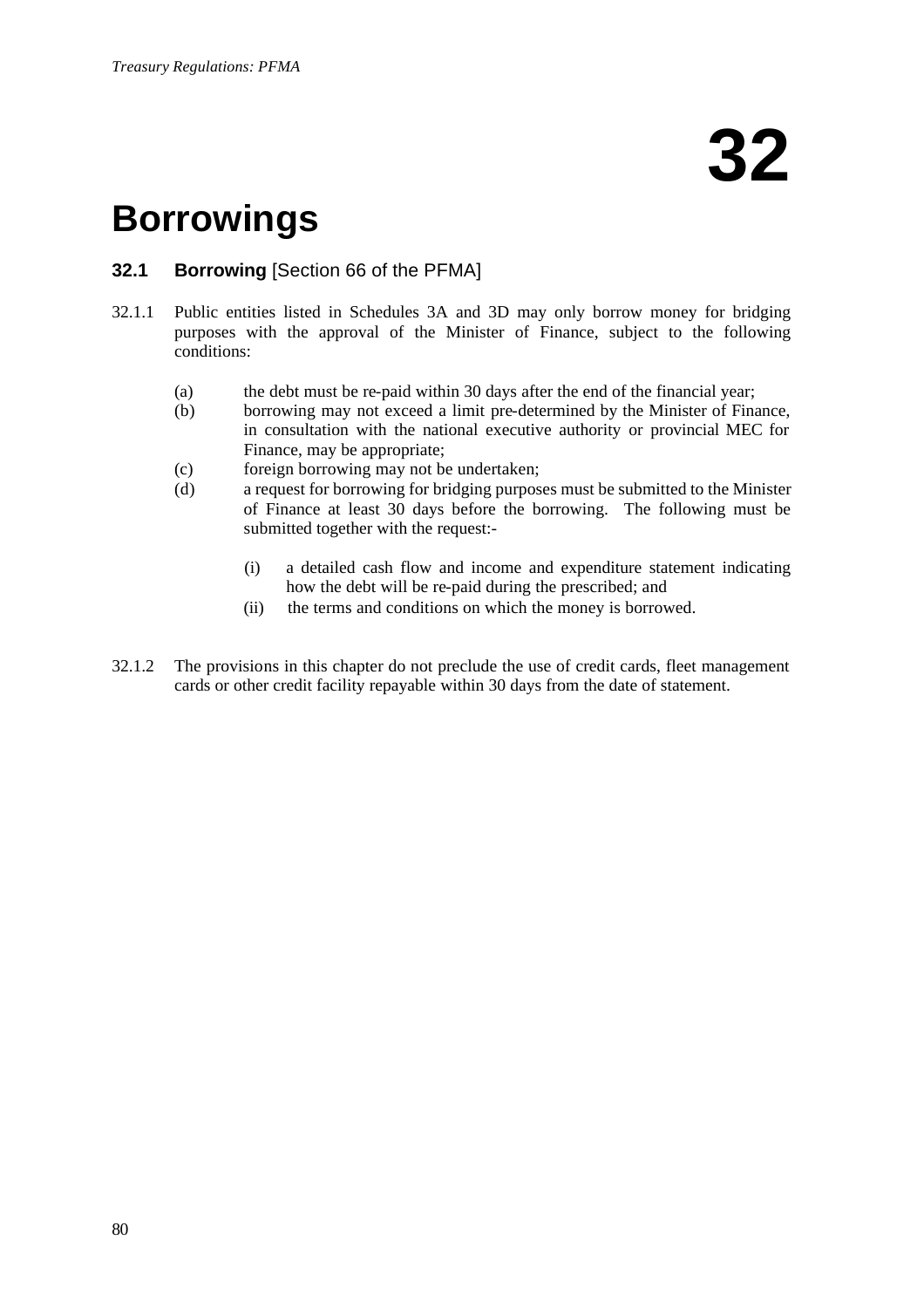### **Financial misconduct**

- **33.1 Investigation of alleged financial misconduct** [Sections 85(1)(b), (c) and (d) of the PFMA]
- 33.1.1 If an employee is alleged to have committed financial misconduct, the accounting authority of the public entity must ensure that disciplinary proceedings are carried out in accordance with the relevant prescripts applicable to that entity.
- 33.1.2 The accounting authority must ensure that the investigation is conducted within a reasonable period.
- 33.1.3 If an accounting authority or any of its members is alleged to have committed financial misconduct, the relevant executive authority, as soon as he or she becomes aware of the alleged misconduct, must ensure that appropriate disciplinary proceedings are initiated against the accounting authority or member(s) responsible.
- 33.1.4 A treasury may after consultation with the executive authority:-
	- (a) direct that a person other than an employee of the public entity conducts the investigation;
	- (b) issue any reasonable requirement regarding the way in which the investigation should be performed.

#### **33.2 Criminal proceedings** [Section 86 of the PFMA]

- 33.2.1 The accounting authority must advise the executive authority, the relevant treasury and the Auditor-General of any criminal charges it has laid against any person in terms of section 86 of the Act.
- 33.2.2 The executive authority or relevant treasury may direct a public entity to lay charges of criminal financial misconduct against any person should an accounting authority fail to take appropriate action.

### **33.3 Reporting** [Section 85(1)(a) and (e) of the PFMA]

- 33.3.1 The accounting authority must, on an annual basis, submit to the executive authority, the relevant treasury and Auditor-General a schedule of:-
	- (a) the name and rank of officials facing disciplinary hearings or criminal charges;
	- (b) the outcome of any disciplinary hearings and/or criminal charges; and
	- (c) the sanctions and any further action taken against the relevant official.

Such a report refers to any significant changes to the public entity's systems of financial and risk management or any other matter dealt with in the Act, as a result of the investigation.